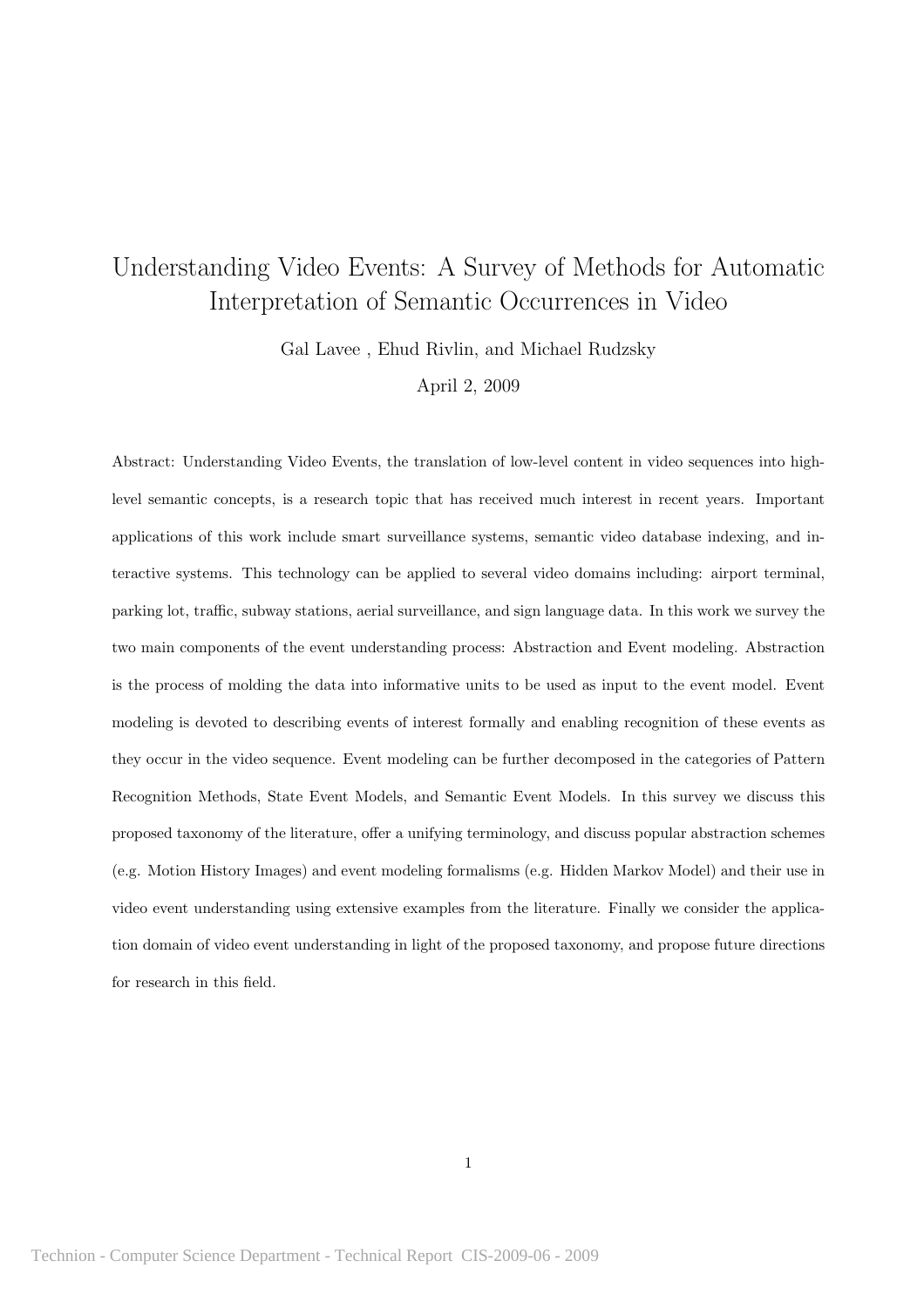# 1 Introduction

Video events are those high-level semantic concepts that humans perceive when observing a video sequence. Video event understanding attempts to offer solutions to the problem of reconciling this human perception of events with a computer perception. The major challenge in this research area is translating low-level input into a semantically meaningful event description.

Video event understanding is the highest level task in computer vision. It relies on sufficient solutions to many lower-level tasks such as edge detection, optical flow estimation, object recognition, object classification and tracking. The maturity of many solutions to these low-level problems has spurred additional interest in utilizing them for higher level tasks such as video event understanding.

Another reason for the large amount of interest in video event understanding is the promise of intelligent systems outfitted with inexpensive cameras enabling such applications as active intelligent surveillance, summarization and indexing of video data, unobtrusive homecare for the elderly, and hands-free humancomputer interaction. This interest is exhibited by the amount of research projects approved in this domain including: CARETAKER [1], ETISEO [2], AVITRACK [3], ADVISOR [4], BEWARE [5], ICONS [6], VSAM [7], and many others.

Still the problem of video event understanding is a challenging one for several reasons including: noise and uncertainty in the output of low-level computer vision tasks such as object detection and tracking, large variance in the appearance of particular events, similarity in the appearance of different events, and ambiguity in translating semantic (high-level) definitions of events into a formalism for representation and recognition. The main questions in the field of event understanding are:

- How can the meaningful and discriminating aspects of the video sequence input be extracted?
- How can the events of interest be represented and recognized?

The goal of this work is to organize the methods used in this research domain such that their precise role becomes apparent.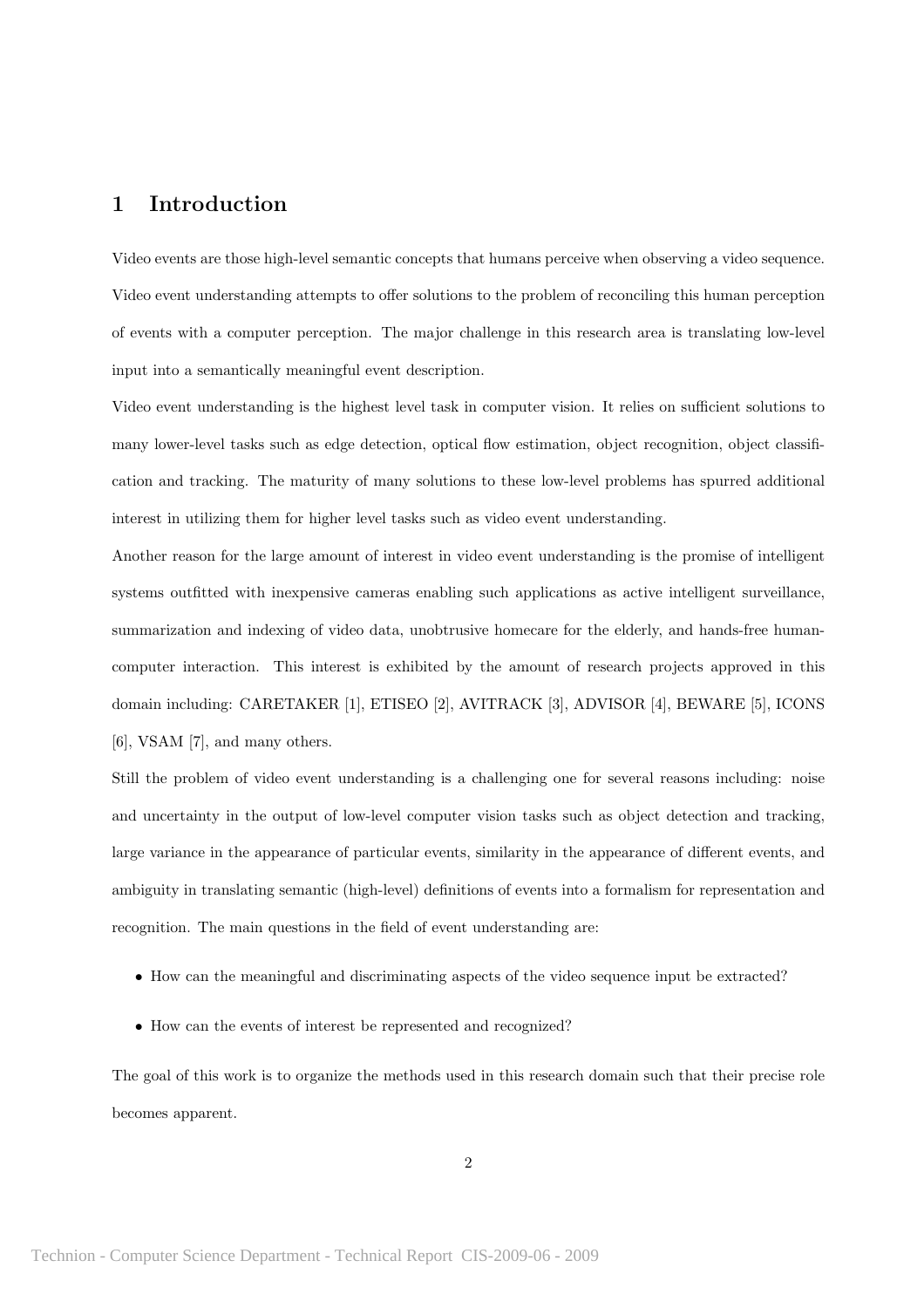To achieve this, we have divided the broad research domain of video event understanding into categories. We have grouped together approaches to solving the first question above in a category called abstraction. Approaches to answer the second question aim to find a suitable formalism to both describe interesting events in the input video sequence and allow recognizing these events when they occur. These approaches are grouped together in the category of event modeling.

Both abstraction and event modeling are processes of mapping low-level to high-level information. However, we distinguish abstraction from event modeling in that abstraction molds the data into informative primitive units to be used as input to the event model. The event model may then consider spatial, compositional, temporal, logical and other types of relationships between these primitives in defining the structure of the event. That is, abstraction and event modeling are two parts of the same process.

Abstraction schemes and event models are chosen with respect to the event domain. Approaches to represent and recognize relatively simple events (single actor, known camera angle, pre-segmented event sequences) may identify a discriminating abstraction scheme and utilize a pattern recognition method for event recognition. More involved events (multiple sub-events, numerous actors, temporal spatial relationships) may abstract the video sequence as a set of objects and use a semantic event model to represent and recognize the events of interest.

There have been several previous efforts to survey this area of research [8, 9, 10, 11]. These papers touch only on a subset of the ideas considered here and often consider video event understanding as a sub-area of a related field.

The remainder of this paper is organized as follows: Section 2 discusses the ambiguous terminology in event understanding literature throughout which synonymous or similar terms appear with different meanings. This section also proposes and motivates the terminology used in the remainder of the paper. Later sections discuss the parts of the event understanding process. As illustrated in Figure 1, we consider the two main parts of this process to be Abstraction and Event Modeling. Abstraction is the problem of translating video sequence inputs into intermediate units understandable by event-models. We devote section 3 to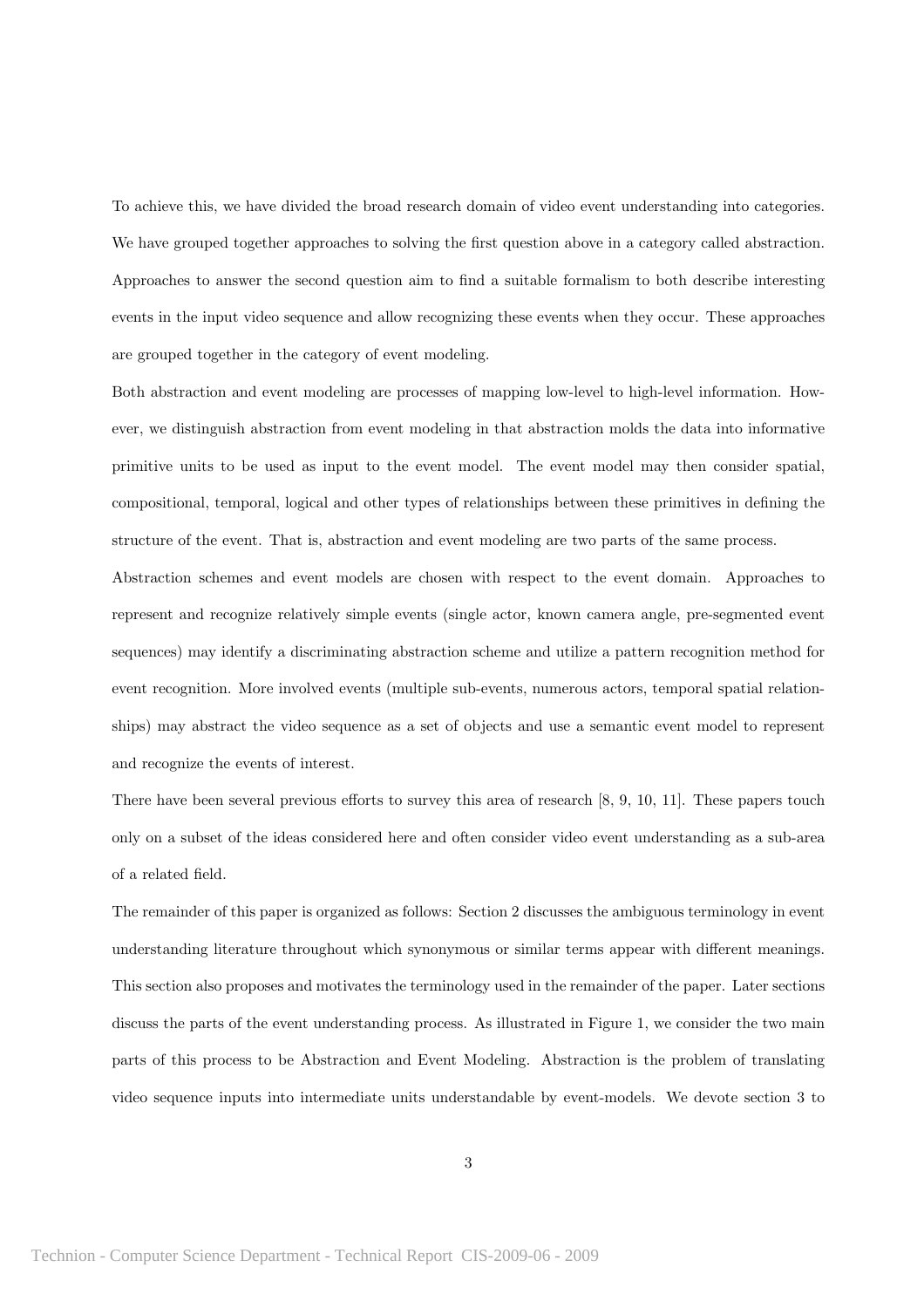

Figure 1: Bird's Eye View of the Video Event Understanding Domain. A video event understanding process takes an image sequence as input and abstracts it into meaningful units. The result of the abstraction is used by the event model to determine if an event of interest has occurred. Output of a video event understanding process may be a decision on whether a particular event has occurred or a summary of events in the input sequence.

description of abstraction approaches.

Event modeling is the sub-domain of event understanding devoted to describing events of interest formally and determining, using inputs from the abstraction layer, whether such an event has occurred in a particular video sequence. Event modeling approaches have received a lot of attention from the research community and, thus, will make up a large part of the discussion in this work. Section 4 discusses the domain of event modeling and offers insight into how approaches within this domain may be classified. Subsequently, Sections 5, 6, and 7 discuss the three main approaches to event modeling prevalent in the literature: Pattern Recognition Methods, State Models, Semantic Models. Each of these Sections discusses the specific formalisms associated with each category of event modeling.

In section 8 we provide an alternative view of the event understanding domain, that of applications. In this view it is more straightforward to observe which techniques of abstraction and event modeling are often utilized together and what are the most explored event domains in this research area. Finally, we conclude the survey in section 9.

4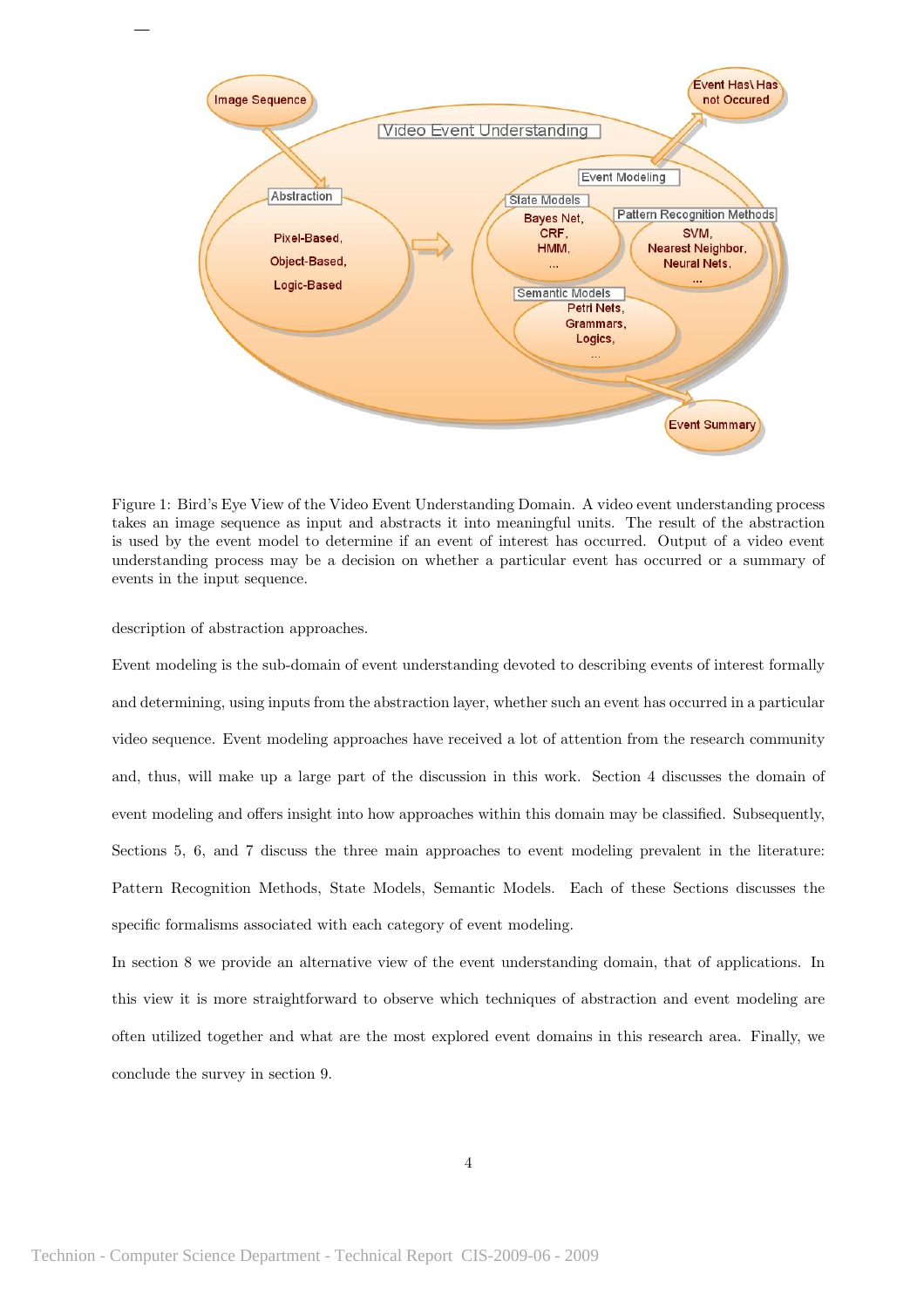# 2 What is an Event?

In this paper we survey a large volume of works under the claim that they all pertain to video events. However, terms appearing throughout the literature, such as "behavior", "activity", "action", "scenario", "gesture", and "primitive/complex event" are frequently used to describe essentially the same concepts. This is due to the fact that these concepts have an inherently ambiguous definition in language. In this section our aim is to disambiguate these terms and propose a uniform terminology which we will use to describe specific works throughout this paper.

The term "event" is used in many disciplines including mathematics, physics, and philosophy as well as in the terminology of culture and technology. The meaning of this term in these areas varies and does not correspond directly to the concept that we wish to address in this paper.

One area of research that overlaps in its interpretation of the term "event" is that of perception, a subdiscipline of psychology. In this discipline, several theories exist on what constitutes an event [12, 13, 14]. Computer vision literature has also attempted to categorize occurrences in a video sequence. Nagel [15] defined a semantic hierarchy consisting of the concepts: "change", "event", "verb" and "history". Bobick [16] set out to differentiate between the terms "movement", "activity" and "action" based on the knowledge required to classify each of these types of occurrence. By Bobick's definition, an example of a "movement" is a hand wave. An "activity" might consist of a person walking. An "action" is a yet higher semantic level than an "activity". An instance of an "action" might be walking into a store. Bremond [17] categorizes events into three main categories each with increasing complexity: those composed of a single state (primitive events), those composed of a sequential series of states (sequential events), and those defined by complex semantic relationships (composite events).

Unfortunately, no consensus on an event terminology has been reached and each new work not only uses, but also defines, its own set of terms. This is exemplified by different terms being used to describe roughly similar concepts. For instance, Hu et al. [11] refer to "object behaviors", defined as time varying data. Aggarwal et al. [8] define "activity/behavior" as a pattern derived from an image sequence. Cohn et al.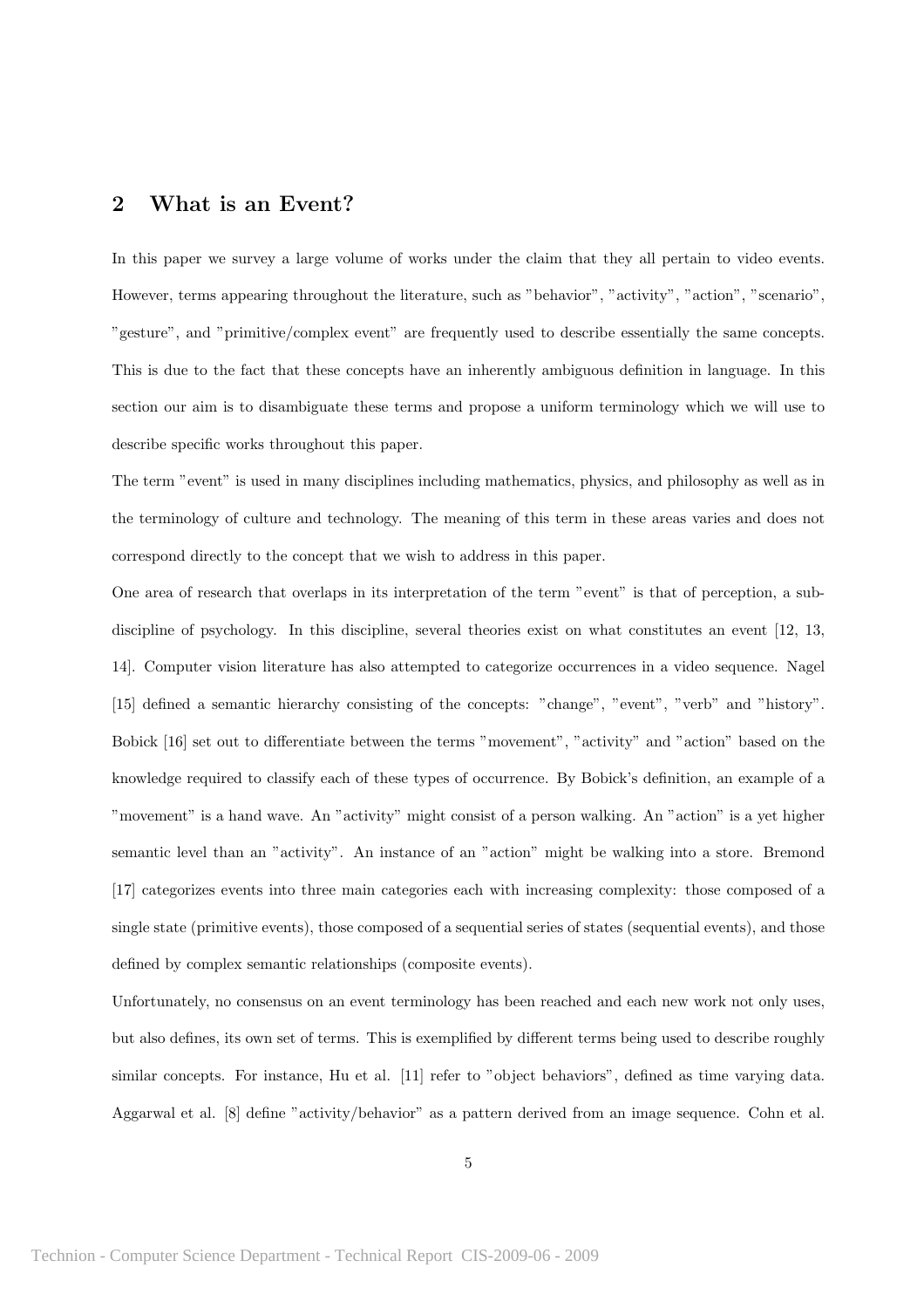[18] define "dynamic behavior" as a set of spatial states whose relationships are defined by temporal logic. Hongeng and Nevatia [19] describe "simple events" as actions occurring in a linear time sequence.

The compositional and often hierarchical nature of events is a major cause of ambiguity. Unfortunately, different granularities of events are not described by the same terms from paper to paper. In fact, the same terms are often used to describe different levels of the compositional hierarchy. As an example of this we consider Howarth and Buxton's [20] use of the term "activities" to describe a basic unit of visual features. In a certain sequence these "activities" form a larger semantic unit called "episodes". By contrast, Medioni et al. [21] use the term "activities" to describe higher-level concepts composed of mid and lowerlevel semantic units. That is "activities" in this context represents a concept similar to "episodes" in the former paper. Furthermore, in Bobick's [16] previously mentioned work the term "activities" pertains to an intermediary step in the semantic hierarchy. This example illustrates the confusion caused by the overloaded terms found throughout the event understanding literature.

In reading the various works some commonalities between the "event" definitions do emerge:

- Events occupy a period of time.
- Events are built of smaller semantic unit building blocks.
- Events are described using the salient aspects of the video sequence input.

We then define a "general event" as an object that possesses these common qualities. A particular event, in which each of these qualities has been explicitly instantiated is defined by the needs of the application. The various combinations of possible instantiations for each of these qualities, in combination with the fact that these instantiations are often implicit, is the cause of the prevalent ambiguous terminology discussed above.

We propose a terminology that allows expression of the common qualities of events and eliminates the ambiguity of terms currently in use. Our terminology is inspired by Hongeng and Nevatia's [19] "simple/composite event". That is, prefixes will be attached to the term "event" to describe its various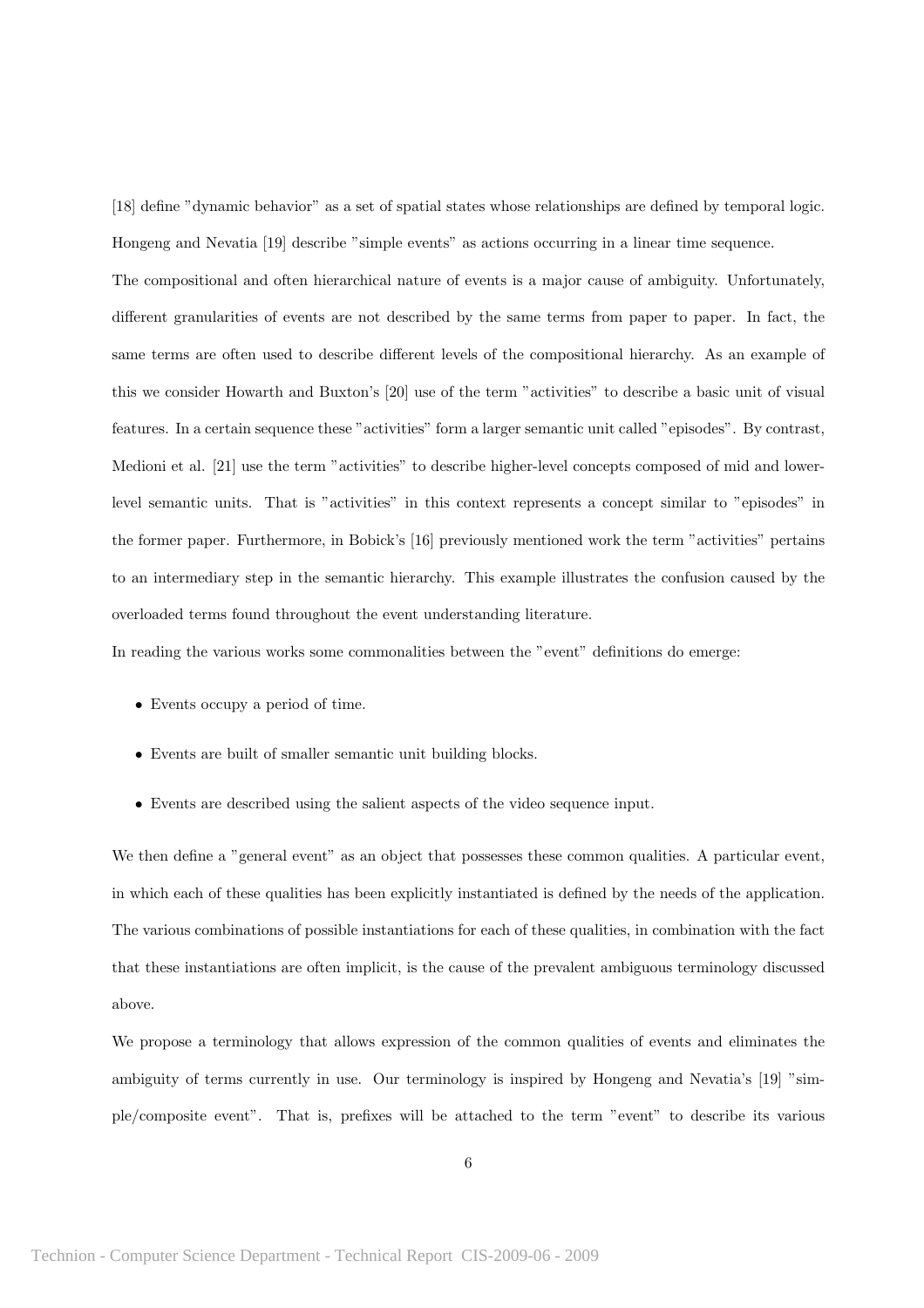properties, eliminating the need to define different terms to mean types of events with varying properties. We will assign prefixes to represent each of the commonly agreed upon properties of events: sub-event composition, content and temporal composition. Additional prefixes are defined to allow different semantic units(e.g sub-events, super-events) to be related to an event.

A "particular event"( henceforth referred to as an "event"), in our terminology, is defined as an occurrence of interest in a video sequence. This term is equivalent to other terms in the literature including "behavior" [11], "activity" [20], "action" [22] and "gesture" [23].

The term "sub-event" will be used to refer to component parts of the event. This parallels terms such as "poses" [23], "actions", and "mobile event properties" [19], which provide the building blocks of the event. Sub-events may also be composed of sub-events in a recursive definition.

Complementary to sub-events, super-events are those semantic units composed by the event(s). This corresponds to the terms "episodes" [9] and "scenarios" [19]. As with sub-events, super-events may be defined recursively.

To describe the event composition, we define the terms "composite event" to indicate compositional structure (composed of sub-events) and "atomic event" to indicate no sub-event composition. This definition is in-line with Nagel's [15] description of the semantic hierarchy as well as Bremond's categorization of events [17].

The difference between a composite event and a super-event is that the former is of interest in the event model while the latter is only relevant in its relationship to the event.

Borrowing from Hongeng and Nevatia [19] with regards to temporal composition, we use the terms "singlethread event" and "multi-thread event" to describe the linear sequence and non-linear temporal composition, respectively.

Content prefixes refer to the abstraction primitives used to describe an event. We define the term "objectbased event" to indicate events modeled using methods such as object detection and tracking. Similarly, the term "pixel-based event" describes events modeled using pixel features such as color, texture, or gradient.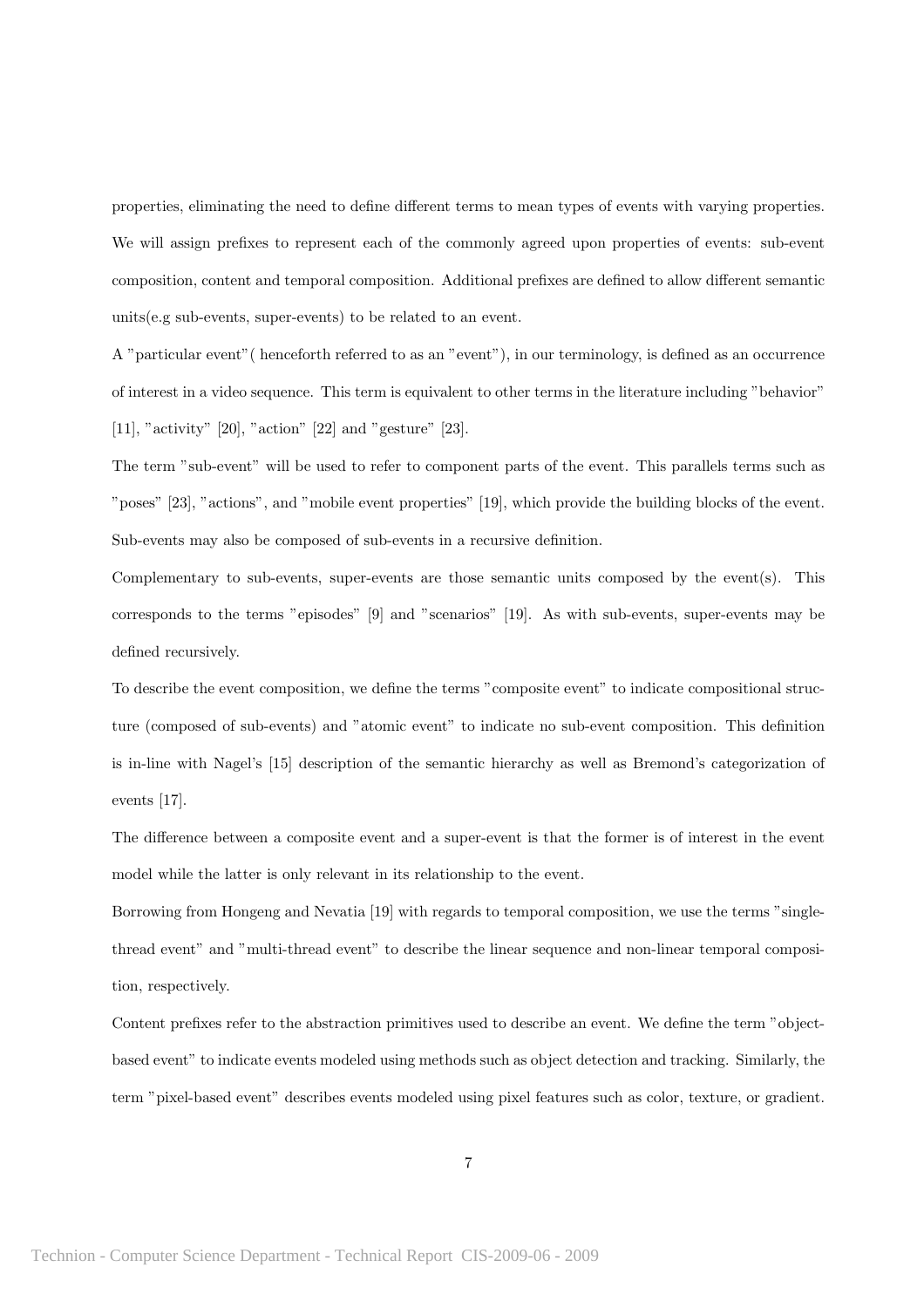Our terminology departs from previous categorizations by Bobick [16] by allowing extensions describing compositional, temporal and content aspects of the event as well as reducing the reliance on semantically ambiguous terms such as "activity", "action" and "behavior".

Terms such as "activity", "gesture", "behavior" carry some context about what the particular event domain that they each represent. Replacing these terms with the term "event" loses this context. However, it does allow for uniting several works in the literature that while not working within the same event domain, do in fact apply the same methods, specifically abstraction and event modeling choices. To address this issue we will introduce another term associated with an event, the "event domain". The event domain can be a natural language description of precisely what kind of events we are trying to recognize (e.g. gestures in an interactive environment). Defining this event domain will allow us to retain the context carried by the original ambiguous terminology, while disambiguating our objective(i.e. the particular type of event we wish to represent and recognize). In fact, defining the event domain empowers us to give even more context than was originally available in the terminology.

Another concern about our terminology is its application dependent nature. An "occurrence of interest in a video sequence" certainly depends on the application in question. However, this problem also exists in current terminologies. Furthermore, our goals of unifying approaches to event understanding (abstraction and event modeling) across numerous event domains are independent of these concerns.

This proposed terminology is used in subsequent sections of this survey. For example, we can state that Gong's [24] work considers single-thread composite pixel-based events in the "human action" event domain. By contrast, Medioni [21] considers multi-thread composite object-based events in the "aerial surveillance of car behaviors" event domain. The terminology is summarized in Table 1.

We further illustrate the use of this terminology using an example. Suppose one is given a video sequence depicting a pedestrian crossing the street at an intersection. If the pedestrian crossing the street is the event of interest, one could define an event model that recognizes this event as a combination of sub-events such as "person is walking" and "person is in intersection". Thus, the event will be considered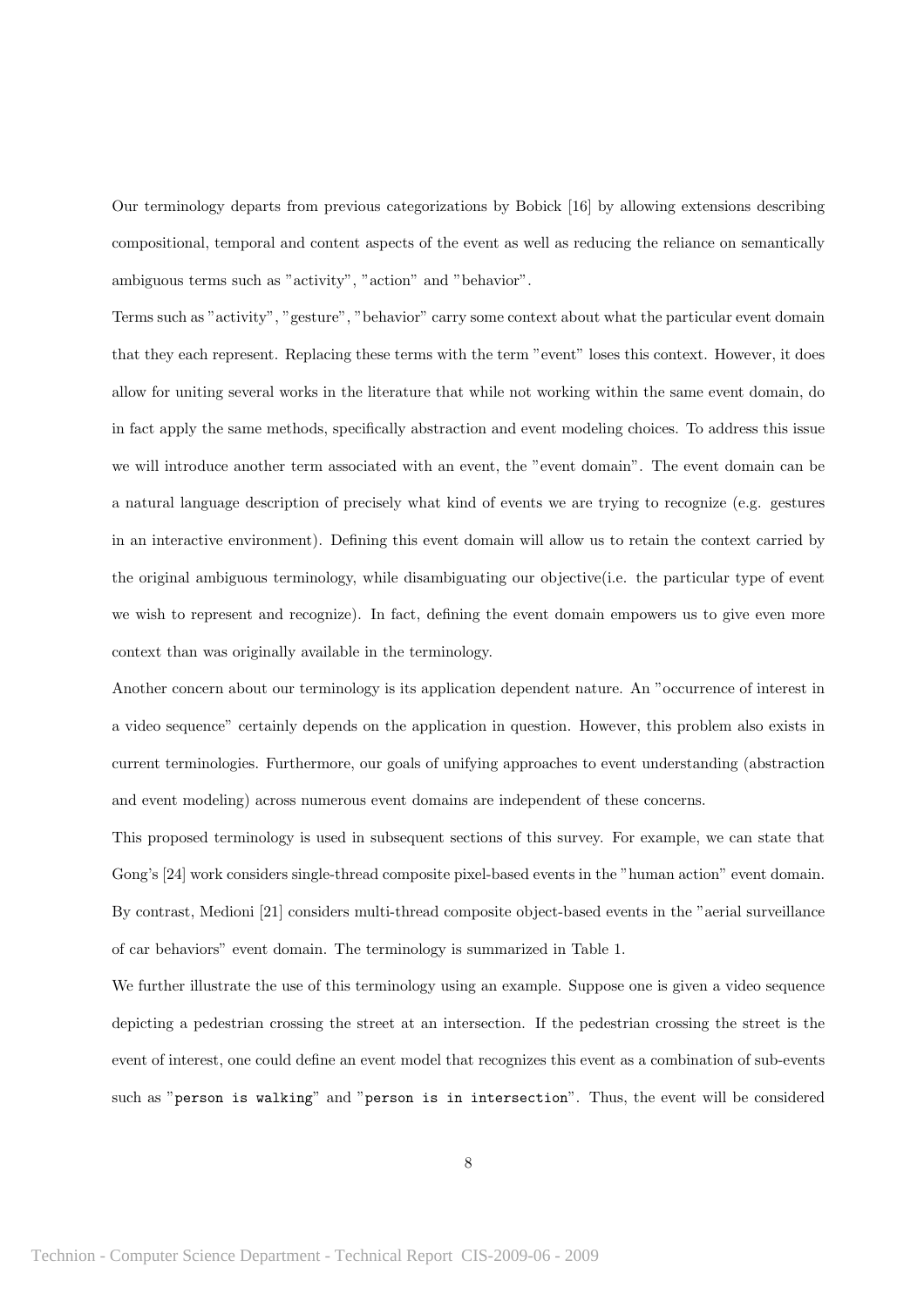composite. The sub-event "person is walking" may also be composite, that is, it may be composed of lower-level sub-events such as "legs are moving". One could also choose the "person is walking" sub-event to be atomic. That is, it does not have sub-event composition. The abstraction scheme may be based on tracking the person (i.e. object of interest). Therefore, it can be said that the event is objectbased. Furthermore our event of interest, "the crossing of the street", has a sequential temporal composition (i.e. sub-events occur in sequence) thus the event can be said to be "single-thread". The event described by this model using our terminology will be referred to as a single-thread composite object-based event. We may describe the event domain as "pedestrian surveillance".

#### Composition Prefixes

| Atomic (event)    | Has no Sub-event composition     |
|-------------------|----------------------------------|
| Composite (event) | <b>Has Sub-Event composition</b> |

Content Prefixes

| Pixel-Based (event) | Described by Pixel-Level primitives (e.g. color, texture, gradient)                      |
|---------------------|------------------------------------------------------------------------------------------|
|                     | Object-Based (event) Described by Object-Level primitives (e.g. size, shape, trajectory) |

Temporal Prefixes

| Single-Thread (event)   Has Sequential Temporal relationships between Sub-Events    |
|-------------------------------------------------------------------------------------|
| Multi-Thread (event)   Has Non-Sequential Temporal relationships between Sub-Events |

Relation to Event of Interest Prefixes

| Sub (event)   | Component of Event |
|---------------|--------------------|
| Super (event) | Composed of Event  |

Table 1: Event Terminology

# 3 Abstraction

Abstraction is the organization of low-level inputs into various constructs (sometimes called "primitives") representing the abstract properties of the video data. The motivation for abstraction is to provide an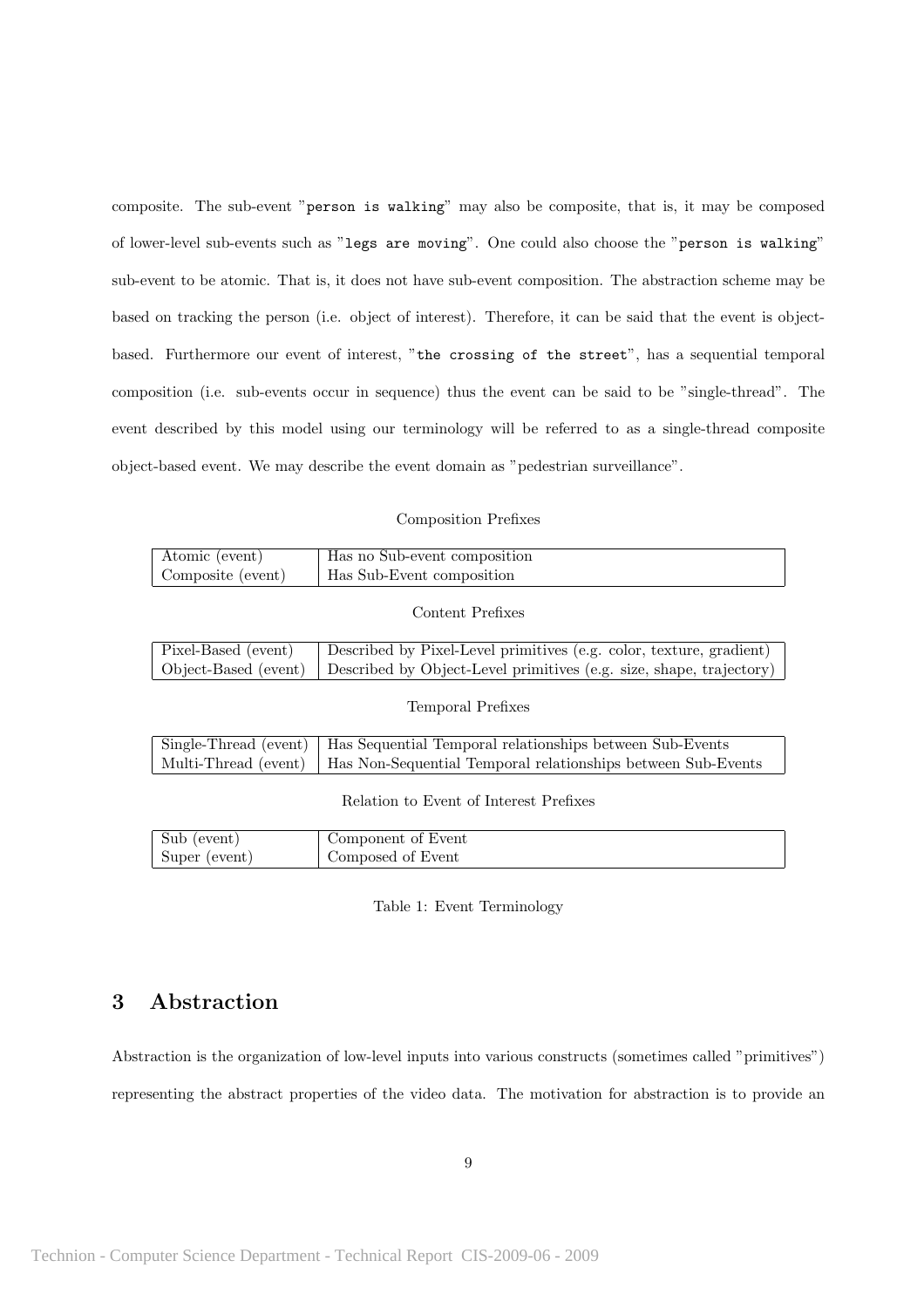intermediary representation of the video sequence. Although not all papers in the literature focus on abstraction, each work must make decisions on how the low-level input will be presented to the event model (e.g. which features will be used?, will a tracker be applied?). These decisions constitute the abstraction phase (See Figure 1) and are an integral part of the event understanding process.

The choice of abstraction is intended to isolate salient properties of the video data especially those that allow useful discrimination between interesting events. Abstraction is thus related to the problem of feature selection. However, feature selection problems usually focus on choosing the most useful of generally simple to extract features (e.g. intensity, edges).

While an abstraction scheme can make use of simple features, many abstraction primitives are more complex aggregations of these simple features (e.g. gradient histograms [25], motion history images [23]) or the output of algorithms that process these features into higher level semantic information (e.g trajectories/bounding boxes).

Abstraction may be a transformation of the low-level input or simply a way of organizing this input. Abstraction approaches may be designed to provide input to a particular event model or to construct informative atomic primitives that can serve as input to a general event model. In this section we will discuss several popular ideas for how to abstract video data.

Along with capturing the important event-discriminating aspects of the video data other main motivations in selecting a particular abstraction scheme are computational feasibility, and ability to complement the chosen event model.

In this section we will discuss three main categories of abstraction approaches: pixel-based, object-based and logic-based abstraction. Each of these approaches is named for the level at which the input is described. Pixel-based abstraction is the category of those abstraction schemes that describe the properties of pixel features in the low-level input. Object-based abstraction approaches describe the low-level input in terms of semantic objects (and their properties). Logic-based abstraction approaches organize the low-level input into statements of semantic knowledge. The following subsections expand on each of these categories with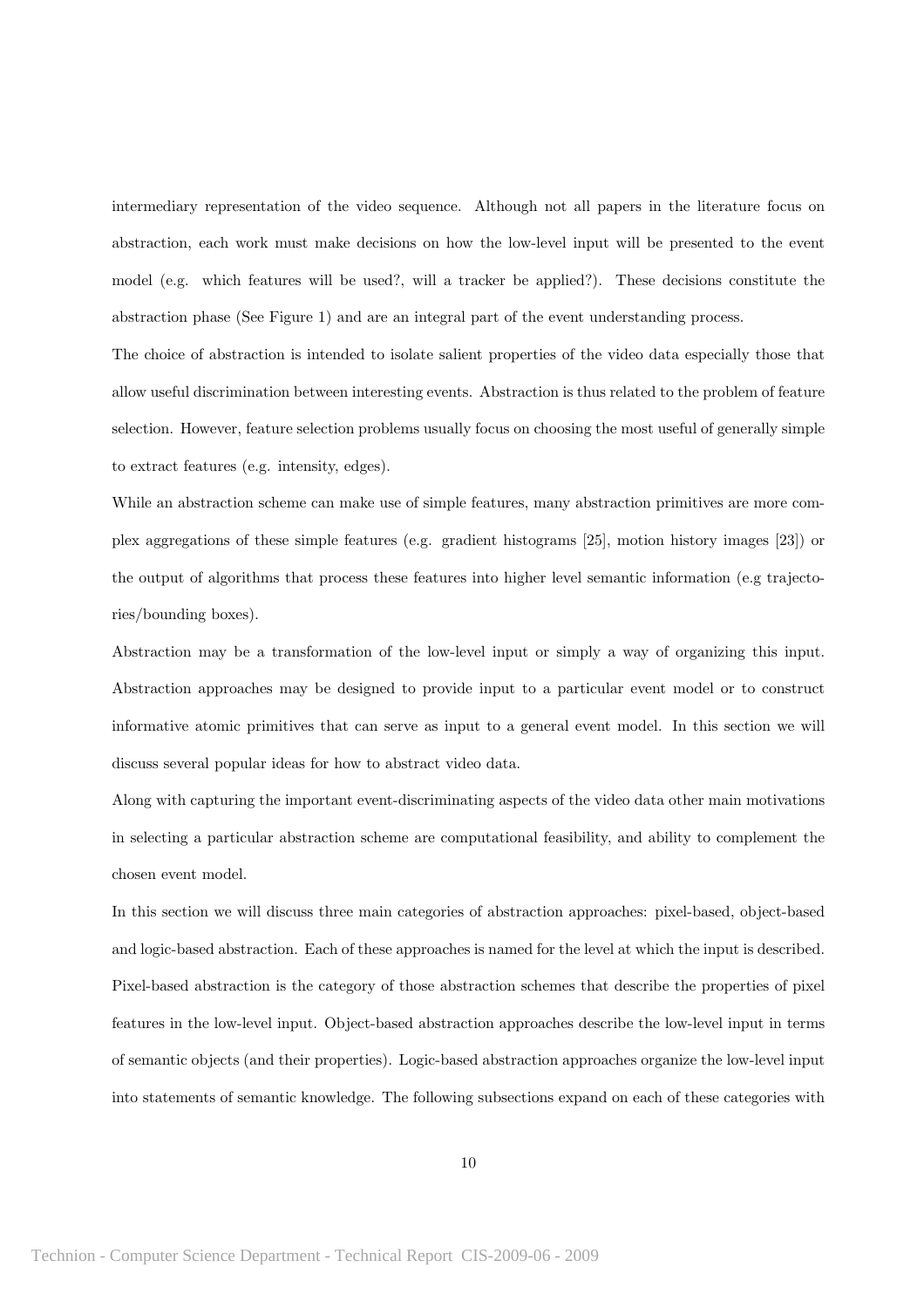examples from the literature.

#### 3.1 Pixel-Based Abstraction

In this category we have grouped all those abstraction schemes that rely on pixel or pixel group features such as color, texture and gradient. This scheme is distinguished from other abstraction schemes as it does not attempt to group pixel regions into blobs or objects, but simply computes features based on the salient pixel regions of an input video sequence.

A popular pixel-based abstraction is the organization of low-level input into vectors in an N-dimensional metric space [26, 27, 25, 28, 23, 29, 30]. These kind of representations are used to model many different types of data and methods for classification problems on this kind of abstraction are well understood.

The abstract space may be a selection of image features observed directly from the video frames. In this case evaluation may be done to determine which set of the various possible sets of features is the most useful for discriminating between events of interest (using a particular event model) [27].

A vector representation may also be the result of the application of some mathematical tool such as dynamic time warping (DTW) [26]. A benefit of the vector representation choice of abstraction is that it is fairly general and can be used as input to numerous event models. One drawback of this abstraction approach is that, in some cases, it does not allow for a straightforward semantic interpretation. That is, with the exception of some vector abstractions which allow a meaningful visualization (e.g MHI), the initial abstraction of the video input is meaningless to a human without being processed by an appropriate event model.

The choice of pixel-based abstraction usually follows a researcher's intuition about what are those pixel feature properties that are important for describing video events. Examples of this abstract video input as intuitively meaningful features such as histograms of spatio-temporal gradients [25], spatio-temporal patches [31, 32, 33] and "self-similarity surfaces" [28].

One subclass of these intuitive abstractions that is especially worth noting is that of Motion History Images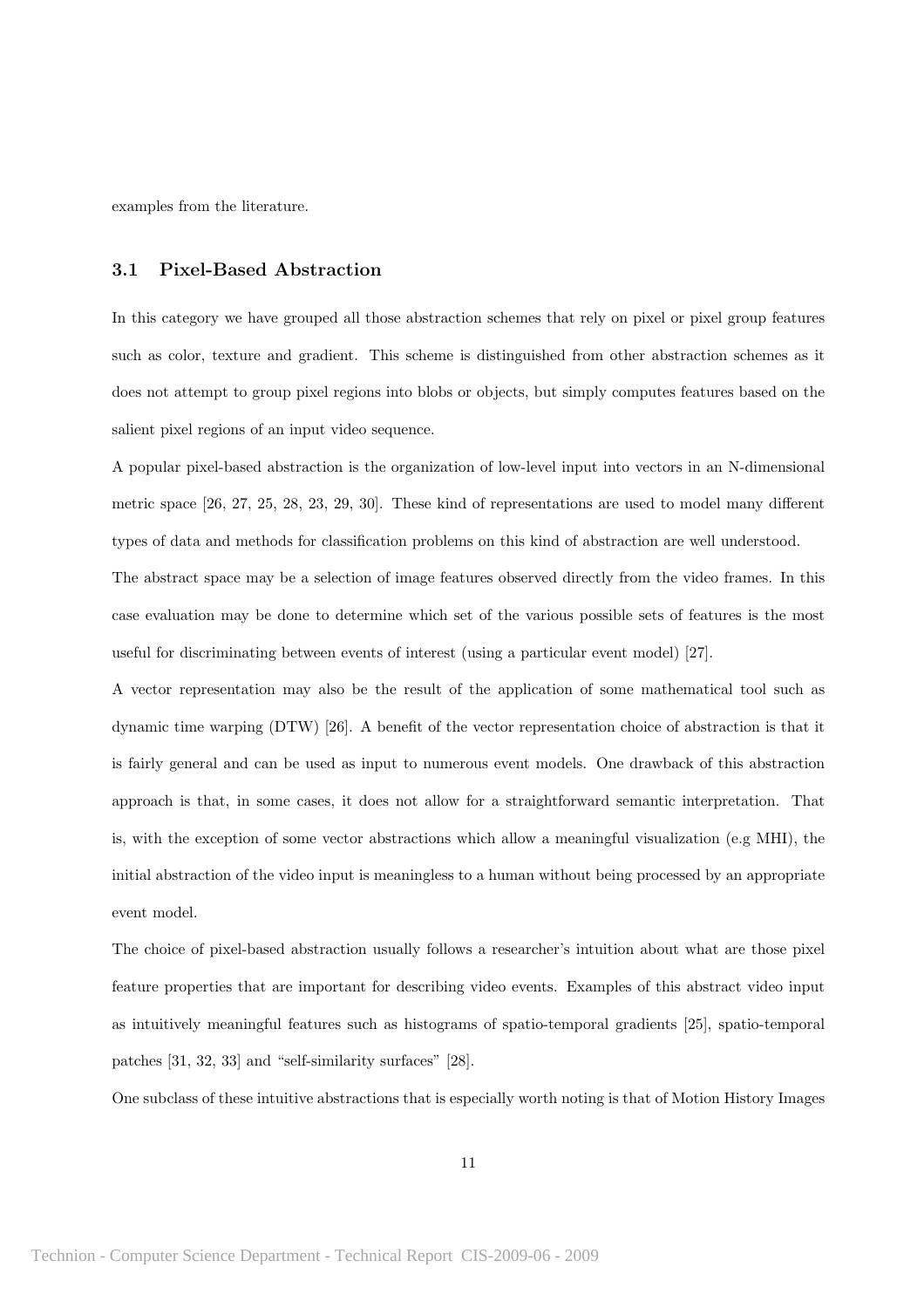

Figure 2: A video sequence containing an event (shown as a key frame in the first column) is abstracted as a single Motion History Image in which the pixel intensity at each pixel represents the amount of motion observed at that spatial location during the video sequence. This is an example of Pixel-Based abstraction (inspired by [23])

(MHI). Originally proposed by Bobick and Davis [23], the MHI is an intensity image that indicates the spatial location of the most recent pixel motion with higher intensity values. Thus allowing a simple abstraction of a the video input that is also easy to visualize (see Figure 2). Other works have expanded on this idea of abstraction [24, 34, 29]

Pixel-based abstraction approaches are used in a wide variety of event domains including: aerobic exercises [23], single person movements [24, 25, 27], multi-person activities [34] and traffic monitoring [29].

### 3.2 Object-based Abstraction

Object-based abstraction is an approach based on the intuition that a description of the objects participating in the video sequence is a good intermediate representation for event reasoning. Thus the low-level input is abstracted into a set of objects and their properties. These properties include: speed, position, and trajectory.

Examples of object-based abstractions such as bounding boxes and blobs can be found throughout the literature [19, 35, 36, 37, 38]. An illustration of this abstraction is shown in figure 3.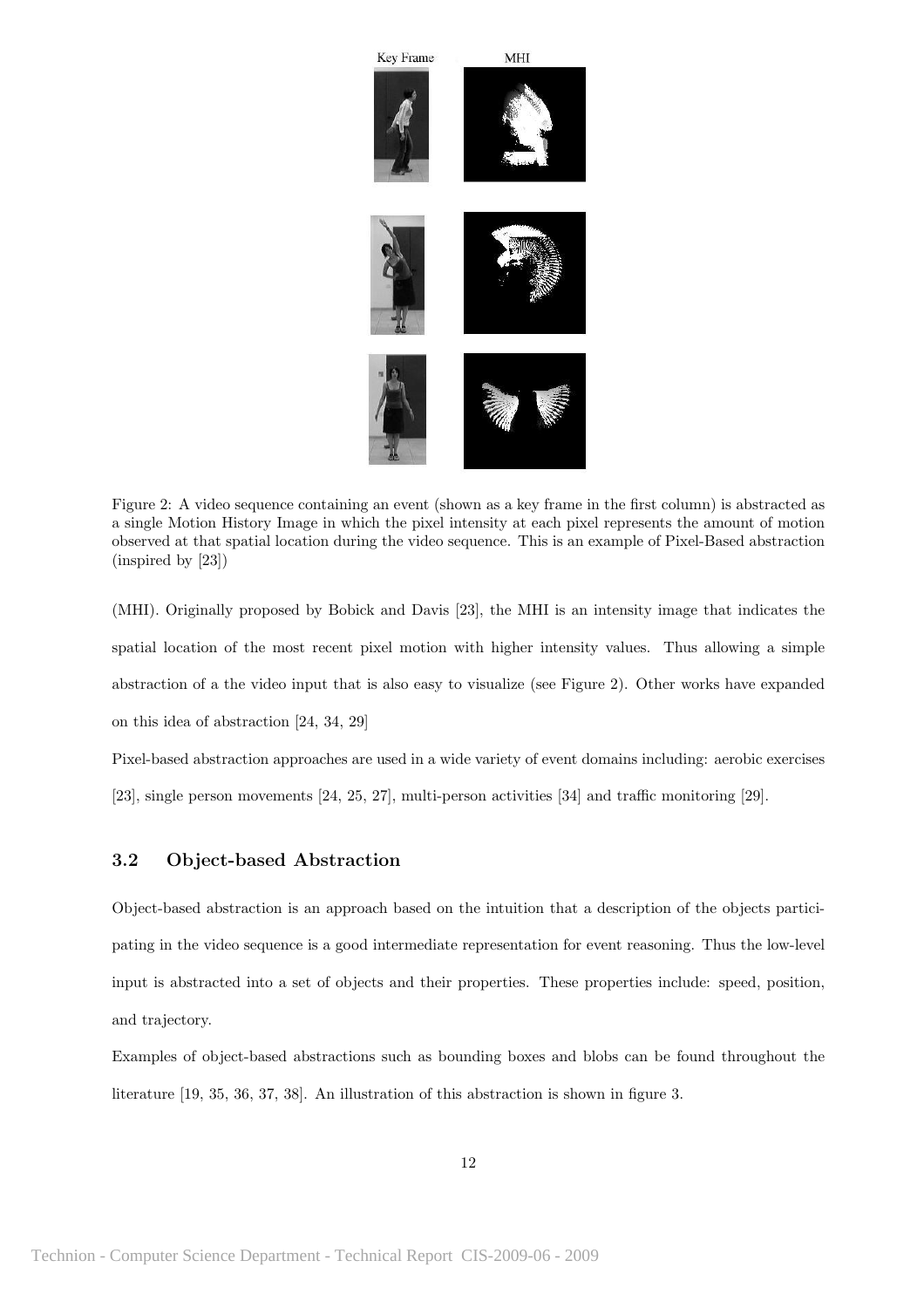

Figure 3: This figure visualizes Object-Based Abstraction. In this type of abstraction scheme objects are located and tracked and the video sequence is abstracted as properties of these object. In (a) a single person is tracked and a bounding box along with a trajectory from its previous location (visualized by a line) are used to abstract the sequence at each frame. In (b) the same scheme is used for two objects (a person and a cat). (inspired by [19])

Object-based abstraction is usually obtained by making use of existing technologies for object detection and visual tracking. These areas are the focus of much attention in the computer vision community and are outside the scope of this work. Interested readers are referred to [39] for more information. Silhouettes are a popular object-based abstraction used by many event understanding works[40, 41]. Many works further manipulate silhouette data using binning [42], PCA [43], and directionality features [44]. Trajectories are another very popular object-based abstraction approach prevalent in the literature [45, 46, 47]. Trajectory abstraction are often coupled with pattern recognition methods which allow learning a classifier in an unsupervised fashion from training data [48, 49, 50, 51, 52, 53, 54]. Several works study the dimensionality reduction of trajectory abstractions using methods such as PCA[55], ICA [56] and Fourier transform [57].

Trajectory abstractions are used in event domains including: metro surveillance [48], sign language recognition [58], and parking lot surveillance [50].

13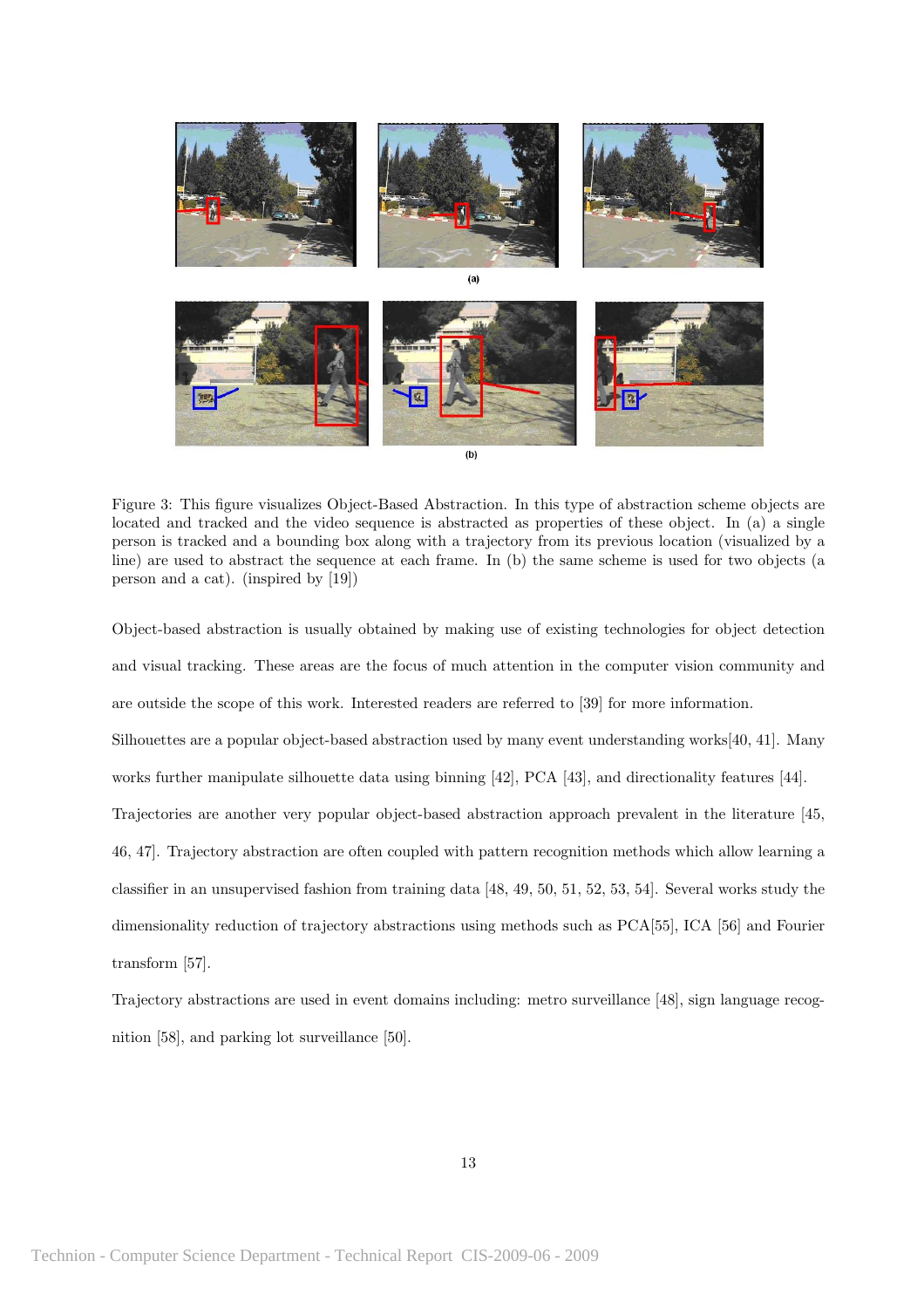#### 3.3 Logic-based Abstraction

A type of abstraction which we have dubbed logic-based abstraction is motivated by the observation that the world is not described by multi-dimensional parameterizations of pixel distributions, or even a set of semantic objects and their properties, but rather by a set of semantic rules and concepts, which act upon units of knowledge. Thus it aims to abstract low-level input into statements of semantic knowledge (i.e. assertions) that can be reasoned on by a rule based event model.

As in other abstraction schemes we have considered the choice of abstraction is motivated by intuition on what are the important properties of the video input that help discriminate between events.

An example of logic-based abstraction can be seen in work by Siskind [59]. Low-level input is abstracted into line segments associated by kinematic stability concepts such as grounding and support. This abstraction is motivated by the biological model.

Another example is provided in work by Cohn et al [60]. The chosen abstraction scheme focuses mainly on the spatial aspects of the event. A set of qualitative spatial relations is applied to the video sequence and relates important image regions to one another.

The advantage of the logical abstraction is that the representation space after the abstraction is much smaller than the original space of all possible inputs. Also the influence of uncertainty errors on quantitative abstraction approaches is reduced substantially.

In this section we have reviewed three categories of abstraction: pixel-based, object-based and logic-based. Abstraction is the critical first part of the event understanding process. It is an essential precursor to the event models discussed later in this paper.

However, because of the fact that abstraction approaches are closely coupled with event models in the literature not many works provide meaningful evaluation on what is the most powerful abstraction scheme. For example, as discussed above many papers make use of silhouette abstraction coupled with different event models (e.g. Nearest Neighbor, HMM, CRF, etc..) to attempt to classify the same class of events. This analysis, while useful for evaluating the particular event model, tells us nothing as to how influential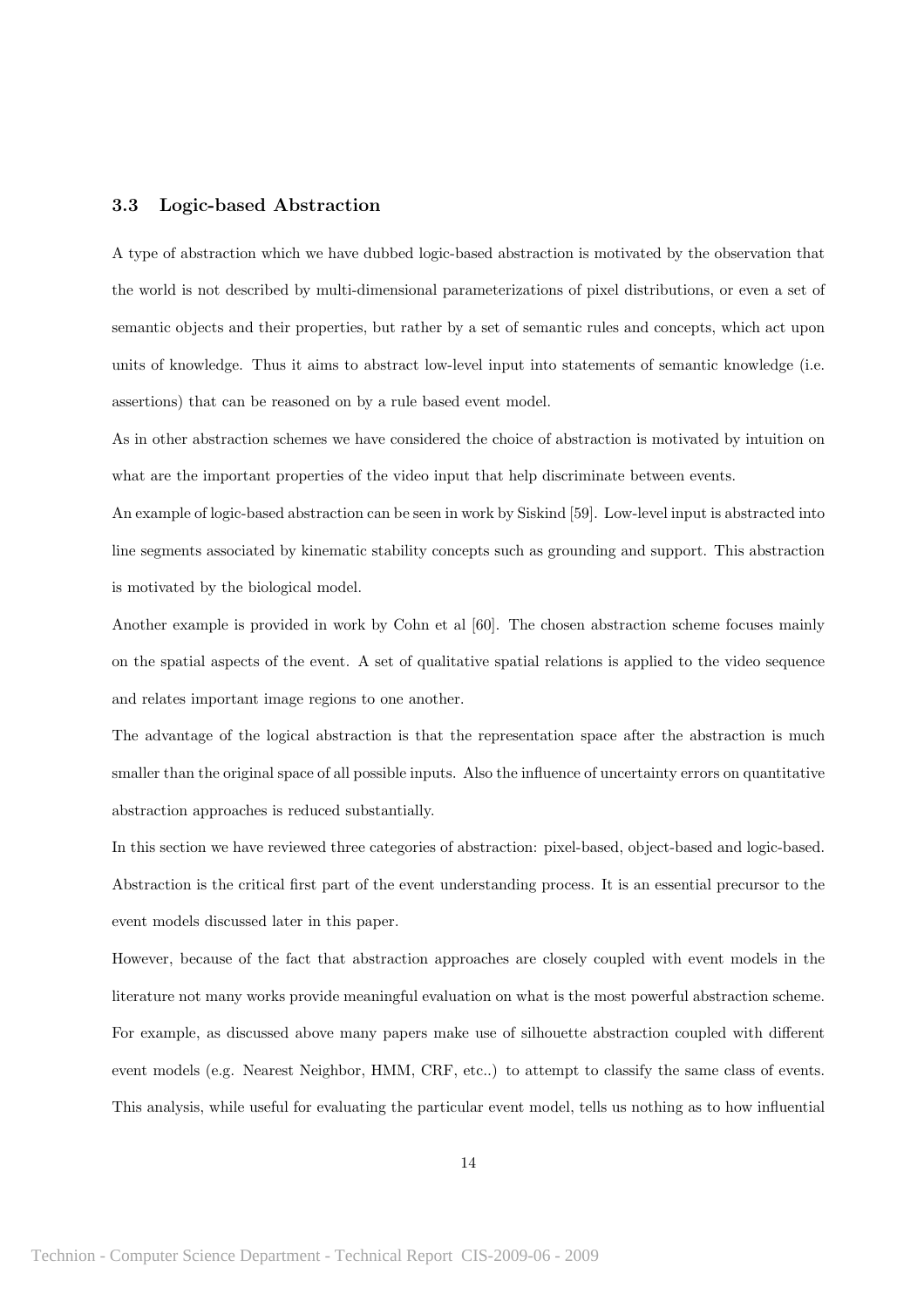the choice of the abstraction scheme is. A useful comparative evaluation of different abstraction schemes using the same event model to classify the events within the same domain is difficult to find in the literature. An exception to this, is found in the sub-set of event understanding often called "action recognition". This event domain generally contains a set of single person events captured from a know camera angle. Recently, the investigation of this domain has gained popularity partly because of the availability of public databases[40, 41], but largely because of the need to compare and contrast different abstraction schemes and their effect on event recognition performance [61, 62, 63, 64, 65].

It is intuitive that the more complex the choice of abstraction the more useful it will be when it comes time to be reasoned on by an event model. However, the computation of some very complex abstractions is prohibitive. These include heavy tracking approaches, multi-dimensional histograms, and others. Thus, for papers that propose full systems of event understanding we often see that more light-weight tracking approaches such as background subtraction in contrast to particle filter or other more computation intensive trackers.

### 4 Event Modeling

Event modeling is the complementary problem to abstraction (discussed in the previous section). This discipline seeks formal ways to describe and recognize events in a particular domain given the choice of an abstraction scheme. A particular event model is chosen based on both its capacity for representation of salient events in a particular domain and its capacity for recognition of those events as they occur in the video sequence input.

Many works in event understanding literature focus on this problem of finding a suitable modeling formalism, an event model, to describe the occurrences of interest in a particular domain.

Event models have many aspects and, hence, they may be categorized in several different ways. One such categorization, is the distinction between deterministic and probabilistic event models. Examples of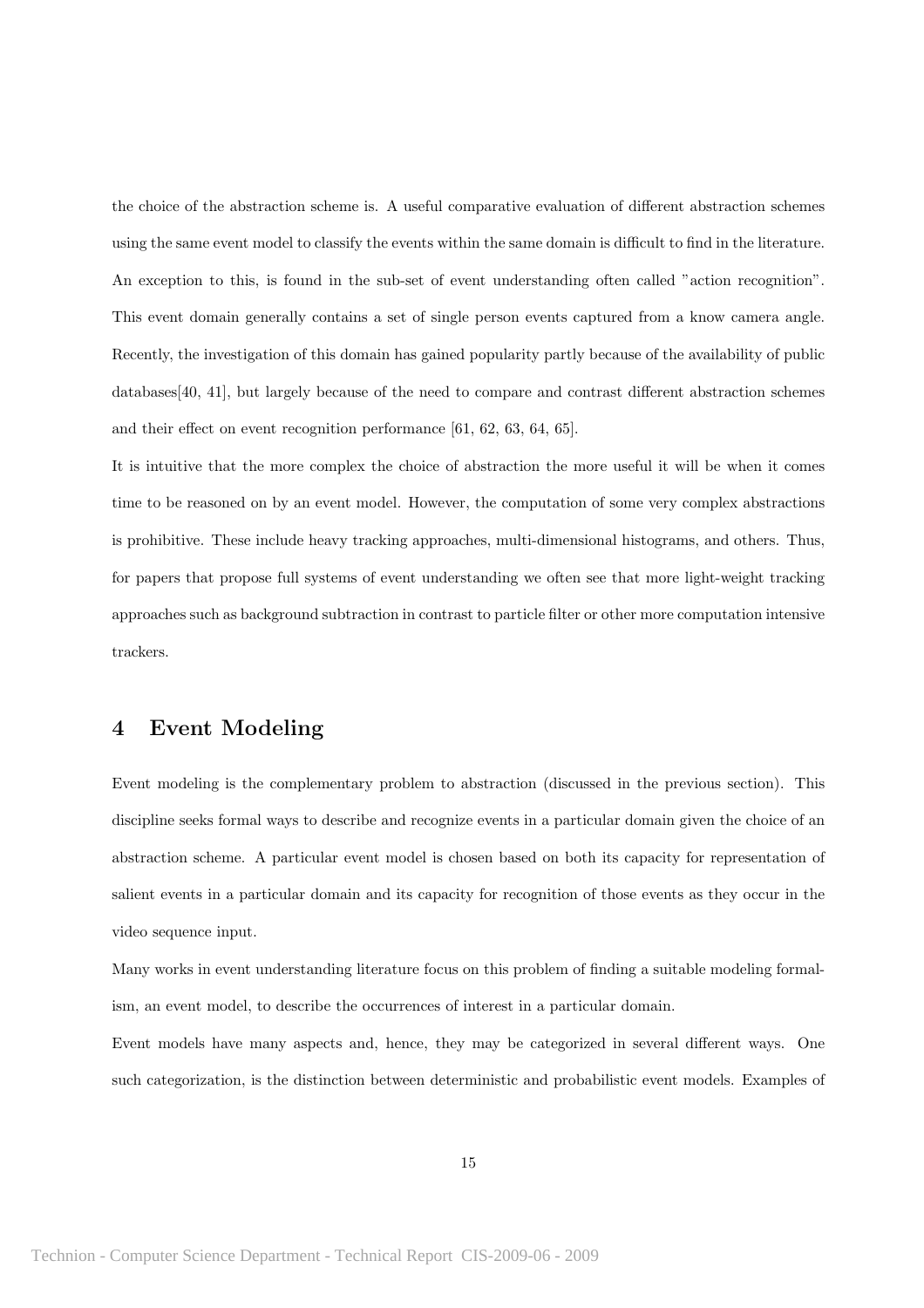event models in the deterministic category include Finite State Machines (FSM), Grammars and Petri-Nets, while Bayesian Networks, Hidden Markov Models (HMMs), Conditional Random fields (CRF) and Stochastic grammars all associate a probability score with an event occurrence.

Some event modeling formalisms can be expressed graphically. That is, they can be defined using the mathematical notion of a graph, which utilizes such concepts as "nodes" and "arcs". Yet others, known as "probabilistic graphical models" (or sometimes simply "graphical models"), comply with a stricter definition that requires a graph in which nodes represent stochastic variables and arcs represent dependencies. Petri-Nets and FSM event models lie in the former category while Bayesian nets, HMMs and CRFs are in the latter. There are also models which cannot be fully represented graphically, including multi-variable Support Vector Machines (SVM) and Grammar models.

Another distinction that can be drawn among event models is between generative and discriminative models. In a statistical (probabilistic) framework, discriminative models are defined as those models that directly model the posterior probability for use in classification tasks. This is in contrast to so-called generative models which model and learn the joint distribution over all possible observations and labels and then use this information to extract the posterior probability (i.e. the distribution over class labels given the observations). Intuitively, a discriminative model is only concerned with the decision problem, while a generative model attempts to capture the phenomenon that "generates" both events and observations. Outside of a statistical framework, the distinction between generative and discriminative models is less well-defined.

Works contrasting the application of discriminative and generative of models [66] have shown that discriminative models have lower error rates as the number of training examples becomes very large. However, they also found that generative models tend to converge to their optimal performance much quicker (with less training examples) than their discriminative counterparts. That is, if a smaller body of training data is available the generative approach might be favorable. Additionally, generative models have been found to be more flexible to incomplete training data and new classes and may be better suited to learning complex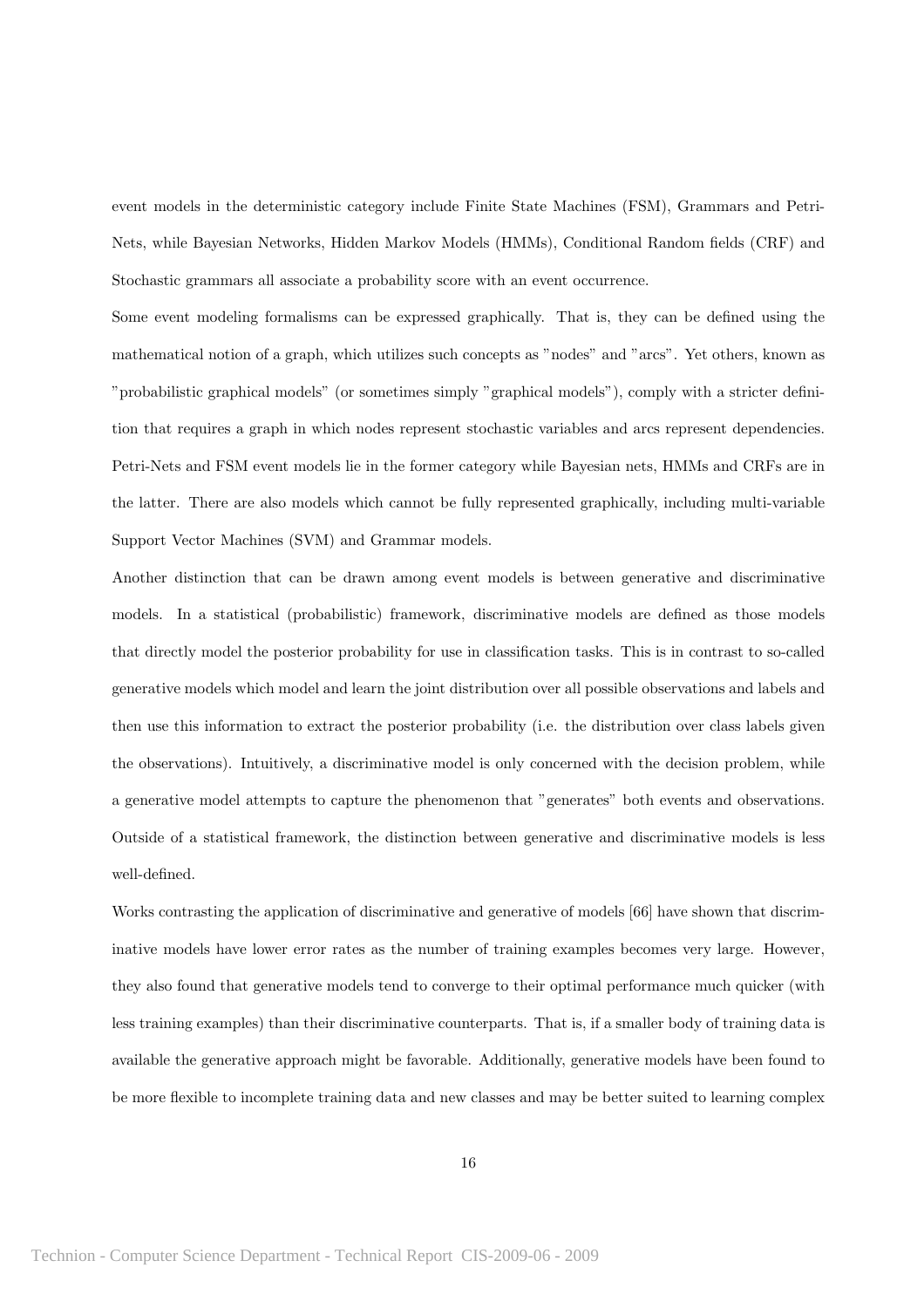patterns [67].

The above categorizations are useful in many ways, but they do not fully capture the diversity of event modeling approaches in the event understanding literature. For this reason, this paper proposes a categorization that the authors feel best allows us to describe the domain of event modeling.

We have chosen to organize event models into three different categories: "Pattern Recognition Methods", "State Models", and "Semantic Models". These are related in some ways to the model categories discussed above, but there is not a direct one to one relationship. Not every event modeling approach in the literature necessarily falls exclusively into one of these categories, but we believe they represent the general spirit of approaches within recent event modeling research. This categorization is closely related to the categorization of event models by temporal relationship complexity proposed in [17].

"Pattern Recognition Methods" do not generally address the event representation aspect of event modeling and approach the event recognition problem as a traditional pattern recognition/classification problem. Accordingly, traditional approaches to these problems such as Support Vector Machines, Neural Networks, Nearest Neighbor Classifiers, etc. are applied to the abstraction scheme. Minimal semantic knowledge is needed in building the event classifiers in this category. Often they may be fully specified from training data.

More recent approaches attempt to model video events using semantic information. The first class of these models, we have named "State Models" for the reason that they concentrate on specifying the state space of the model. Often this state space is reduced or factorized using semantic knowledge. This class of approaches includes FSMs which conceive video events as fully observable processes of a set of known states. These states may have semantic meaning taken from domain knowledge. The transitions between these states are also specified using knowledge of the domain. This class also includes the set of probabilistic graphical model approaches. These approaches factorize the state into variables (the structure of the graph) according to some semantic knowledge of the domain. The existence (under some structural assumptions) of efficient algorithms for the learning of parameters from training and the inference of hidden node values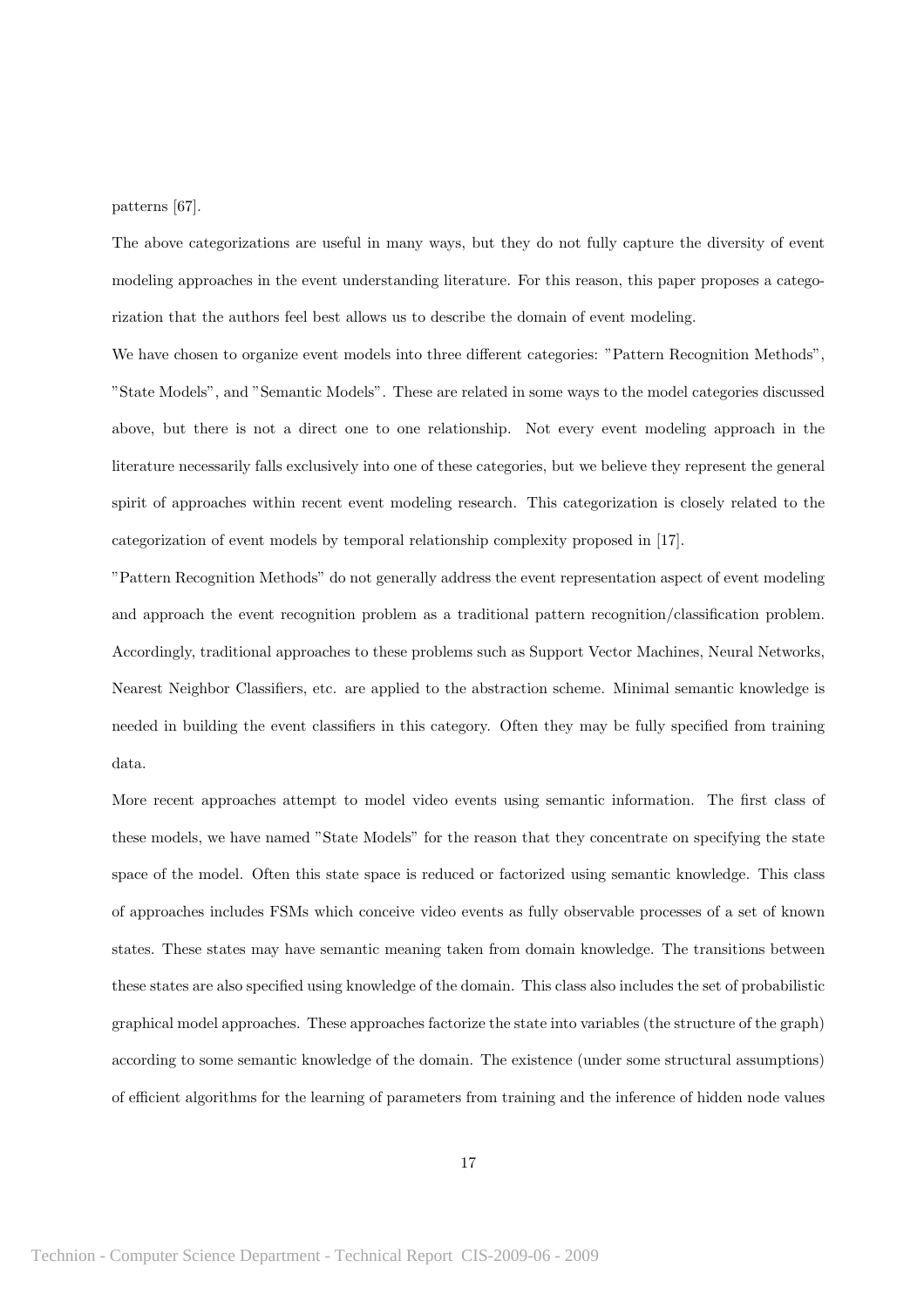also motivate the choice of probabilistic graphical models to model video events. This enables some degree of automated learning of abstract parameters. However, as previously stated, the structure of this type of model is usually specified with some knowledge of the event domain. This knowledge is usually implicit and imposed on the model indirectly (e.g. assigning a semantic label to each state). This class of models largely consists of approaches fully specified using a combination of knowledge based structure specification and automatic parameter learning from training data. In addition to their flexibility, generative models also exhibit adaptive properties. This is in contrast to discriminative models which must be completely relearned for each new decision class added. These properties are probable reasons why the work in this category of event modeling largely favors generative models, although newer work proposes discriminative approaches (e.g. CRF).

Higher-level semantics include sub-event ordering information (including partial ordering), complex temporal, spatial and logical relations among sub-events. Also important is the ability to express and recognize partial events. These properties become important when the event domain includes high-level events which are best expressed in qualitative terms and natural language. To this end a group of modeling formalisms we have named "Semantic Models" have been proposed which enable explicit specification of these complex semantic properties. Among these are Petri-Nets and Grammar models as well as constraint satisfaction and logic based approaches. These models are usually fully specified using domain knowledge and are not usually learned from training data.

In the following sections we will take a more in depth look at the three categories of Event Modeling and explore the various formalisms contained within each category with examples from the literature. Particularly we will discuss the representational strengths and recognition efficiency of each category. We will also provide discussion on the event types and domains typically modelled by the approaches in each of our categories.

18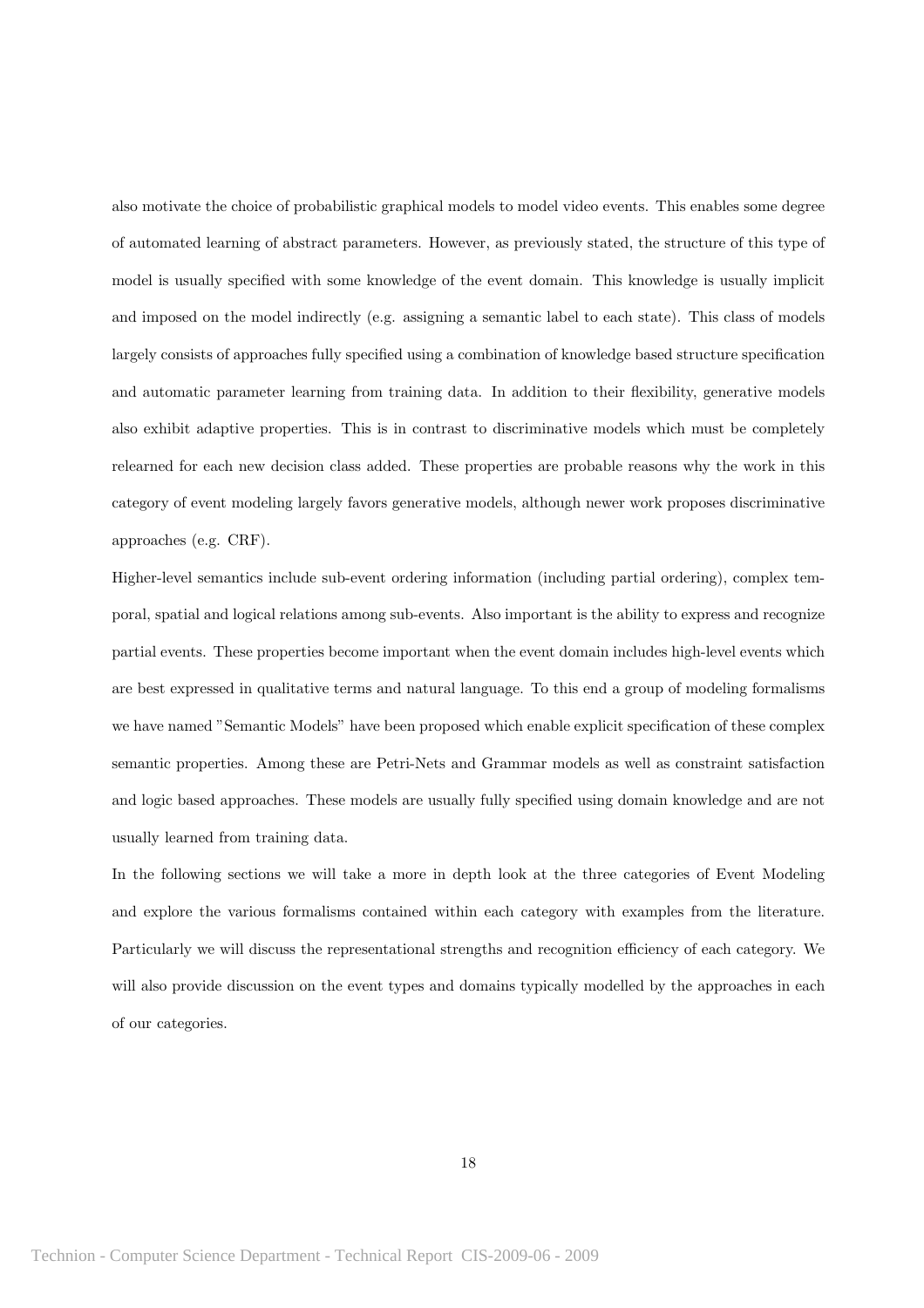## 5 Pattern Recognition Methods for Event Recognition

The class of techniques in this section are not quite event models, in the sense that they do not consider the problem of event representation. Instead they focus on the event recognition problem, formulated as a traditional pattern recognition problem. This class includes well studied approaches including Nearest Neighbor, Support Vector Machines, Neural Networks.

The main advantage of the classifiers in this category is that they may be fully specified from a set of training data. These approaches are usually simple and straightforward to implement. This simplicity is afforded by excluding semantics (i.e. high-level knowledge about the event domain) entirely from the specification of the classifier. The representational considerations are usually left to the abstraction scheme associated with the event recognition method in the particular event understanding application.

Nearest neighbor(NN) is a well-studied pattern matching technique for classification. An unlabeled example is labeled using its "nearest" labeled neighbor in the database. K-NN is a variation of nearest neighbor where the K nearest neighbors vote on the label of the test example. The notion of closeness is defined by a distance measure decided upon during the model specification. [68]

Nearest Neighbor models can naturally be coupled with a vector abstraction of the data as well as other abstractions assuming an appropriate distance metric between abstraction has been defined.

The choice of the distance measure in the various works utilizing a NN event model for event understanding is usually chosen with respect to the abstraction of the video input. Clever choices of distance measures allow for better event discrimination. Choices range from simple distance measure such as Euclidean [40, 69] and Chi-Squared [25] to more complex choices such as Linear programming based distance [70]. Some choices for distance measures are event-domain dependent such as spatio-temporal region intersection [71] and gradient matrix of motion field [72].

So called template matching techniques [23, 24] also utilize a NN event model.

The NN model does not inherently allow representation of important properties of video events. However, the more dense the coverage over the space of possible abstraction the better the model performs in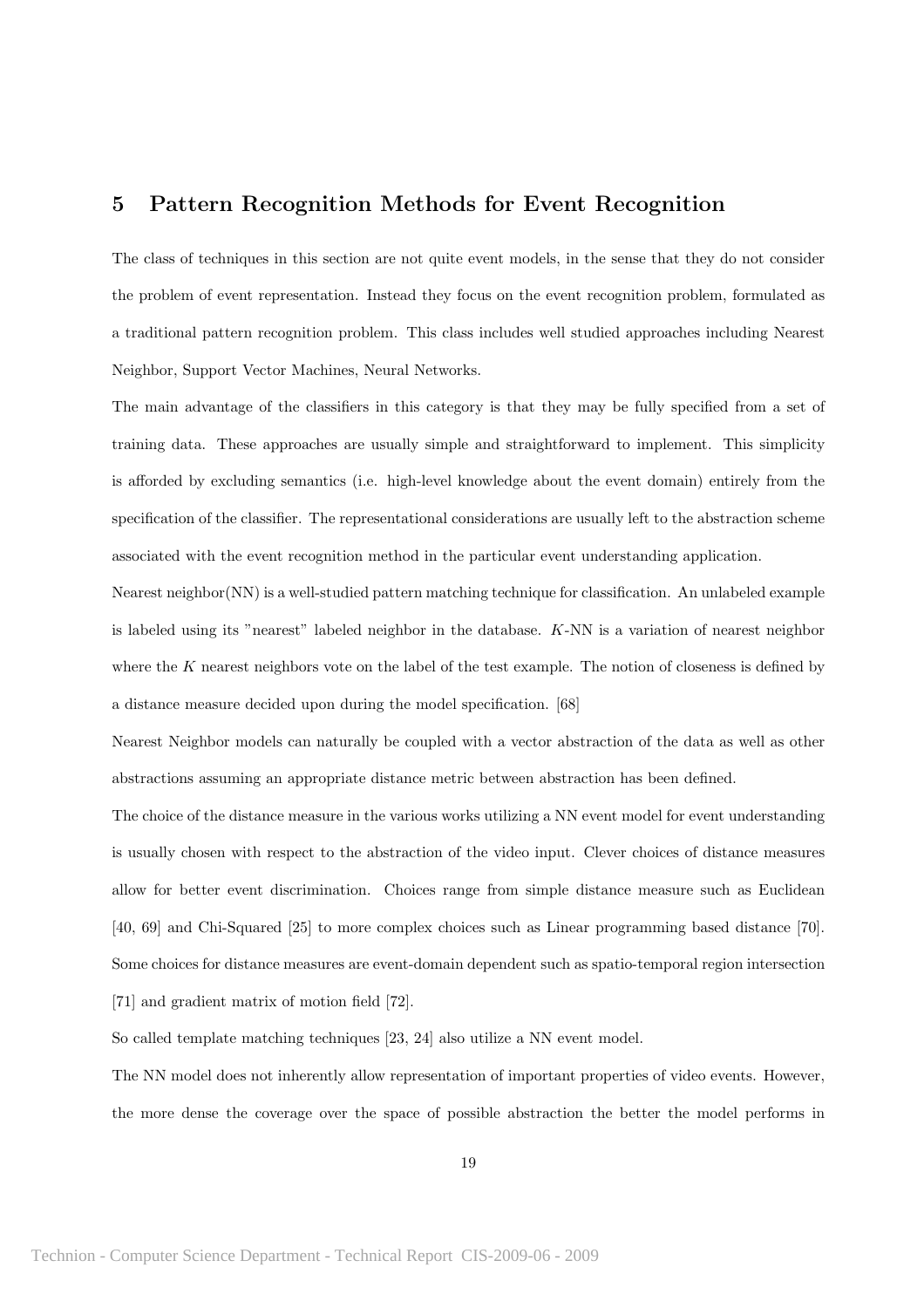classification tasks. Unfortunately, as the database of examples grows so does the recognition time of the algorithm. Because the abstraction of video events is often high-dimensional, a sufficiently dense NN event model is still intractable for recognition. This is especially true when a complicated distance measure is utilized. Furthermore, in many domains it is not possible to collect or store such a database of examples and many approaches utilizing NN use a sparse database of examples to increase the efficiency of both storage and recognition.

Nearest Neighbor event models have been used in event domains including: aerobic exercises [23], single actor actions [25, 40], and Ice skating maneuvers [72].

Support vector machines (SVM) [73, 74]are a group of models designed to find the optimal hyperplane separating two classes in a multi-dimensional space.

Each SVM may be associated with a kernel function to transform the multidimensional space (which is possibly non-separable) into a higher dimensional space which is more likely to be separable.

The kernel function is usually chosen using knowledge of the domain. Additionally, abstraction schemes coupled with SVM event models are often chosen to be quite complex. In addition to a classification from a SVM model we may also get a confidence score. This score is equivalent to the distance in the decision space between a particular example and the decision boundary.

The separating hyperplane is determined in a training phase using labelled training data by solving an optimization problem maximizing the distance between examples with different labels in this higher dimensional space.

The two class SVM can be generalized to a multi-class decision problem. Pittore et al. [75] uses such a scheme for the classification of object-based atomic events in the event domain of office surveillance.

In the event understanding literature SVMs utilize a wide variety of kernel functions including: linear [75], tree-kernel [76], polynomial [77], Radial basis function (RBF) [78].

Like the nearest neighbor model the SVM is reliant on the abstraction scheme associated with it to represent the salient properties of video events. In and of itself it does not have the capacity to capture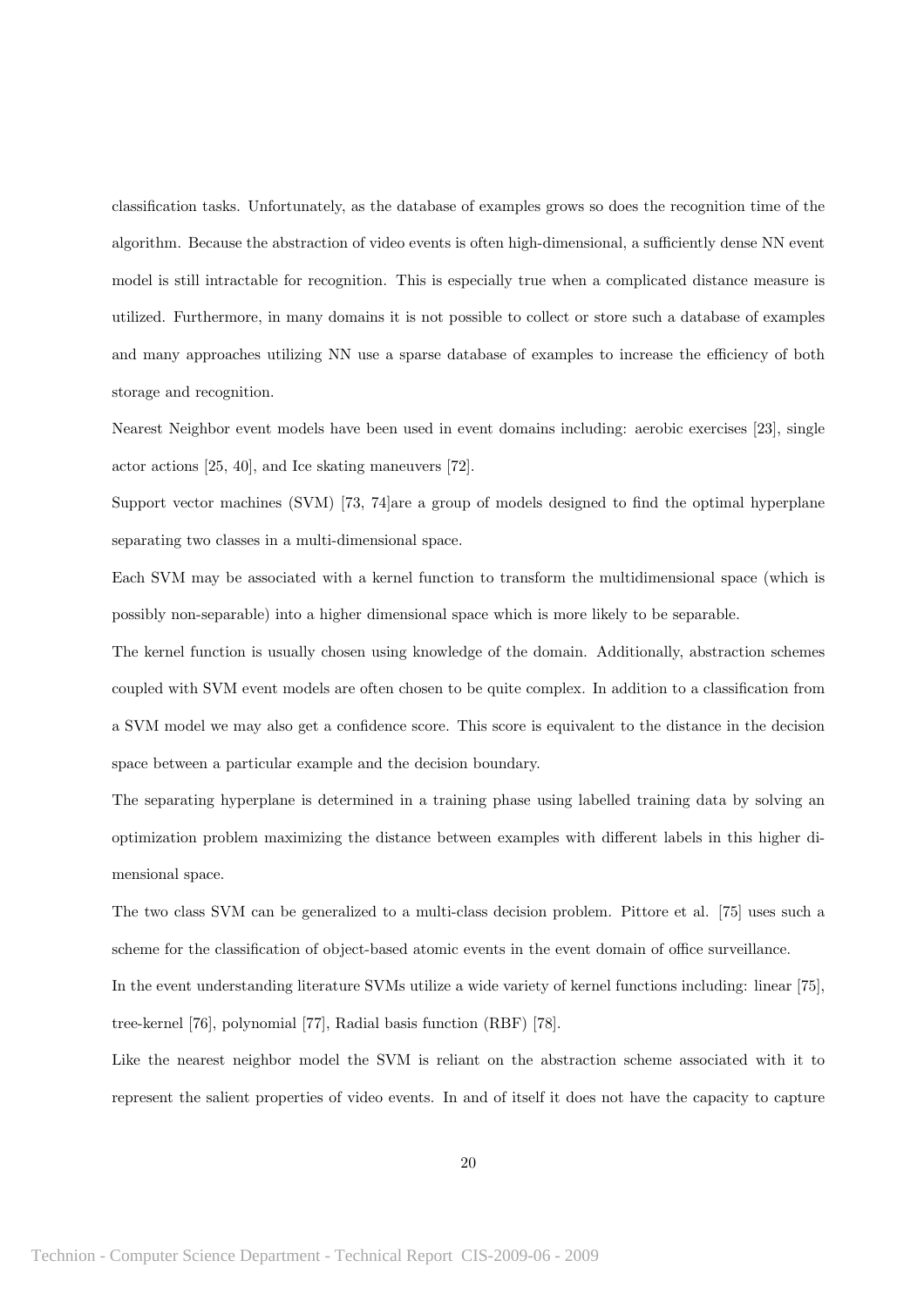these properties. Furthermore, the high-dimensional "decision space" representation created using the kernel function, while allowing better separation of the examples, is abstract and not meaningful outside the context of the SVM decision.

SVMs have been shown to be very powerful for many classification tasks. However, the training phase of SVMs (i.e. calculating the separating hyperplane) can be lengthy in high-dimensional problems.

Additionally, because of its inability to represent event properties such as temporal evolution, an SVM event model is often coupled with complex abstraction schemes which may themselves be difficult to compute efficiently.

SVM classifiers are coupled with various abstraction schemes including both pixel-based [75] and objectbased [50] abstractions. SVM classifiers are used in such event domains as parking lot surveillance [50], single person actions [77], and kitchen activities [76].

The general approach to combining classifiers to enhance the accuracy of the final classification is called boosting [79]. Boosting is not in itself an event recognition technique but rather is often applied to pattern recognition classifiers to yield an improved event classifier. We discuss this topic here because boosting approaches are often applied to yield event classifiers for video event understanding.

Most of the popular boosting methodologies are used to construct event models in the literature of video event understanding including: AdaBoost [32, 80] and LPBoost [81]. Other, less well-known, boosting methodologies such as "Knapsack Boost" [82] are also in use.

In some cases the properties of video events have guided the choice of boosting scheme (i.e. how to combine classifiers ). TemporalBoost [83, 84, 85] uses the idea of dependency between frames in a video sequence. Boosting based classifiers are efficient for recognition, but require a lengthy training phase. Additionally, these type of event models do not capture intrinsic properties of video events and thus depend on their associated abstraction scheme to capture these.

Boosted event classifiers have been used in event domains such as single person actions [83, 84], metro surveillance [85], and office surveillance [82].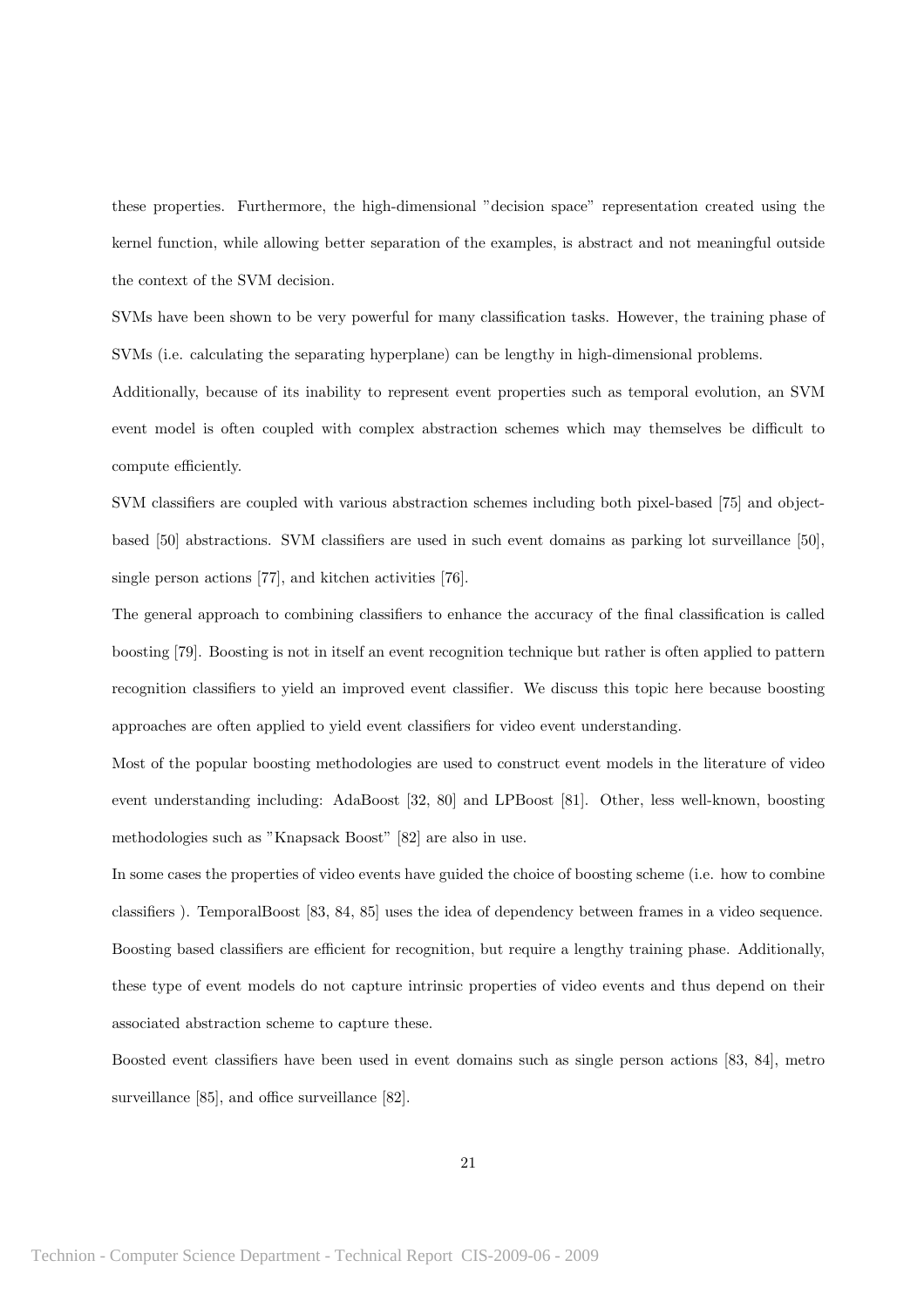Another well known pattern recognition technique is the Neural Network. This type of classifier simulates the biological system by linking several decision nodes in layers. This approach has been used to solve complex decision problems and recognize patterns in many domains. Early work in video event understanding explored the use of Neural Networks as an event classifier [86].

The strength of the pattern recognition approaches to event recognition is that they are well understood and are straightforward to both formalize mathematically and implement practically. They also allow learning of the model from the data. However, they do not incorporate semantics, that high-level knowledge that humans use to define video events, such as meaningful state space factorization, temporal extent, and composition in both space and time. Thus, these models are most frequently applied to the recognition of atomic events. The limitations of pattern recognition event methods are addressed by other classes of event models we will explore in subsequent sections.

# 6 State Event Models

"State" event models are a class of formalisms which are chosen using semantic knowledge of the state of the video event in space and time. Reasonable assumptions about the nature of video events have lead to the development of each of these formalisms. Each of these capture an important aspect or property of video events through their use.

State event models improve on pattern recognition methods in that they intrinsically model the structure of the state space of the event domain. This is used for capturing both the hierarchical nature and the temporal evolution of state, that are inherent to video events. This modeling capacity generally increases the ability of these event models to represent different types of events, even when coupled with a simple abstraction scheme.

Modeling formalisms in this category, not only capture some inherent properties of video events, but are also well studied and mathematically well formulated to allow for efficient algorithms and sound formulations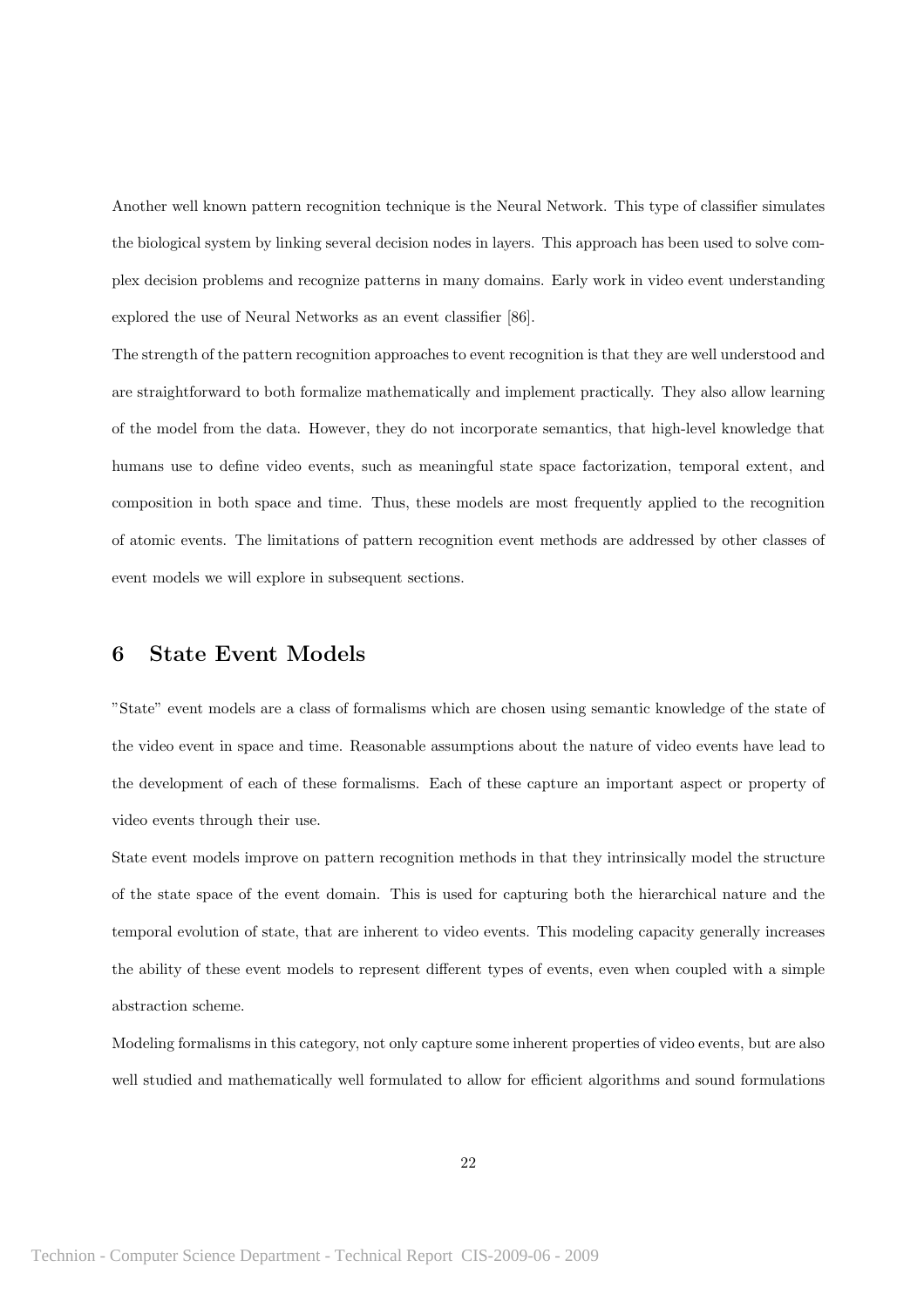of problems such as parameter learning and event recognition.

In most, but not all, cases the semantic information associated with the model structure makes this structure difficult to learn from training data. However, once the model structure is specified model parameters can often be learned from the training data. This aspect of state models contributes to their popularity allowing them to combine human intuition about the event structure (semantics) and machine learning techniques.

A category closely associated with State Models is that of generative models from statistics and machine learning. This is the class of models that attempts to model the phenomenon that "generates" the observation. However, as we shall see not all State event modeling formalisms are generative. State modeling formalisms include: Finite State Machines (FSMs), Bayesian Networks (BN), Hidden Markov Models (HMM), Dynamic Bayesian Networks (DBN), and Conditional Random Fields.

#### 6.1 Finite State Machines

Finite State Machines (FSM) [87], also known as Finite State Automata, are a formalism useful for modeling the temporal (especially sequential) aspects of video events. This formalism extends a state transition diagram with start and accept states to allow recognition of processes. FSMs are traditionally deterministic models and provide computationally efficient solution to reasoning about event occurrences. The strengths of the FSM model are in its ability to model sequential aspects of video events, its model simplicity and its ability to be learned from training data. FSMs are also a well studied formalism which allows for straightforward analysis of running time complexity.

FSMs appearing in the literature naturally model single-thread events formed by a sequence of states. Event domains for which FSM event models are utilized include hand gestures [88], single actor behavior [89], multiple person interaction [19], and aerial surveillance [21].

The inherent ability of the FSM formalism to capture sequence allows it to be associated with different abstraction types including pixel-based [88] and object-based abstraction [19, 21, 90, 91].

23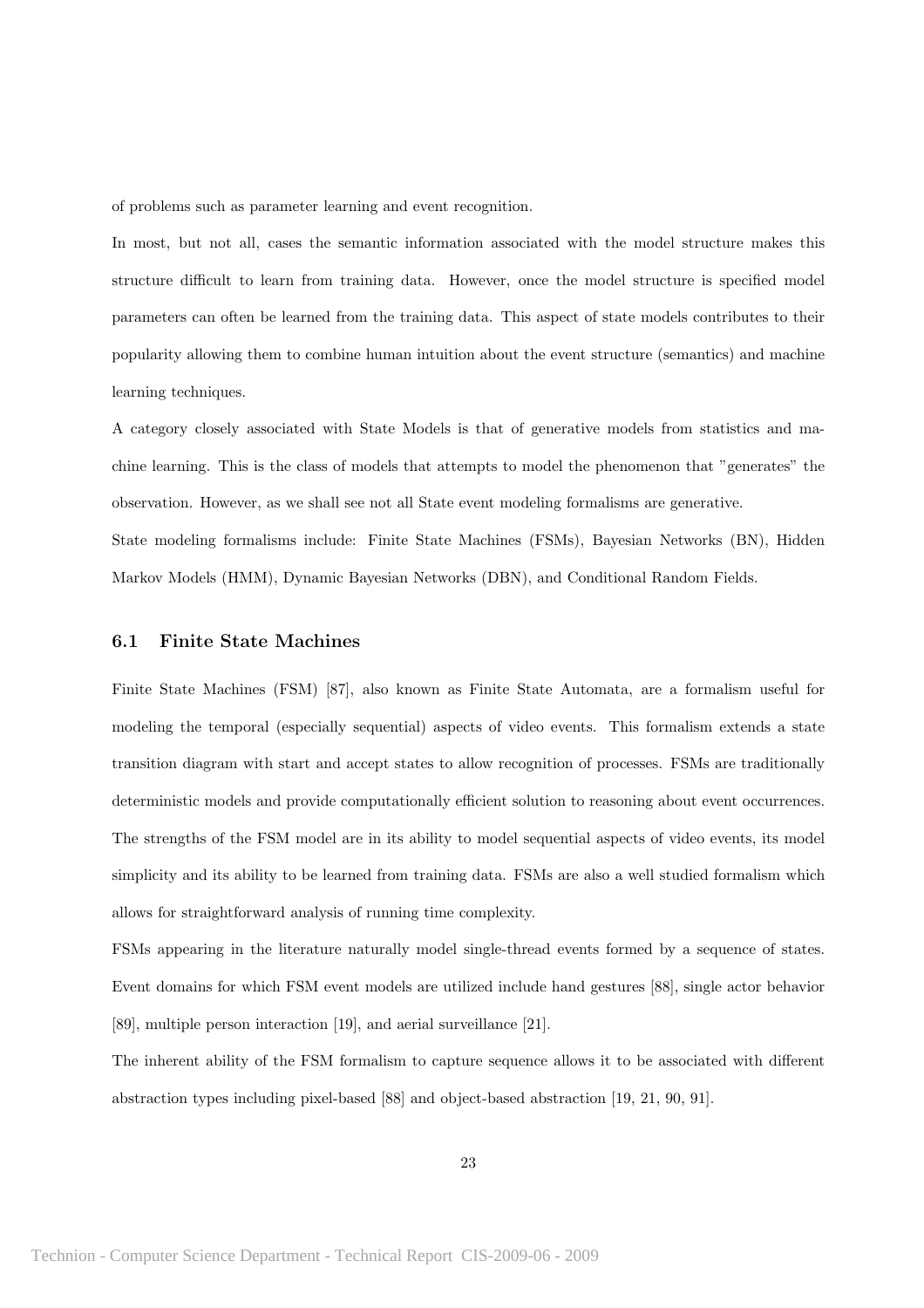

Sub-Event Recognized

Figure 4: FSM event model used on the "car avoids checkpoint" event a la [21]

The FSM assumption of a fully observable state is not present in other State event modeling formalisms. It allows the event recognition problem to be reduced to accepting/rejecting the process representing the event. Additionally, because all states, input symbols and state transitions are fully observable, an FSM model may be learned from training data [92]. Some work has also been done on inferring an FSM event model from user specification [90, 91].

FSMs are a useful tool in video event understanding because of their simplicity, ability to model temporal sequence and their learnabillity.

Extensions to the FSM have been proposed to capture the hierarchal property of video events [93, 94, 89]. Uncertainty in video events has also been addressed through the introduction of probabilities into the FSM framework [94]. It should be noted that in some areas of the event understanding literature the terms of "HMMs" (see section 6.3) and "probabilistic FSMs" are used interchangeably. The main distinction is that FSMs assume a fully observable state while HMMs assume a hidden state variable.

These extensions to the FSM formalism have attempted to introduce aspects such as hierarchy and uncertainty. These methods have largely been applied to specific event domains and have not been embraced as general solutions. This is largely because of the availability of other formalisms that are well adapted to such aspects (e.g. the HMM for uncertainty).

#### 6.2 Bayesian Networks

In order to deal with the inherent uncertainty of observations and interpretation which exists in video events, Bayesian Network event models utilizing probability as a mechanism for dealing with uncertainty,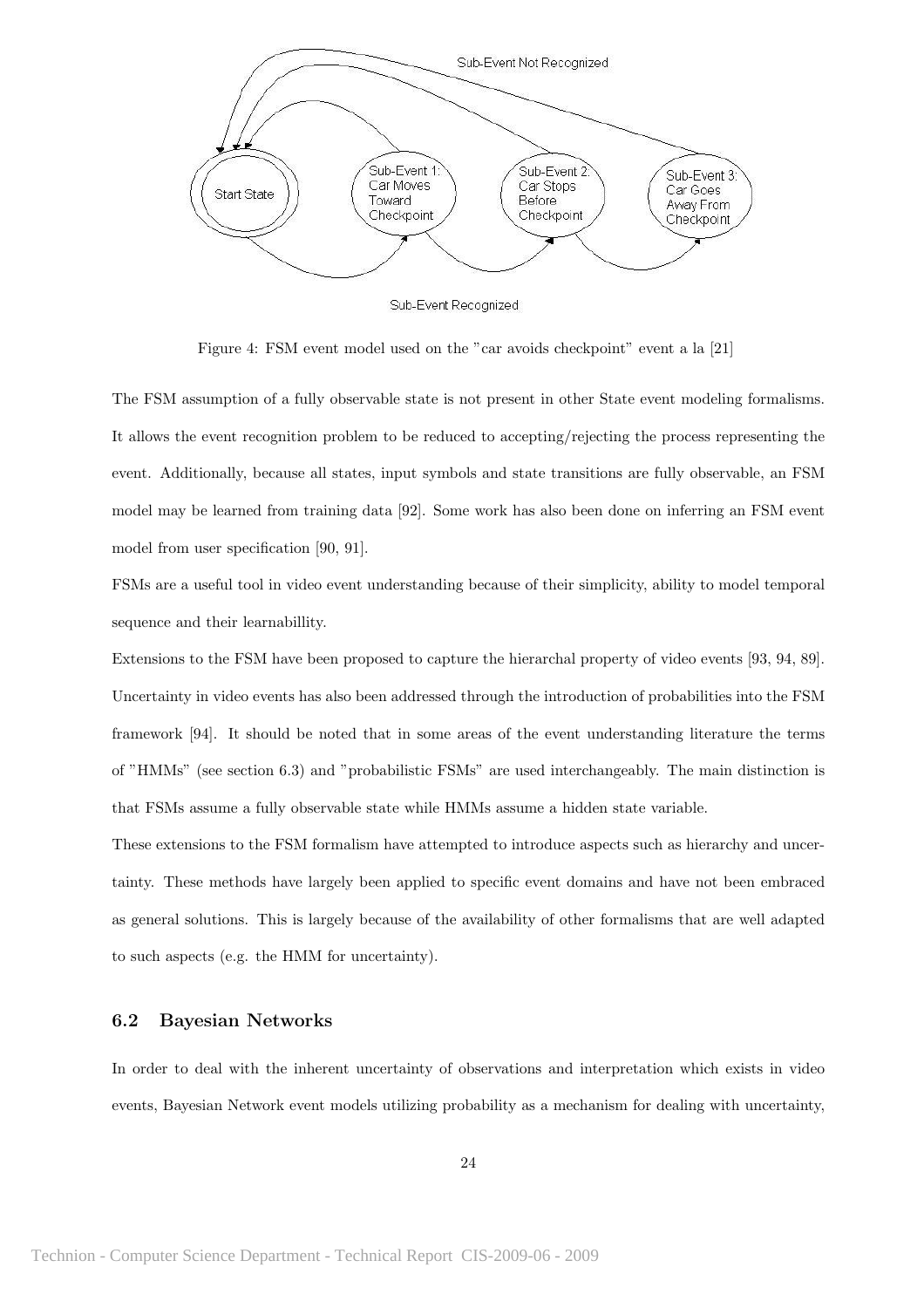have been proposed.

Bayesian Networks (BN) (also known as probabilistic networks, Bayesian Belief networks, or independence diagrams) are a class of directed acyclic graphical models. Nodes in the BN represent random variables which may be discrete (finite set of states) or continuous (described by a parametric distribution). Conditional independence between these variables are represented by the structure of the graph.

The structure of the BN allows specification of the joint probability over all variables in a succinct form with few parameters, using the notion of conditional independence. For further details readers are referred to [95, 96].

Having such an expression of the joint probability allows us to reason about any node in the network using known values. Often BN event models will model the event as an unknown or "hidden" binary variable (event has/hasn't occurred) and the observations (abstraction primitives) as known variables. The BN structure (nodes and arcs) and parameters (conditional and prior probabilities) can be used to estimate the distribution of unknown variables given the value of known variables.

While the general inference (i.e. the estimation of hidden variables given observed variables) problem in BNs is NP-hard, efficient algorithms for inference exist under certain BN structure assumptions [96]. BN model parameters may also be learned from training data. Additionally, network structure learning has also been explored in the literature. [97]

As an example of the standard approach to event modelling using BN we consider the "pedestrian crossing street" event. We will choose this event to be atomic, that is having no sub-event composition. Therefore we will have the event decision based on abstraction primitives. We will construct a simple BN as pictured in Figure 5 in which the top node will represent the occurrence of the event (i.e. discrete binary variable). The bottom nodes in the figure correspond to abstraction primitives. The first node corresponds to location of the person and the second to direction of the person. For simplicity we will consider these nodes to be discrete. The first node can take on the values "inside intersection" or "outside intersection". The second node can take on the values "not moving" "moving towards sidewalk" or "moving not towards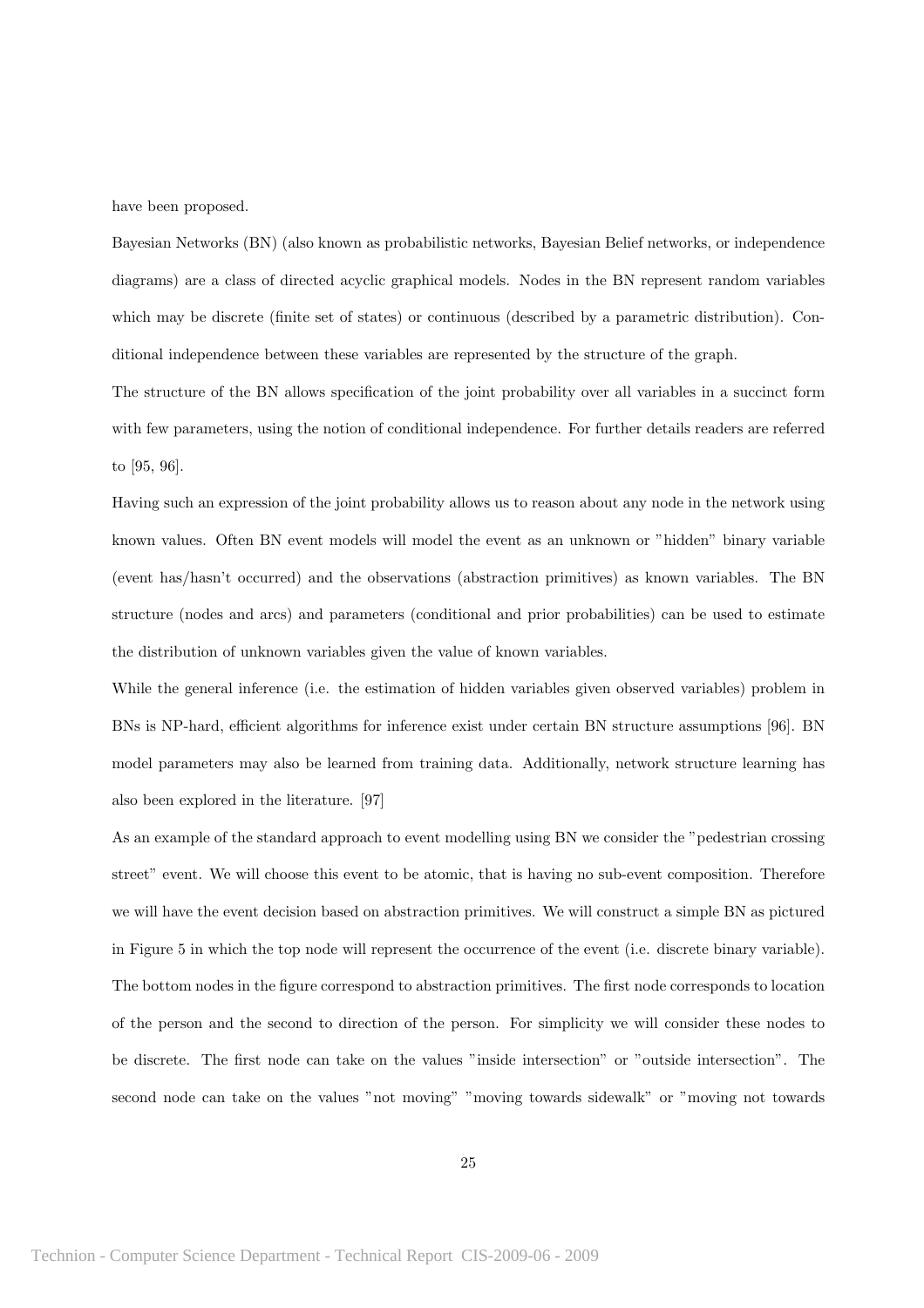

Figure 5: A naive Bayesian Network depicting an atomic event,"pedestrian crossing street"

sidewalk". As we observe the abstracted video input the value of these nodes will be available at each frame. We still must determine the parameters for the BN. These parameters can be set using semantic domain knowledge (i.e. we know that during "pedestrian crossing street" the person is "inside crosswalk" with a high probability). The parameters can also be learned from training data. In the training data we will have knowledge of the event variables value which will allow us to set the parameters according to observed frequency. In the case of a more complex BN with multiple hidden variables the expectation maximization (EM) algorithm is used for parameter estimation. Once the parameters are estimated we can observe test data and determine whether our event is occurring or not by calculating the joint probability and then marginalizing out other variables to obtain the marginal probability over our event variable.

This method achieves a probability score indicating how likely the event is to have occurred given the input.

BN models do not have an inherent capacity for modelling temporal composition which is an important aspect of video events. Solutions to this problem include single-frame classification [98] and choosing abstraction schemes which encapsulate temporal properties of the low-level input [99, 100]. Naive Bayesian networks, such as the one pictured in Figure 5, appear often throughout the event understanding literature. This model is sometimes called an "agent" architecture because several Bayesian "agents" are applied to objects of interest within the video sequence input. This structure is also well adapted to the hierarchical composition inherent to many video events . This is because the probability output of the top node in a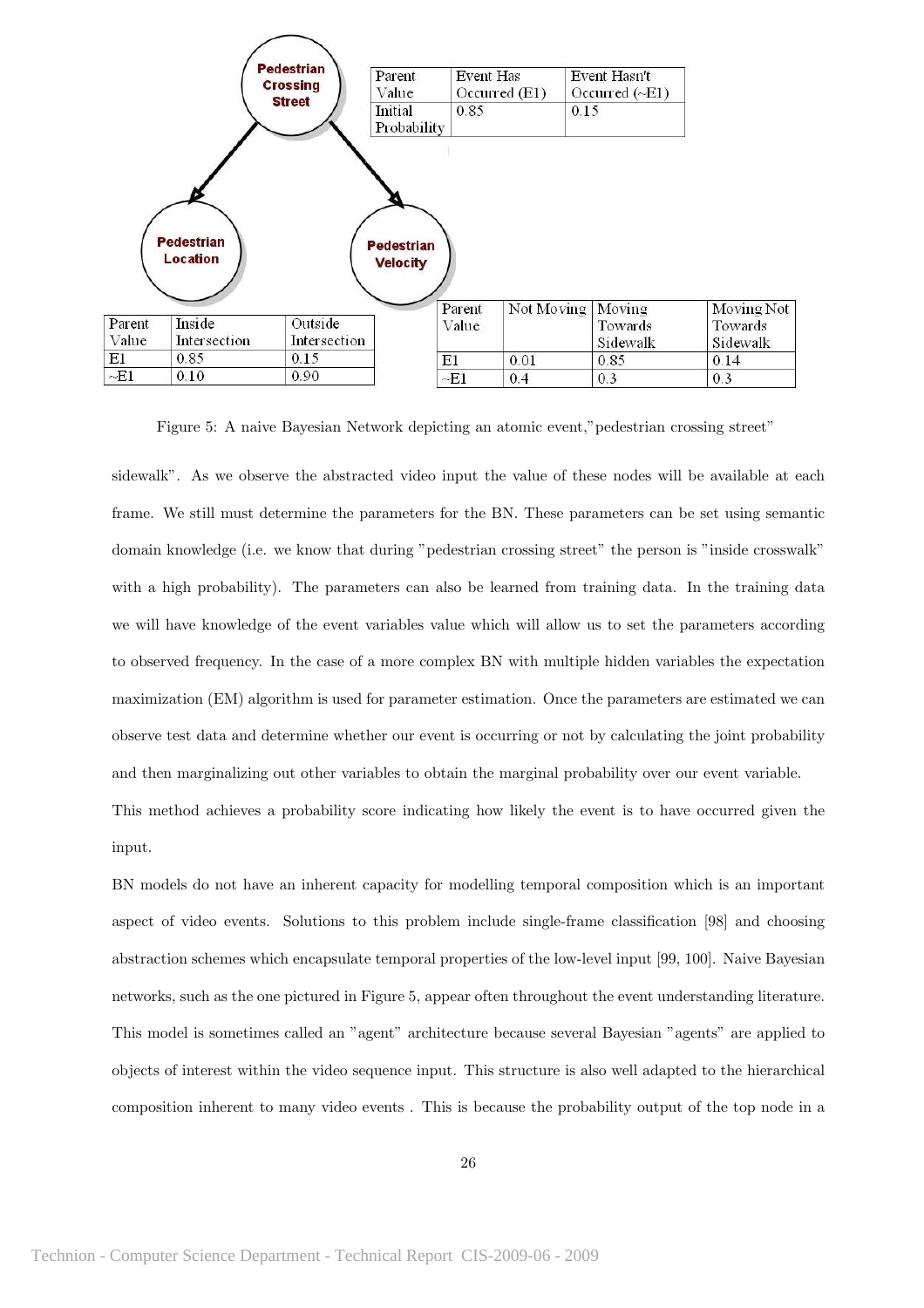sub-event network can be easily integrated as an "observation" node in a higher-level event model.

Agent architectures have been used in event domains such as aerial surveillance [98, 101], and indoor surveillance of people [100]. More complex BNs have been used in event domains such as parking lot surveillance [102] and recognizing American football plays [99]. Although these networks are large they retain a structure that allows for efficient inference.

Inference algorithms, such as belief propagation, for calculating the marginal distribution (i.e. belief) of a particular node run in time polynomial in the number of states per node in the BN under these structural assumptions.

The BN agent approaches in the literature are more commonly associated with object-based abstractions [98, 101, 100, 99, 102].

Modeling the hierarchy of video events is straightforward within the BN framework. Hongeng and Nevatia [103] model the semantic hierarchy using BN layers. Each layer corresponds to a higher-level semantic units.

A more recent group [33, 104, 105] of works make use of Bayesian Network models adapted from the text and image mining communities. These approaches are also known as Probabilistic Latent Semantic Analysis (pLSA) [106] and consider variables representing documents, words and topics which, in the event understanding domain, correspond to video sequences, abstraction primitives, and events, respectively. These types of approaches are most commonly associated with pixel-based abstractions (e.g. "cuboids" [31, 33])

Bayesian networks are powerful tool in factorizing the state space into variables using semantic knowledge of the domain and specifying a joint distribution over all possible values of these variables succinctly. This formalism naturally models the hierarchical and semantic state of video events. The probabilistic output of BNs is useful for addressing uncertainty. This formalism also allows computationally tractable solutions for inference. The main shortcoming of the BN model is in modelling the temporal aspects of video events.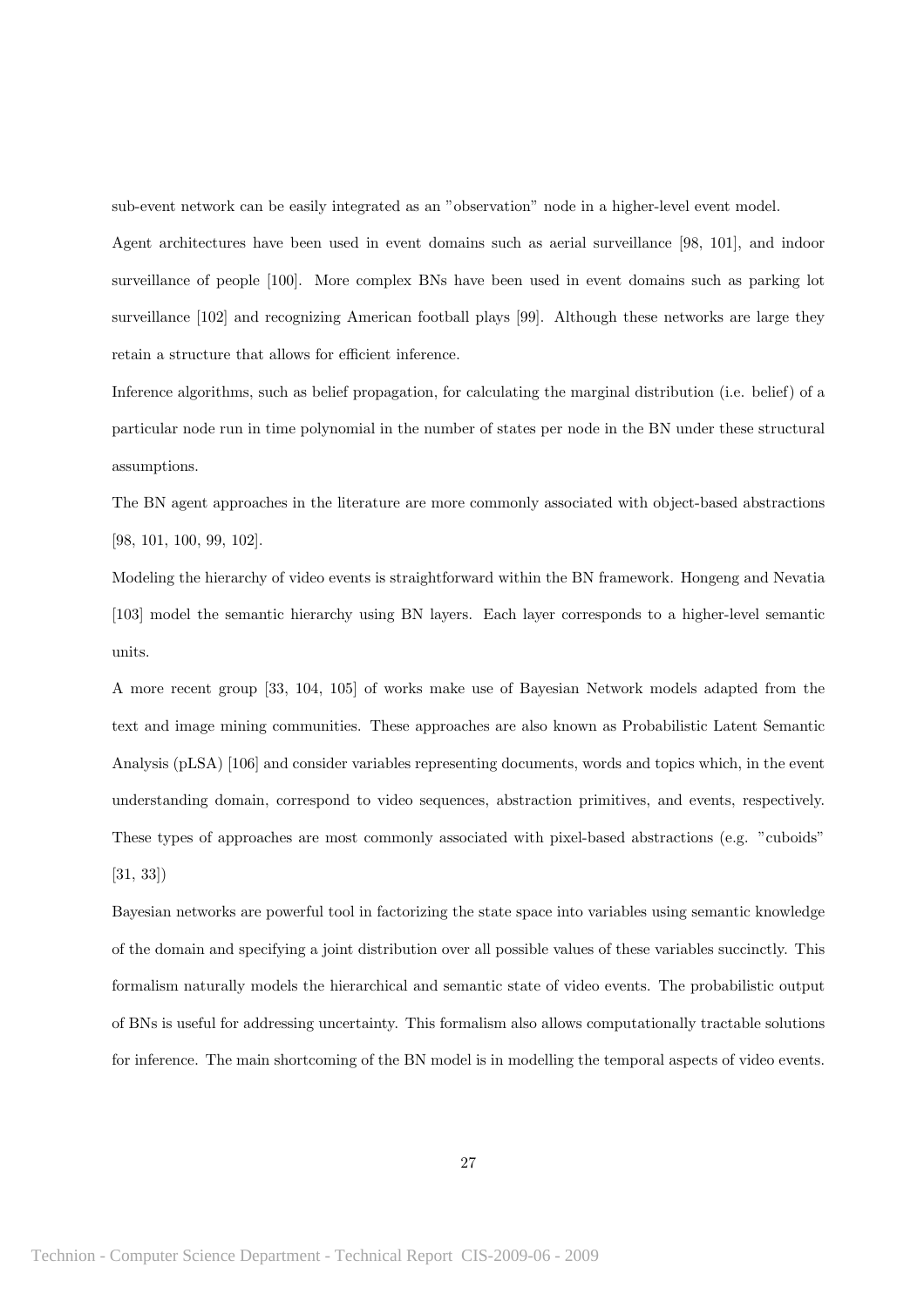#### 6.3 Hidden Markov Models

The benefits of a temporal evolution model (like FSM) and a probabilistic model (like BN) are combined within the framework of the Hidden Markov Model event model.

Hidden Markov Models (HMM) are a class of directed graphical models extended to model the temporal evolution of the state. The HMM has a specific graph structure associated with it. One variable, representing the hidden state, and one variable, representing the observation, comprise a single "time slice". The "time slices" represent the evolution of the process (event) described by the model over time. Intra-slice arcs indicate the dependence of the observation variable on the state variable. Inter-slice arcs connect the state variable in the previous slice to the state variable in the current slice. This structure describes a model where the observations are dependent only on the current state. The state is only dependent upon the state at the previous "time slice" (the Markov assumption). This structure (see Figure 6a) is imposed to allow efficient inference algorithms.

Since the HMM structure is fixed and repetitive we can define the likelihood of long sequence of states (and corresponding observations) by specifying the following parameters: the initial (distribution over initial state values), the transition (distribution over the state given the previous state), and the emission (distribution over observations given the state) probabilities. The number of parameters required to specify these probabilities depends on the number of states and observation symbols, which are usually determined empirically.

There exist well-studied polynomial (in the number of hidden states) time algorithms for evaluation, inference and learning in HMMs. For further details regarding HMMs the reader is referred to [107, 108]. A common use for HMMs in modeling video events is as follows. An HMM event model is defined by observation symbols related to the chosen abstraction scheme. The states of the HMM are usually not semantically meaningful and their number is chosen empirically. The parameters of the HMM model may be learned from training data or specified manually using knowledge of the event domain. To discriminate between events, such an HMM event model is trained for each event under consideration. Test examples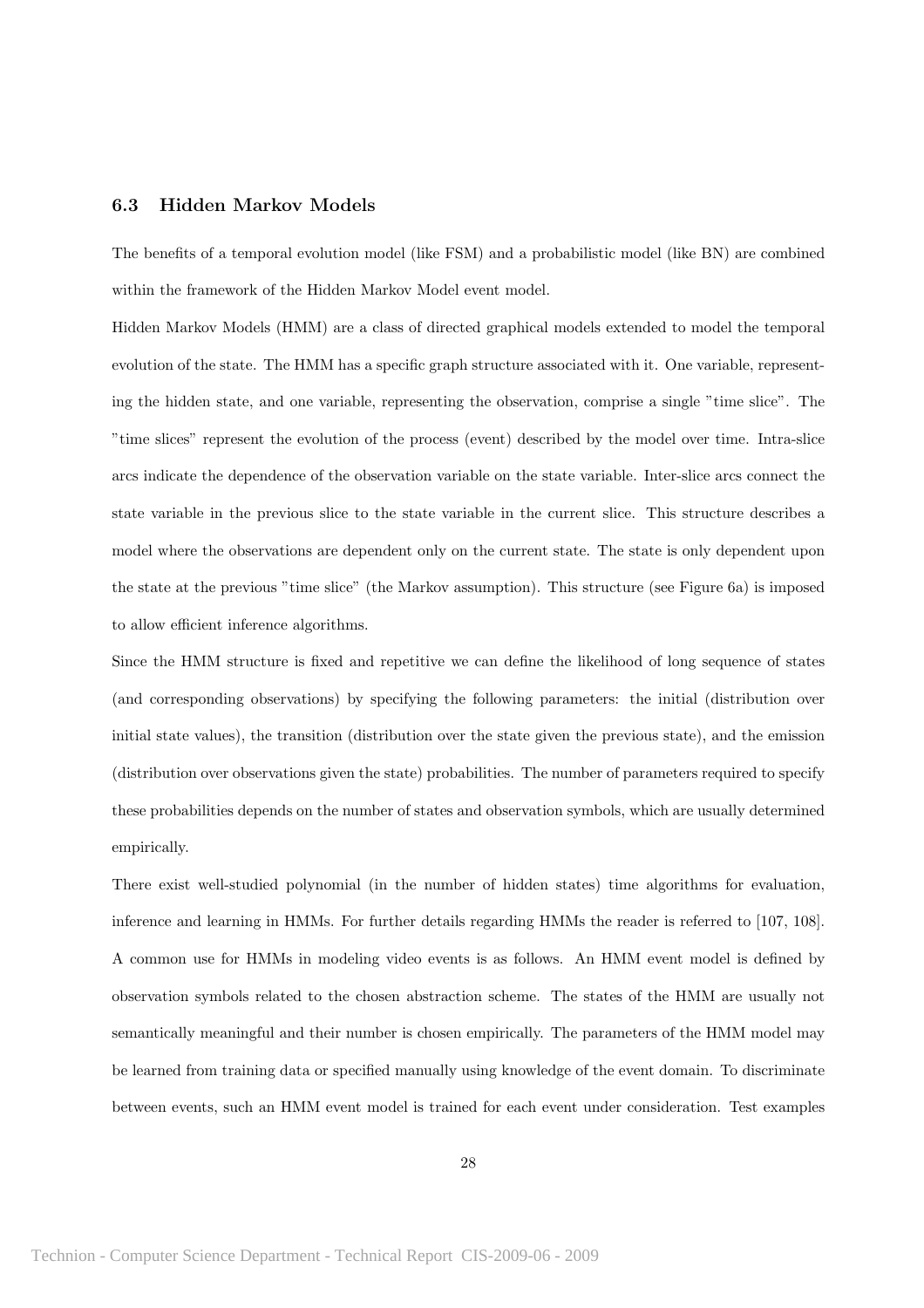are then evaluated to determine how likely they are to have been generated by each of the HMM models. The event model that yields the highest likelihood score is used to label the test example.[109]

A number of early works in the literature employ this approach in the event domains of tennis stroke recognition [110], Sign Language and gesture recognition [111, 112], single-person actions(e.g. "walking", "kneeling") [113]. The events recognized in these works are mostly a few seconds in length. Furthermore, these methods are generally dependent on adequate segmentation of the video sequence into event clips. That is, before we can classify the event in a given video sequence we must be given a clip known to contain an event (and only one event).

In more recent work the HMM model has been extended in several ways to adapt to the challenges of modelling video events. One such challenge is the representation of the state and observation spaces within one variable, respectively. As the number of states and observations grow this representation requires a great deal of parameters to be estimated and therefore a large set of training data (often larger than what is available). To deal with this challenge, solutions factorize the observation space into multiple variables or alter the network topology (Figure 6).

Multi-Observation Hidden Markov Models (MOHMM) [22] use multiple variables to represent the observation. The variables are casually dependent on the state variable, meaning they are conditionally independent of one another given the state. This model reduces the number of parameters to be learned and thus makes parameter estimation from a finite set of training data more likely to produce good results. Parameter estimation of MOHMMs is similar to that of HMMs except that additional emission probabilities for each additional observation variable must be defined.

Another approach to reducing the parameters to be learned is altering the network topology (specifically which states are reachable from which other states) [114]. For certain events, those composed of an ordered sequence of states, a fully connected transition model has unnecessary parameters. An HMM topology which only allows transitions from one state to the next state in the sequence (without skipping states) would greatly reduce the number of parameters (all parameters not fitting these constraints would be set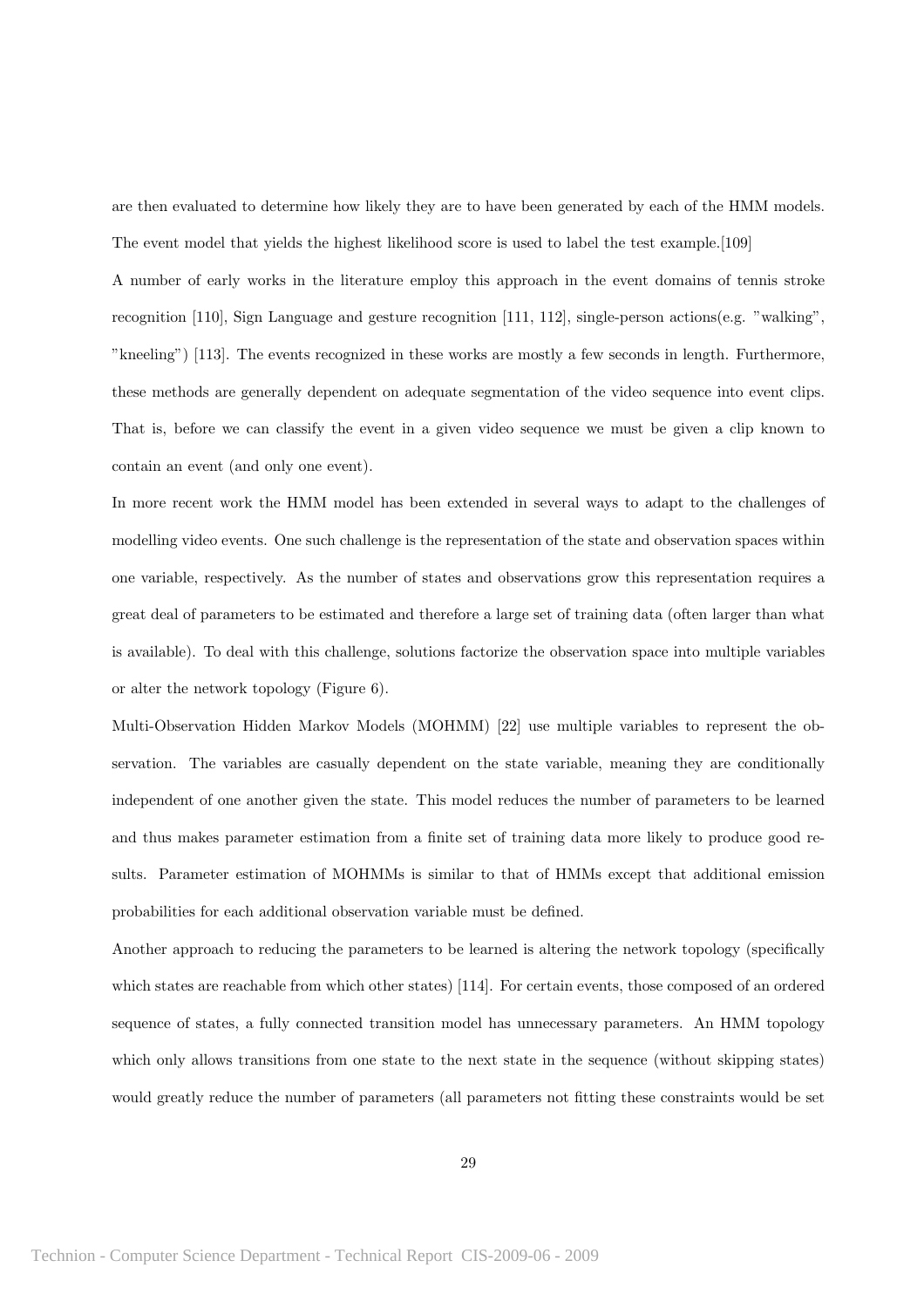to zero). This kind of topology is called a casual or left-right HMM (with no-skip constraint).

Often the event would be more naturally (from a semantic perspective) modelled with two or more state variables, forming state chains over time. Factorizing the state space into these multiple state chains is another way to simplify the event model. These multiple chains could correspond to simultaneous subevents in a composite event or multiple objects interacting within an atomic object-based event. Of course, some way of merging the output likelihoods of these chains while taking into account the dependencies between them is needed.

Several event models with variations on this approach exist. In Parallel Hidden Markov Models (PaHMM) [115] the multiple chains of the state are modelled as separate HMMs each with its own observation sequence. Coupled Hidden Markov Models (CHMM) [116, 117, 118] where the hidden process chains are coupled in such a way that the current state in a particular chain depends on the previous state of all chains. Dynamic Multi-Level Hidden Markov Models (DML-HMM) [119] extend the coupling concept by attempting to learn the dependencies between the hidden state chains. That is, the state space is reduced by both separating the state into multiple variables and simplifying the topology.

As expected, these extensions are used in event domains where there are several elements participating in the events of interest including sign language [115], Tai-Chi gestures [116], multiple person interactions [118], and airport tarmac surveillance [119].

The multiple chains also allow a relaxation of the linear temporal order of the states. That is, more complex temporal relationships between the state sequences can be modeled in this way.

However, as the topology becomes more complex the efficient exact algorithms associated with the "pure" HMM structure are no longer applicable and must be replaced by approximation algorithms. An experimental comparison of MOHMMs, PaHMMs, CHMMs and DML-HMMs can be found in [22].

Another extension to the basic HMM structure is motivated by the long-term temporal dependence of state variables within a video event. That is, the Markov assumption, that the current state depends only on the state at a previous time, is not necessarily valid. The reason for this may be inherent long term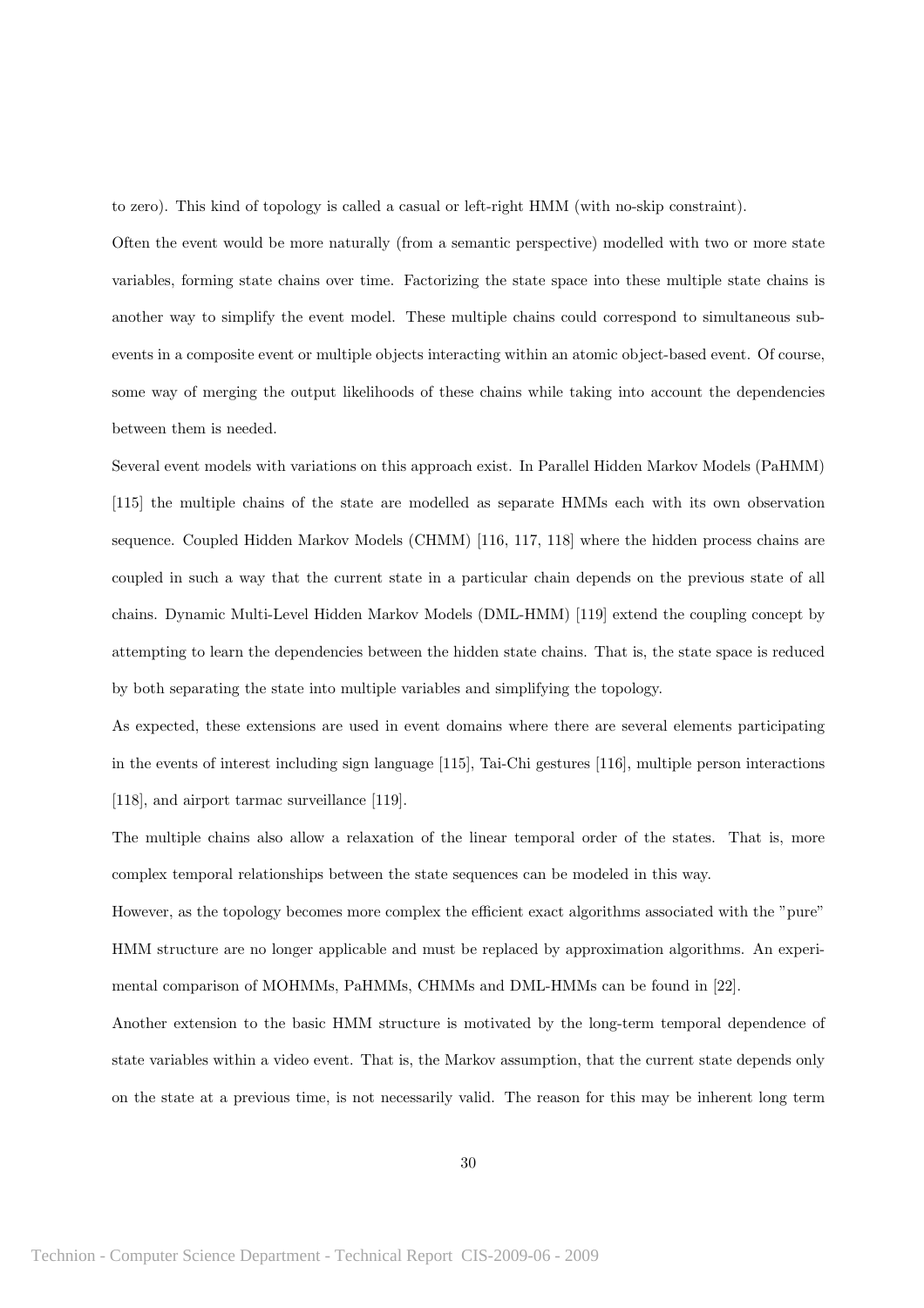

Figure 6: Factorization of the state and observation space. Shaded nodes indicate observed variables.



Figure 7: HMM extensions to capture long-term temporal dependency

dependencies or occlusions and other phenomena that cause errors in state estimation. Figure 7 visualizes some of these approaches.

N-order hidden Markov models deal with this problem by amending the Markov assumption to consider the N previous states. Variable Length Markov Models (VLMM) [120, 121] calculates the optimal level of temporal dependence using a divergence criterion. Hidden Semi-Markov Models (HSMM) (sometimes called Semi-HMMs) [122] allow each state to emit multiple observations. That is along with the state variable at each time there will also be a duration variable (observation length).

Parameterized HMMs [123] introduce extra parameters to model events that may have variance that does not affect the event classification. These parameters may have a semantic meaning and may or may not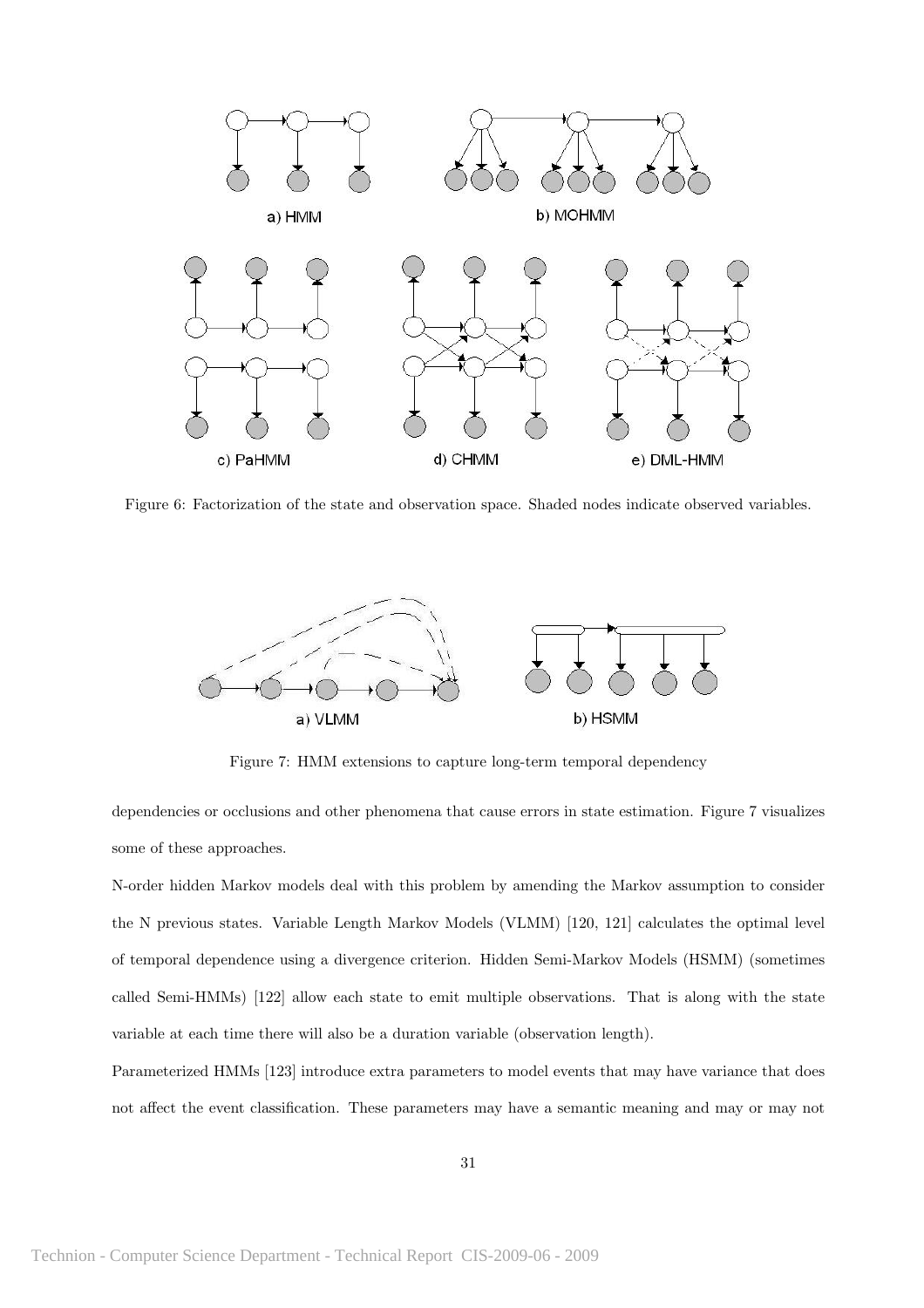

Figure 8: "Hybrid" HMM models capturing the intrinsic properties of video events.

be measurable. These parameterizations prevent classification errors due to variance in this parameter. Secondly, in estimating this parameter extra information about the event is obtained.

Several HMM extensions have been proposed to incorporate the inherent hierarchical composition of video events into the event models. In Hierarchical Markov Models (HHMM) [124, 125], each possible state is represented by a lower-level HMM. In a similar approach Oliver et al. [126] uses a Layered HMM (LHMM) event model in the event domain of office surveillance.

Several efforts have been made to integrate the various classes of extensions to the HMM event model into a single formalism. That is, an event model that models long-term temporal dependence, hierarchical composition and factorization of the state space into multiple variables. These include the Switching Hidden Semi-Markov Model (S-HSMM) [127], Hierarchical Semi-Parallel Hidden Markov Models (HSPaMM) [128] and the Coupled Hidden semi-Markov models (CHSMMs) [129]. Figure 8 illustrates some of these "hybrid" HMMs.

Hidden Markov Models are among the most popular formalisms for modelling video events. As the event being modeled becomes more complex and has interesting properties such as long term dependence and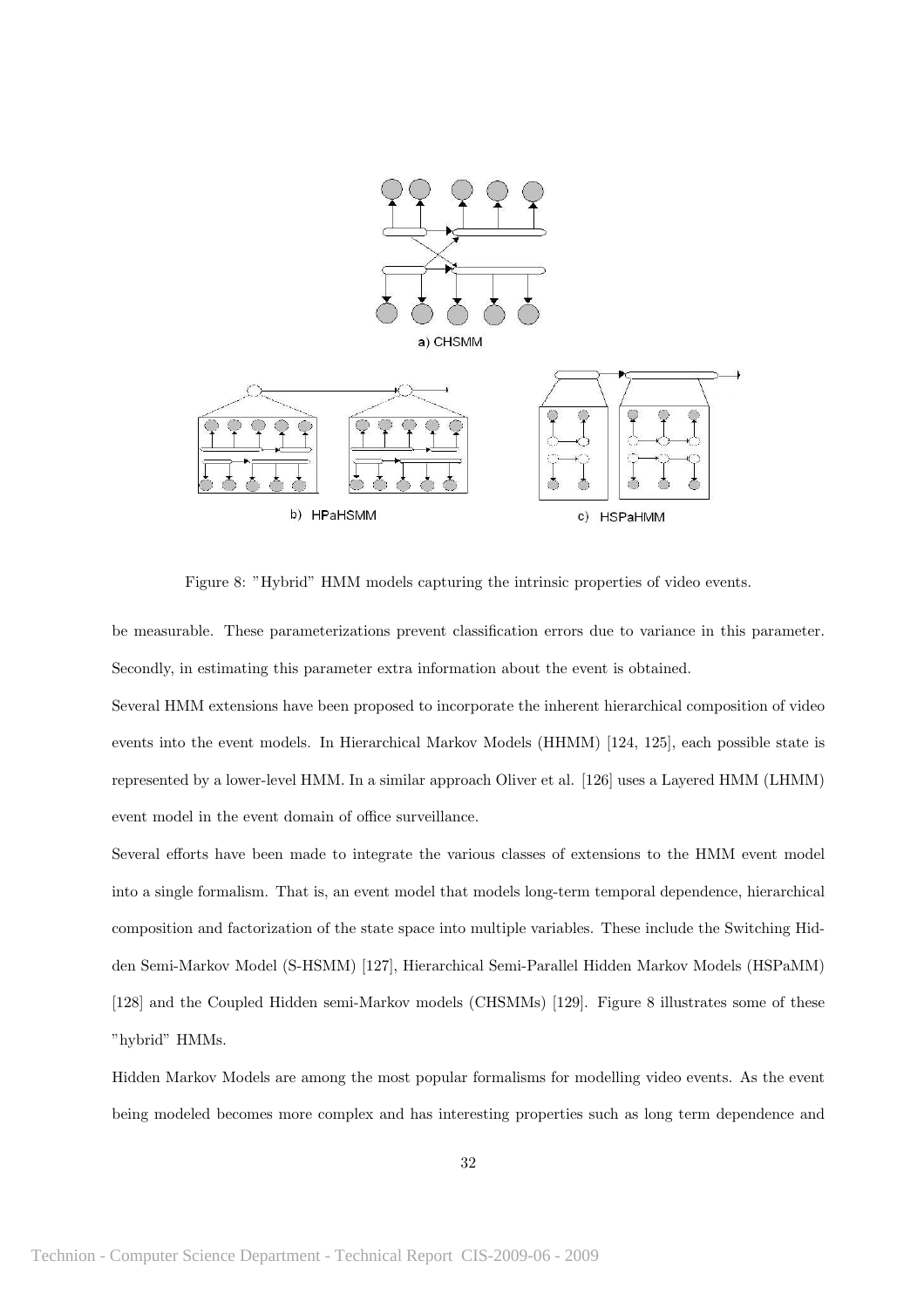hierarchical composition, the basic HMM has evolved complicated variations. These extensions attempt to introduce more and more semantics into the formalisms. Unfortunately these semantically enhanced models often come at the cost of tractability. The structural constraints that afford tractability are the original motivation for adopting the HMM and must be adhered to in order to have a practical event model. This means finding a balance between a model that captures the properties of video events well and a model that is realistic for application.

#### 6.4 Dynamic Bayesian Networks

As we have seen in the previous section, event models in some cases benefit from a meaningful factorization of the state and observation space. An event modeling formalism which allows such general factorization while still capturing the temporal evolution of state is the Dynamic Bayesian network.

Dynamic Bayesian networks (DBN) generalize Bayesian Networks(BN) with a temporal extent. They can be described formally by intra-temporal dependencies and inter-temporal dependencies. The former is described as a "static" BN and the latter as a special two-slice BN. In this specification the Markov assumption is preserved. HMMs are a special case of DBNs in which the structure is restricted to provide efficient algorithms for learning and inference. All HMM variants previously discussed are also special cases of the DBN. The strength of the general DBN in comparison to HMM is its ability to factorize the state-space of the model in semantically meaningful or classification performance enhancing ways. This, however, often comes at the cost of computational tractability. Approximation techniques are usually used to perform learning and inference on general DBNs.

Because exact solutions are not available, general DBNs are not often used for modelling video events. Instead specific DBNs with structural assumptions that yield computationally tractable algorithms (such as the HMM and its variants) are often used.

Because of the rich information about the structure of the event contained in the event model, a relatively simple pixel-based abstraction scheme is coupled with many DBN event models [130, 131, 132, 133].

33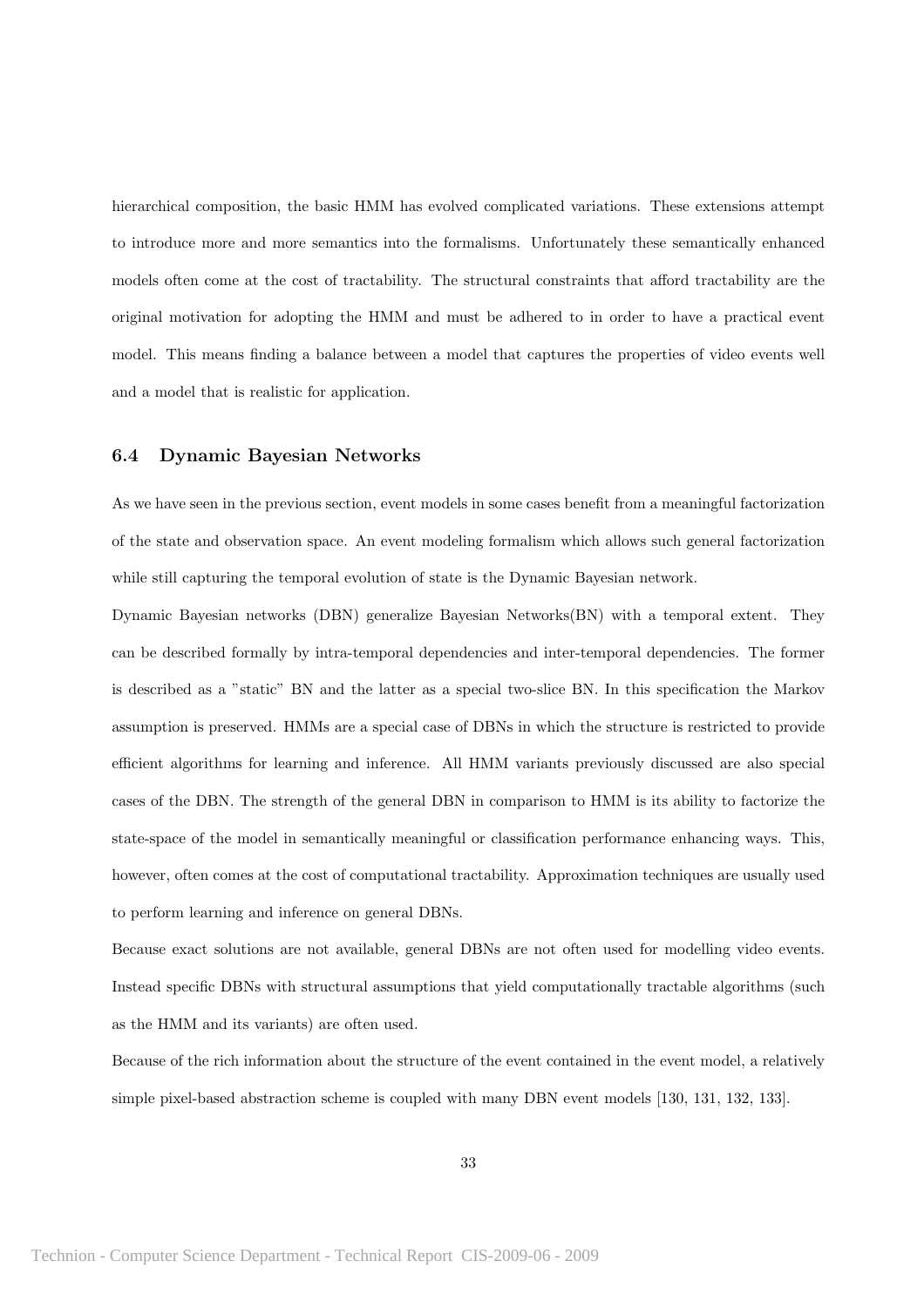

Figure 9: A CRF is a discriminative undirected graphical model with structure inspired by the HMM DBN approaches have been applied in event domains such as the office environment [130] , assisted living [131, 132, 134], and surveillance of people [135, 133].

To overcome the computationally hard inference in DBNs many of the works in the literature make simplifying assumptions such as restricting the temporal links in the graph [135], restricting state transition topology [134, 131, 132].

Apart from learning the DBN parameters from the data many recent work attempt to learn aspects of the model such as model structure [130], abstraction scheme [136], and the number of states each variable takes on [133].

Dynamic Bayesian Networks in their general form appear less often as event modeling formalism in the literature. Special constrained cases of the DBN (most notably the HMM), however, are quite popular as event models throughout the event understanding community.

### 6.5 Conditional Random Fields

One drawback of generative models in general and HMMs in particular, is their dependence on the availability of a prior on the observations (abstraction primitives). This prior is not always known and frequently estimated using assumptions that will yield efficient computation, such as independence between observations given the state (a la HMM). In the domain of video events this is often an invalid assumption. In a discriminative statistical framework only the conditional distribution is sought (modeled) and as such there is no need for such restrictive assumptions. The adoption of conditional random fields as event models is based on this idea

Conditional Random Fields (CRF), recently introduced in [137], are undirected graphical models that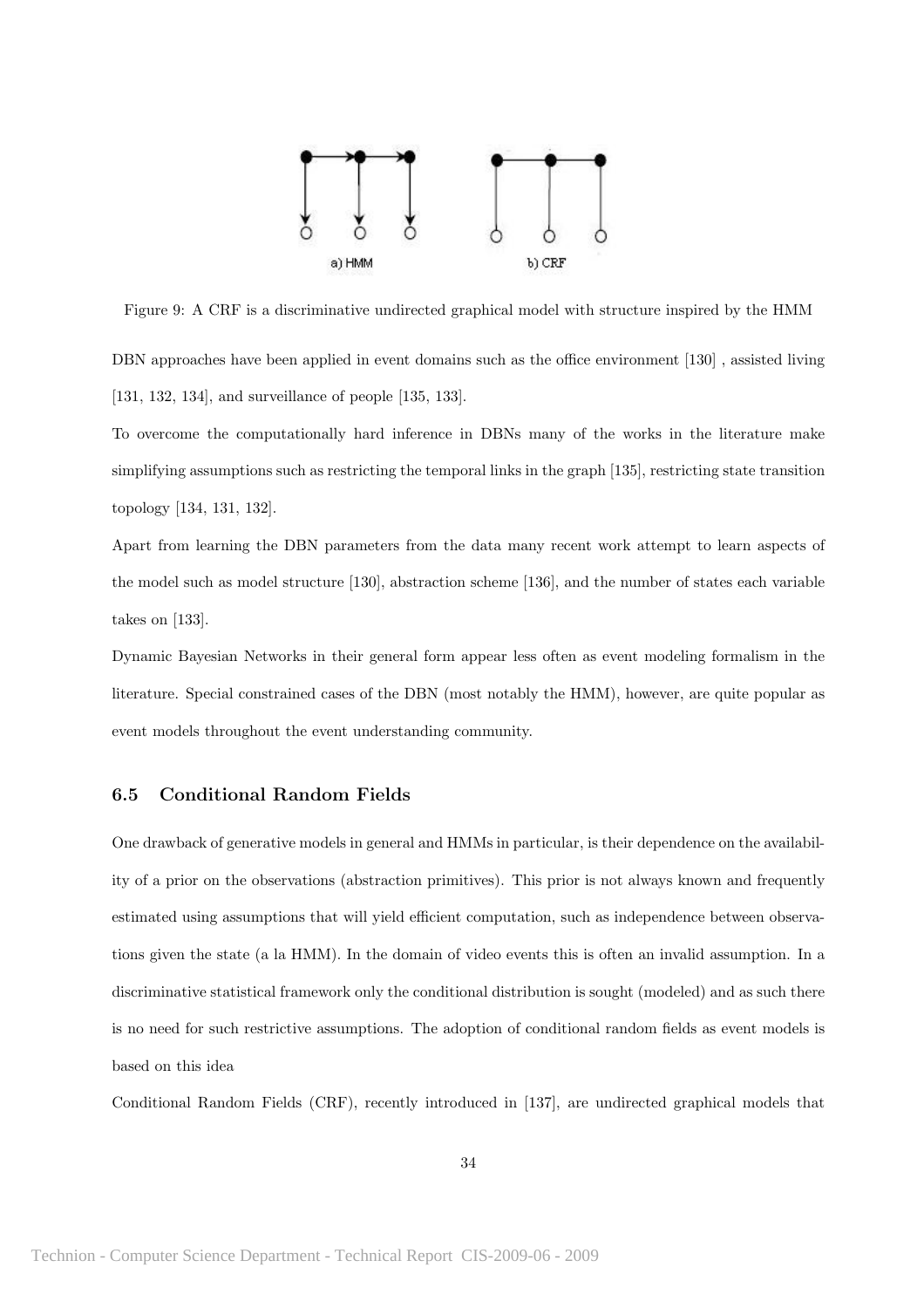generalize the Hidden Markov Model by putting feature functions conditioned on the global observation in the place of the transition probabilities. The number of these functions may be arbitrarily set. Existing known algorithms for HMM problems of inference and evaluation can be extended to CRFs. Learning of CRF parameters can be achieved using convex optimization methods such as conjugate gradient descent [138].

In event modelling, CRFs have consistently been shown to outperform HMMs for similar event recognition tasks [139, 140]. This is attributed to the ability to choose an arbitrarily dependent abstraction scheme. Furthermore, in a CRF, unlike in the HMM, abstraction feature selection does not have to be limited to the current observation but can also consider any combination of past and future observations. A major disadvantage of CRF models in comparison to HMMs is their parameter learning time. The optimization procedures like conjugate gradient descent take a significantly longer time than the training of HMMs. Several more recent works have attempted to introduce additional structure into the CRF formalism using knowledge of the event domain [42, 141, 142]. These extensions to the original CRF structure to better capture some inherent properties of the event domain are similar to those extensions for HMMs discussed

CRFs are a recently popular event modeling formalism that is straightforward to apply in cases where HMMs have been applied before and achieve better event recognition result. The tradeoff incurred by this is a significantly longer training time.

# 7 Semantic Event Models

in Section 6.3.

While many events can be described as a sequence of a number of states, an interesting subset of events are those defined by the semantic relationships between their composing sub-events. For instance, a "Bank Attack" event may be partially defined as ("robber enters zone" during "cashier at position") before ("cashier at safe" during "robber at safe") [143]. This is an example of an event definition which makes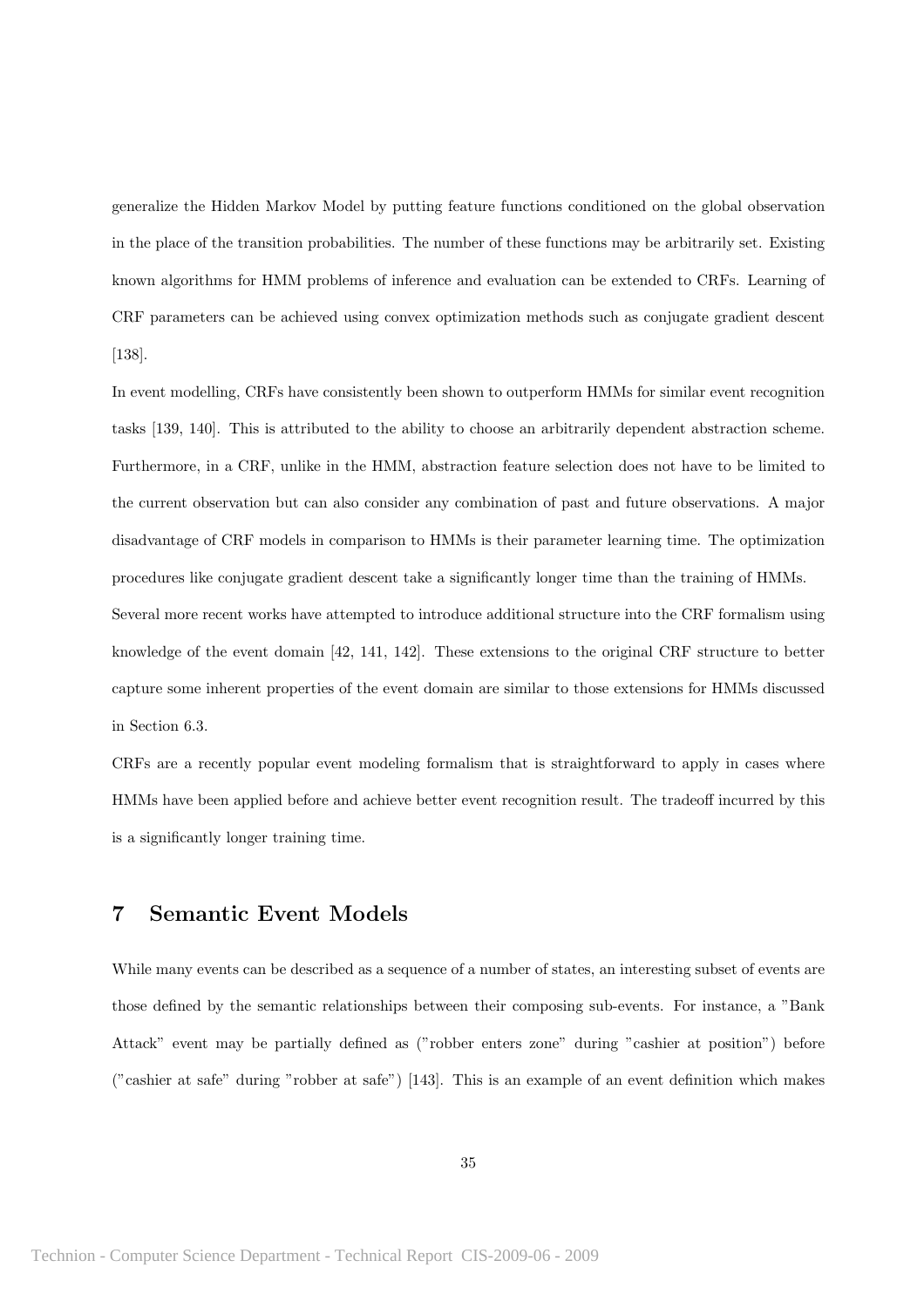use of temporal and spatial semantic relationships. To allow these kind of semantic relationships to be represented and recognized several event modeling formalisms have been proposed. We have grouped these in the category of "Semantic Event Models".

The class of Semantic Event Models contains event modelling approaches that do not aim to define the entire state space of the event domain as in "State Model" approaches. Semantic knowledge is still used to construct the event model. However, the event model is defined in terms of semantic rules, constraints and relations. That is, there is a large degree of overlap between how humans describe what constitutes an event and how it is defined within these modelling formalisms. Recognizing an event as it occurs becomes a problem of "explaining" the observation using the available semantic knowledge.

This type of approach allows the event model to capture high-level semantics such as long-term temporal dependence, hierarchy, partial ordering , concurrency and complex relations among sub-events and abstraction primitives. Additionally, "incomplete" events, those observations that do not constitute a recognized event, can contribute meaningful information. For instance, answering the question of "how far?" is the completion of an event of interest.

Because of the high-level nature of this class of models they often must be manually specified by a domain expert. That is, learning model structure and/or parameters is generally infeasible/ill defined. Furthermore, the formalisms in this category of event models are largely deterministic and the convenient mechanism of probabilistic reasoning to handle uncertainty (both in observation and interpretation) is generally unavailable.

The semantic event models are usually applied in event domains where the events of interest are relatively complex and a particular event has large variance in its appearance [143, 36, 37, 23].

In the following sections we will explore such semantic event modelling formalisms including: Grammars, Petri-Nets, Logics and Constraint Satisfaction approaches.

The commonality of all these approaches is that the event model is fully specified in terms of high-level semantic concepts.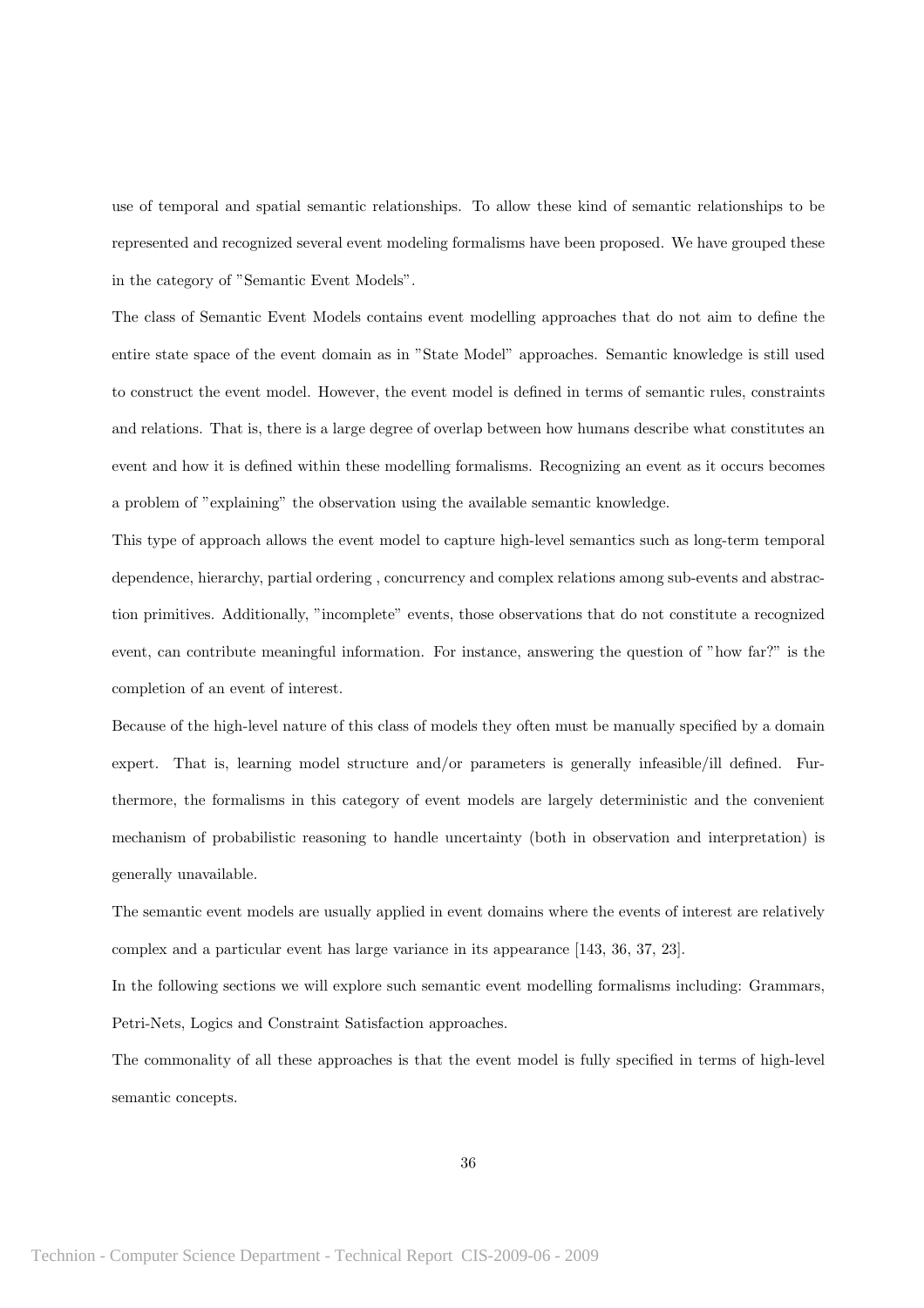#### 7.1 Grammars

Language is a basic mechanism used by humans to define and describe video events. It is therefore intuitive that formal notions of language, as defined by grammar models would be natural to model the inherently semantic properties of video events.

Grammar models [144] are well studied and have been used in several domains including Speech Recognition [145] and Computer Vision [146].

Grammar models specify the structure of video events as sentences composed of words corresponding to abstraction primitives. The grammar formalism allows for mid-level semantic concepts (parts of speech in language processing). In the event model context, these mid-level concepts are used to model composing sub-events. This formalism naturally captures sequence and hierarchical composition as well as long-term temporal dependencies.

When we discuss semantic grammar models in this section we are referring to those approaches that infuse semantics into the grammar rule description rather than those grammars that are simply an equivalent representation of a finite state machine (or HMM).

Formally, a grammar model consists of three components: a set of terminals, a set of non-terminals and a set of production rules.

In the domain of video event modeling, grammars are used as follows: Terminals correspond to abstraction primitives. Similarly, non-terminals may correspond to semantic concepts (i.e. sub-events). Production rules in an event model correspond to the semantic structure of the event. A semantic grammar event model makes use of these components to represent a particular event domain.

The recognition of an event, is reduced to determining whether a particular video sequence abstraction (sequence of terminals) constitutes an instance of an event. In formal grammar terminology, this process is called parsing. The particular set of production rules used in recognizing the event is called the parse. For the classes of regular and Context Free Grammars (as defined by Chomsky's hierarchy of grammar models [147]) efficient polynomial time algorithms exist for parsing [148].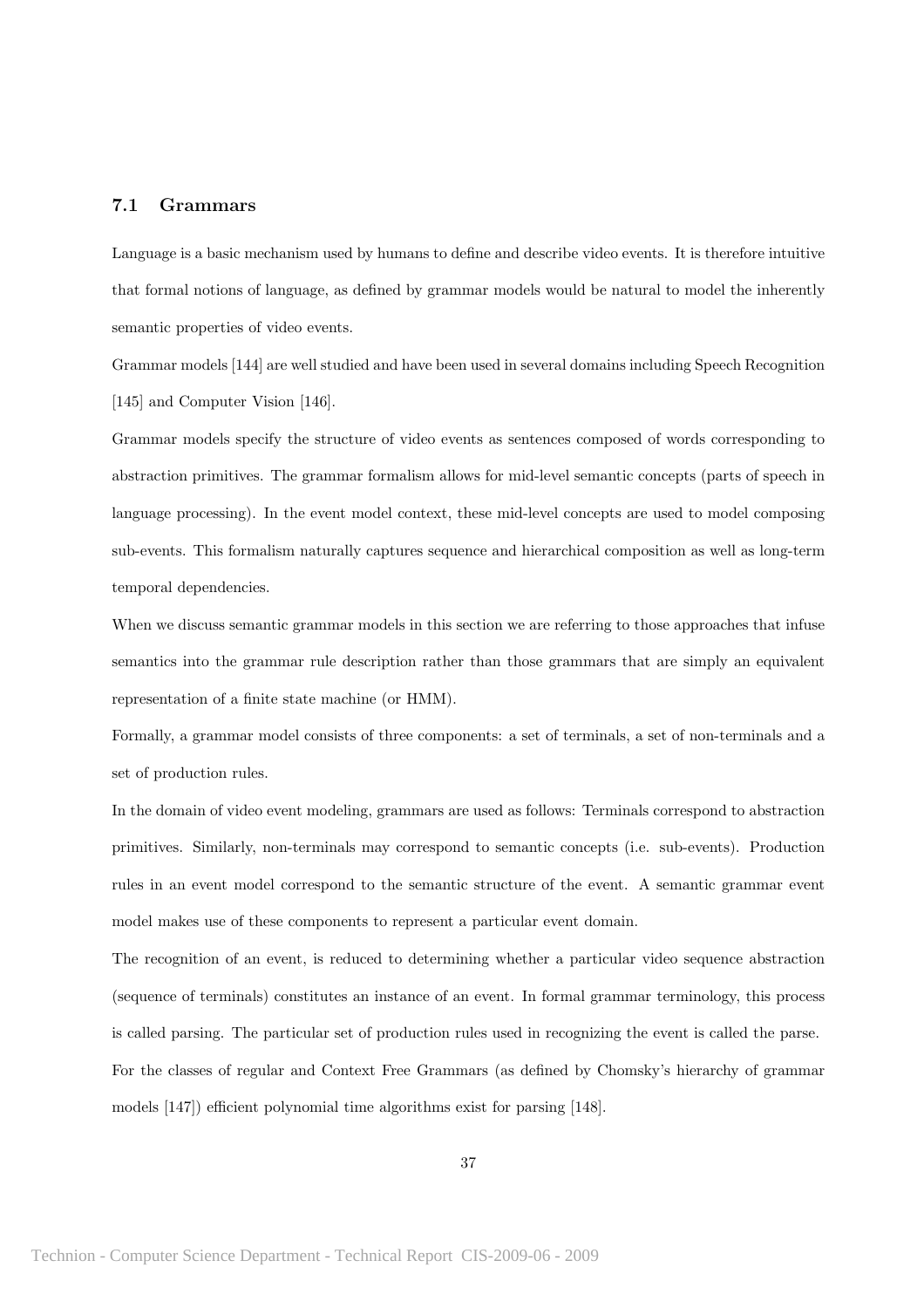Deterministic semantic grammar models have been used in several event domains including object manipulations [149] and two-person interactions [150].

A straightforward extension allows probabilities to be associated with each production rule. Grammar models utilizing this extension, called stochastic grammars (or sometimes probabilistic grammars), can give a probability score to a number of legal parses. This extension provides this formalism a mechanism to deal with the uncertainty inherent in video events. The parsing algorithm for deterministic grammars has been extended to work for stochastic grammars with the same asymptotic time complexity [151].

Stochastic grammars have been used in event domains such as parking lot surveillance [152], card game surveillance [153], complex task recognition (e.g. Japanese tea ceremonies )[154, 155], complex motions [156, 157], and human actions [158].

It is interesting to observe that the event domains in which semantic grammar models are utilized, in general, contain more complex events whose variance in appearance is very large. As we have previously noted, it is the insertion of semantic knowledge into the structure of the event model that allows representation and recognition of these complex events.

Attribute grammars, introduced by Knuth [159], formally associate conditions with each production rule. Each terminal has certain attributes associated with it, and the use of each production rule in a parse is conditioned upon these attributes. The conditions on each production rule introduce additional semantics into the event model and are specified using knowledge of the domain.

In video event understanding, attribute grammars have been used [160] to classify single-thread atomic object-based events in a parking lot surveillance event domain. If the production rule predicates are chosen to be probabilistic, attribute grammars can be considered a special case of stochastic grammars. Table 2 shows an example attribute grammar describing events in a parking lot scenario. The start symbol is the non-terminal "PARKING\_LOT". Two non-terminals corresponding to events are "DROPOFF" and "PICKUP". Terminals represent atomic sub-events. Examples of these are "person\_appear", "car\_disappear", and "carstart". A set of attributes is associated with each of these terminals. We can then condition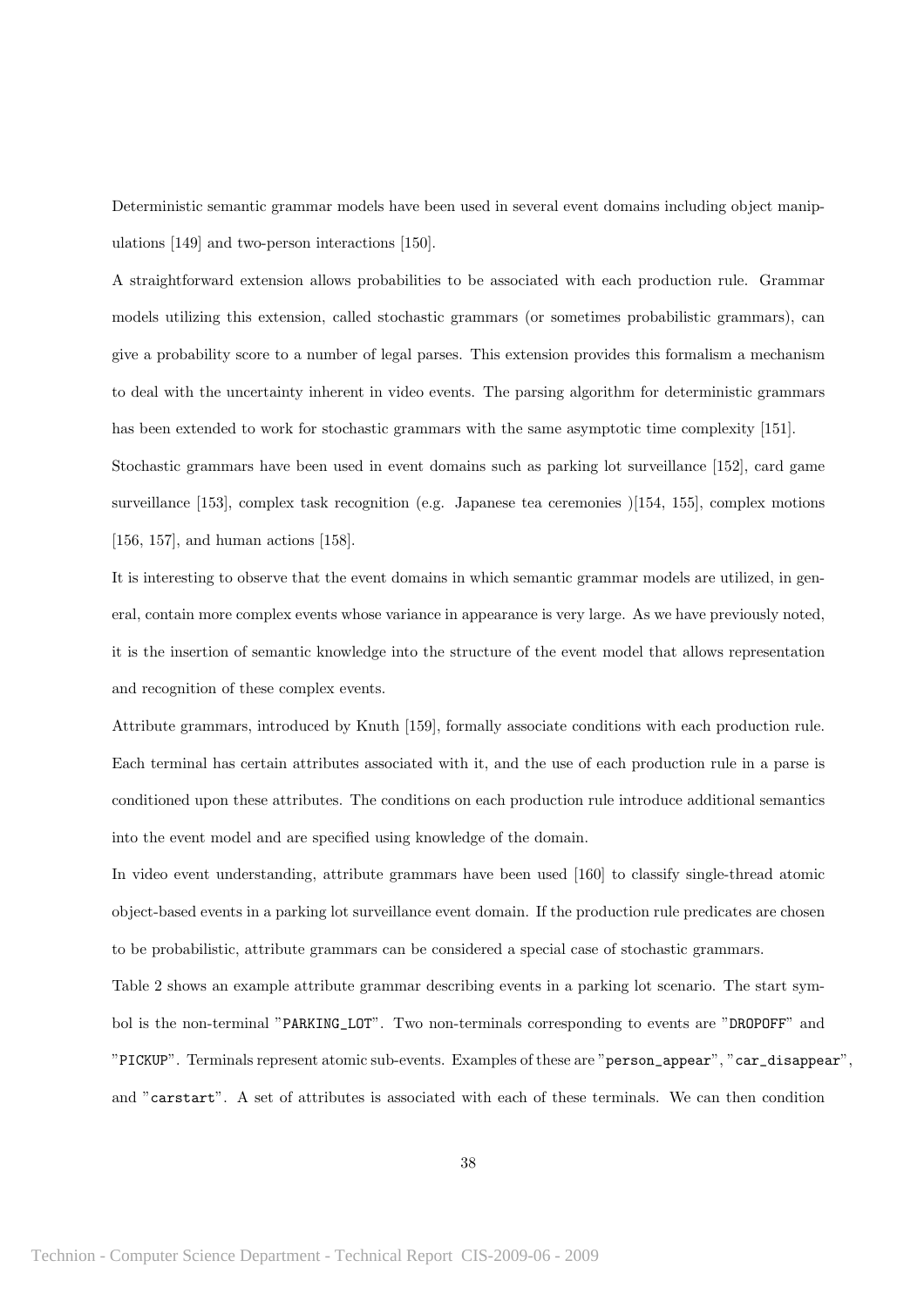| Production Rule                                                                                      | Attribute Rule                         |
|------------------------------------------------------------------------------------------------------|----------------------------------------|
| Parking Lot $\rightarrow$ PICKUP   DROPOFF                                                           |                                        |
| CARSTART $\rightarrow$ carstop carstart CARSTART                                                     |                                        |
| $CARSTART \rightarrow$ carstop carstart                                                              |                                        |
| $CARSTART \rightarrow$ carstart                                                                      |                                        |
| $CARSTOP \rightarrow$ carstop carstart $CARSTOP$                                                     |                                        |
| $CARSTOP \rightarrow carstop$                                                                        |                                        |
| $CARSTAND \rightarrow car\_appear$ carstart $CARSTOP$                                                | $NotInside(X_1.\text{loc},\text{FOV})$ |
| $DROPOFF \rightarrow CARSTAND$ person_appear person_disappear $CARSTART$                             | $Near(X_2, loc, X_1, loc),$            |
|                                                                                                      | $Near(X_3.loc,BLdgEnt)$                |
| $\text{PICKUP} \rightarrow \text{person\_appear person\_disappear}$ $\text{CARSTART car\_disappear}$ | $Near(X_1, loc, BldgEnt),$             |
|                                                                                                      | $Near(X_3, loc, X_2, loc),$            |
|                                                                                                      | $NotInside(X_4.loc,FOV)$               |

Table 2: An attribute grammar describing events in the parking lot scenario similar to [160]. Terminals (lower-case letters) correspond to atomic sub-events and non-terminals (upper-case letters) correspond to events and composite sub-events. A location attribute(loc) is associated with each terminal. The notation  $X_i$  refers to the *i*th term on the right hand side of the production rule. Predefined semantic locations are defined by keywords such as BldgEnt (i.e. the entrance to the building) and FOV (i.e field of view)

each of the production rules on these attributes' values. An example of this can be seen in the rule for "DROPOFF". The production rule requires the sequence: "CARSTAND" (a non-terminal representing the composite sub-event of a car standing in place), "person\_appear", "person\_disappear", "CARSTART" (a non-terminal representing the composite sub-event of car starting to move). Aside from enforcing this sequence the production rules also enforces the semantic constraint that the location where the car is standing be near the location where the person appeared. This is done by comparing the "loc" attribute associated with each component of the right hand side of the production (using the "Near" predicate). Although non-terminals do not have attributes explicitly associated with them it is straightforward to derive attributes from their composing terminals.

Due to the inherent non-sequential temporal relationships in many video events, particularly those defined using semantics, many works have attempted to introduce these relations into the grammar event models [152, 153, 150, 161, 157].

Learning of semantic event models including grammar models is a challenging problem. Although several works have explored the problem of automatically learning a grammar model for video event representation [162, 163, 164, 165], the event description and recognition in semantic terms afforded by grammar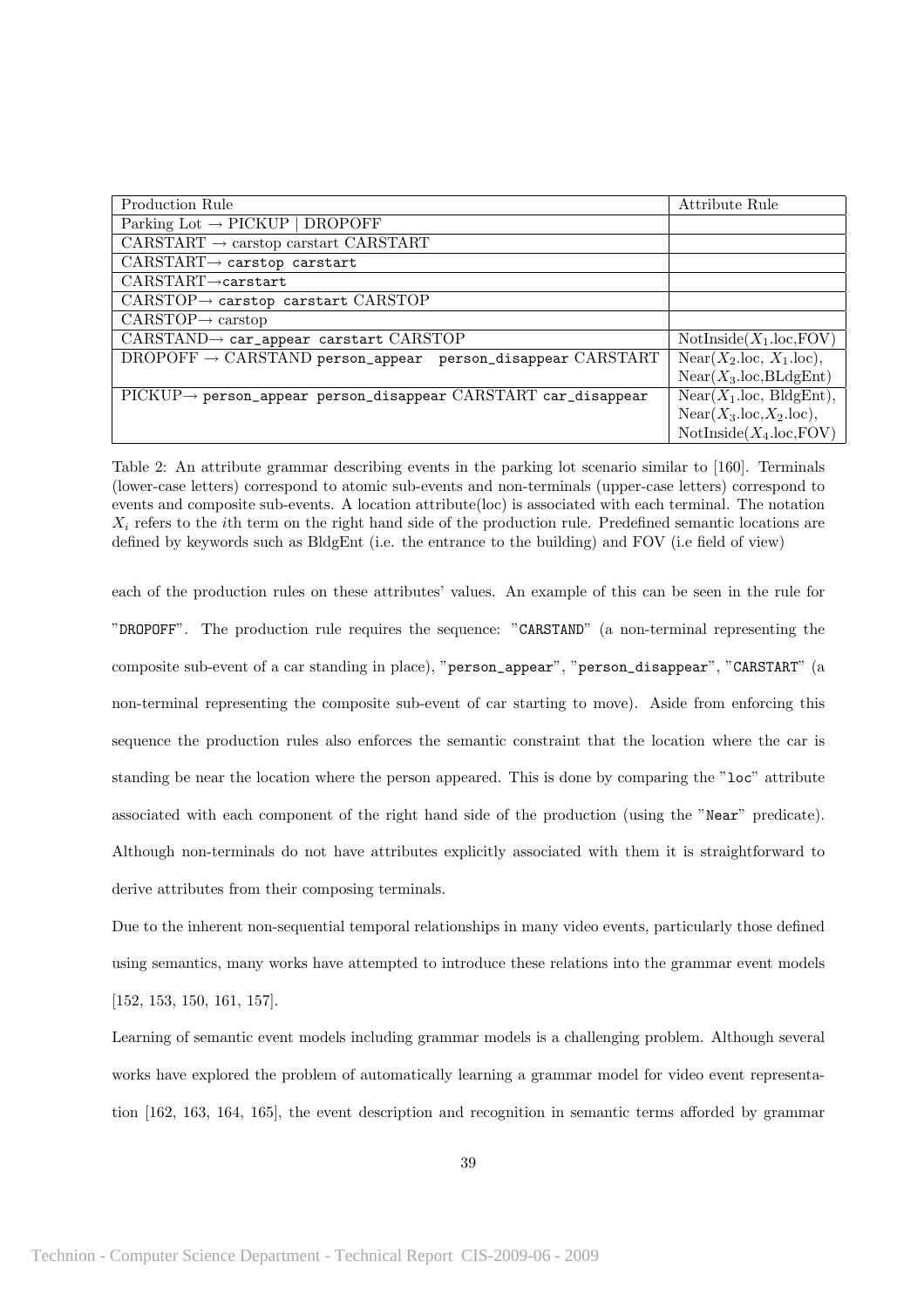approaches can, generally, only be achieved through manual specification of the model using expert domain knowledge.

Grammar models are well adapted to represent sequence and hierarchical composition in video events. Long-term dependence is also straightforward to express in a grammar model. Stochastic grammars allow reasoning with uncertainty and error correction methods. Attribute grammars allow further semantic knowledge to be introduced into the parsing process. Temporal relations other than sequence are not naturally represented by the grammar model, though there have been extensions to allow capturing these relations to some extent. However, the representation of these complex relations is not straightforward in the grammar formalism and are more naturally represented in other semantic event modelling formalisms such as Petri Nets (see next section).

### 7.2 Petri Nets

The non-sequential temporal relations that define many video events require a formalism that captures these relations naturally. Furthermore, as we have seen with BNs and HMMs, graphical formalisms allow a compact visualization of our event model.

The Petri Nets (PN) formalism allows such a graphical representation of the event model and can be used to naturally model non-sequential temporal relations as well as other semantic relations that often occur in video events.

More formally, PNs (introduced in [166]) are specified as a bipartite graph. Place nodes are represented as circles and transition nodes are represented as rectangles. Place nodes may hold tokens and transition nodes specify the movement of tokens between places when a state change occurs. A transition node is enabled if all input place nodes connected to that transition node (those place nodes with directed arcs going to the transition node) have tokens. Enabled transition nodes may "fire" and effect a change in the distribution of tokens throughout the network. When an enabled transition node fires the tokens in the input place nodes are deleted and new tokens are placed in each of the output place nodes (those place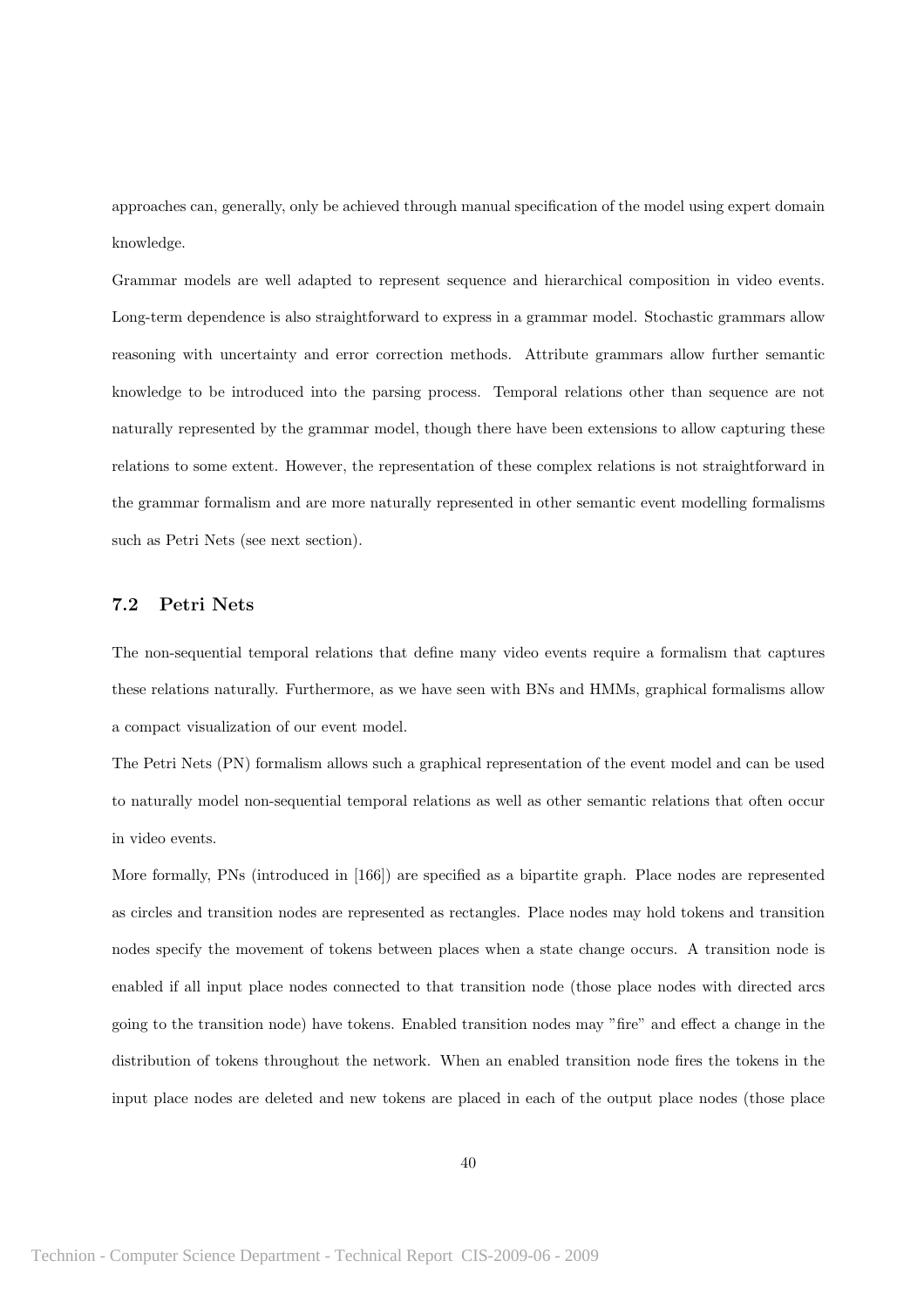nodes with directed arcs coming from the transition). Transition nodes can have an enabling rule applied to them which imposes additional conditions on the enabling of the transition. A PN model marking is defined as the instantaneous configuration of tokens in various place nodes in the PN graph. For further details on the PN formalism interested readers are referred to [167, 168, 169].

In video event understanding, PN event model approaches can generally be categorized into two classes: Object PNs and Plan PNs [170]. We distinguish these approaches by the design choices made in constructing the event model.

The Object PN event model is used to describe single and multi-thread composite object-based events. Tokens in the Object PN model correspond to video sequence objects and their properties. Place nodes in the Object PN represent object states. Transition nodes represent either a change in an object state or the verification of a relation. The enabling rules of conditional transitions are conditioned only on the object properties of the tokens (representing objects) in their immediate input place nodes. Particular transition nodes can represent events of interest. Multiple events of interest may be specified within the same Object PN model.

The Object PN model has been used in the event domains of traffic [35, 171] and people [37] surveillance. Figure 10 illustrates an example of the Object PN model applied to a left luggage scenario. Each token corresponding to a detected object is inserted into the model at the "root" node and propagated onward according to enabling rules on the transition nodes. Several events of interest in this domain are represented as transition nodes in this model. Some of these events may be viewed as sub-events as they must necessarily occur to reach a state that allows recognizing another event. An example of this is the "person\_went\_away\_from\_luggage" event which is a prerequisite for the "person\_abandoned\_luggage" event in the figure. Gray rectangles in the figure indicate stochastic timed transition whose parameters can be estimated from training data.

Plan PNs are another approach to event modelling that represents each event as a "plan" of sub-events. Each event is represented as a plan, a number of sub-events connected in such a way as to enforce the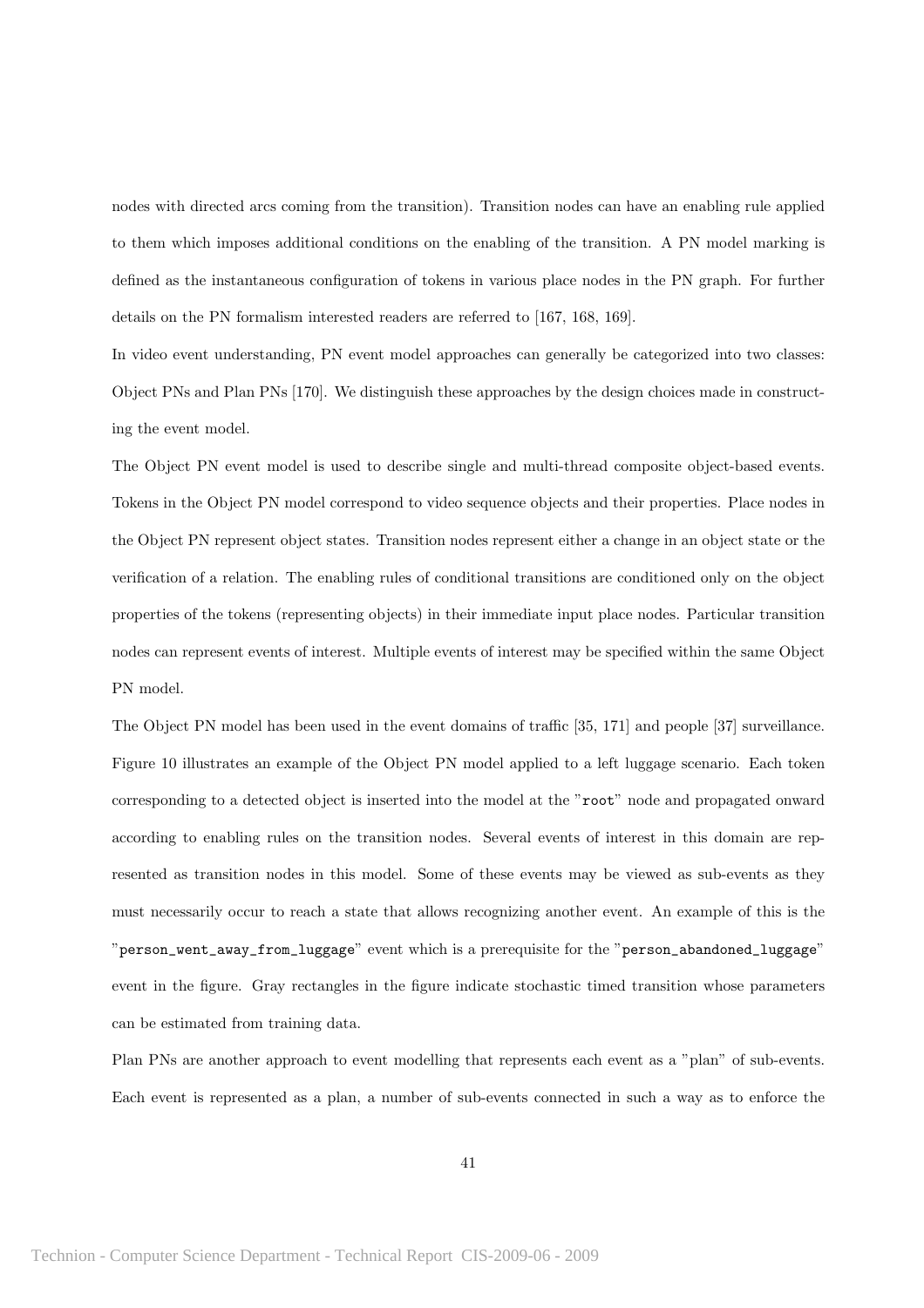

Figure 10: Example of a Object PN Model for the Left Luggage Domain.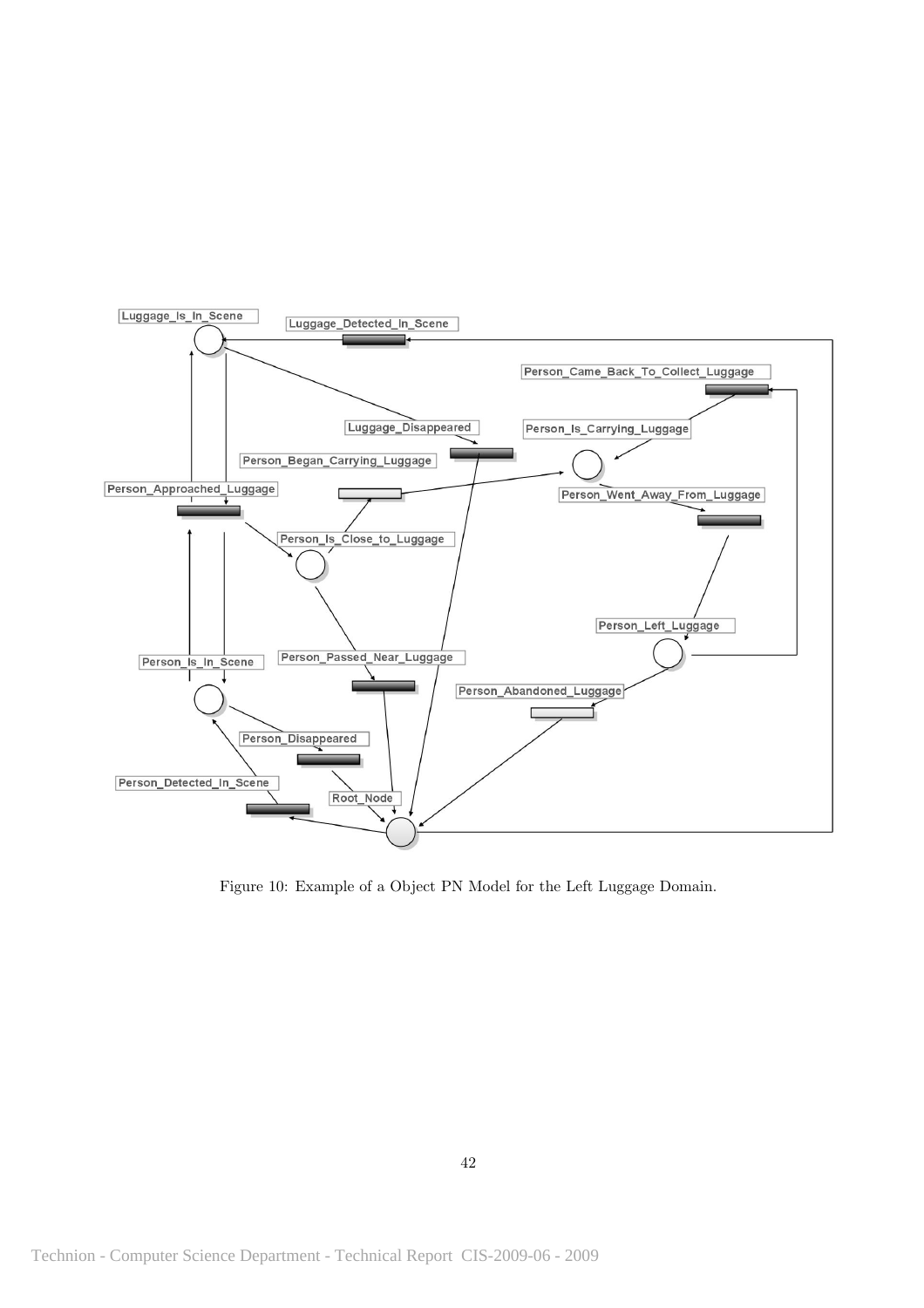temporal and logical relations between them. Each sub-event is represented by a place node and can be considered to be occurring when a token is in this place node (these nodes only have a one token capacity). Transitions between sub-events are conditioned on general abstraction properties instead of on specific properties linked to input tokens (objects) as in the Object PNs. An event is recognized when the "sink" transition of the plan fires. Unlike in Object PNs, Plan PNs require a separate model for each event.

Plan Petri-Net event models have been applied to several event domains including: parking lot surveillance [172], people surveillance [173], and complex gesture recognition[174].

An example of a Plan PN model is illustrated in Figure 12 using the "Car is Parking" event. Our sub-events will be "Car enters parking lot", "Car stops in parking spot". These sub-events will be represented by place nodes. An initial transition node T1, intended to detect the first sub-event, requires an object to be a car and to be located in the parking lot, to fire. Once this sub-event is detected(the conditions on transitions T1 are met) a token is placed in the place node corresponding to the "Car enters parking lot" sub-event. The state of the PN model now indicates which part of the observation must be queried for the next sub-event, namely the properties described in the next transition node's enabling rule, the proximity of the car to the parking spot and the car's speed. Once the conditions on these properties (transition  $T2$ ) are met a token will be placed in the place corresponding to the subevent "Car stops in parking spot". Once this sub-event occurs we can trivially declare that our event, "Car is Parking" has occurred. To maintain the reference to the object we utilize an extra "condition" place. This place ensures we are referencing the same object in each transition. A logical AND fragment enforces this constraint on the "sink" transition of the event model. It is worthwhile to note that even before the "sink" transition of the plan is reached, there is a semantic notion of how "close" the event is to completion.

Some extensions to the PN formalism event model include timed transitions to allow representation of duration constraints [175], stochastic timed transitions for dealing with uncertainty within duration constraints [37], and associating probabilities with tokens to cope with uncertain observations [173].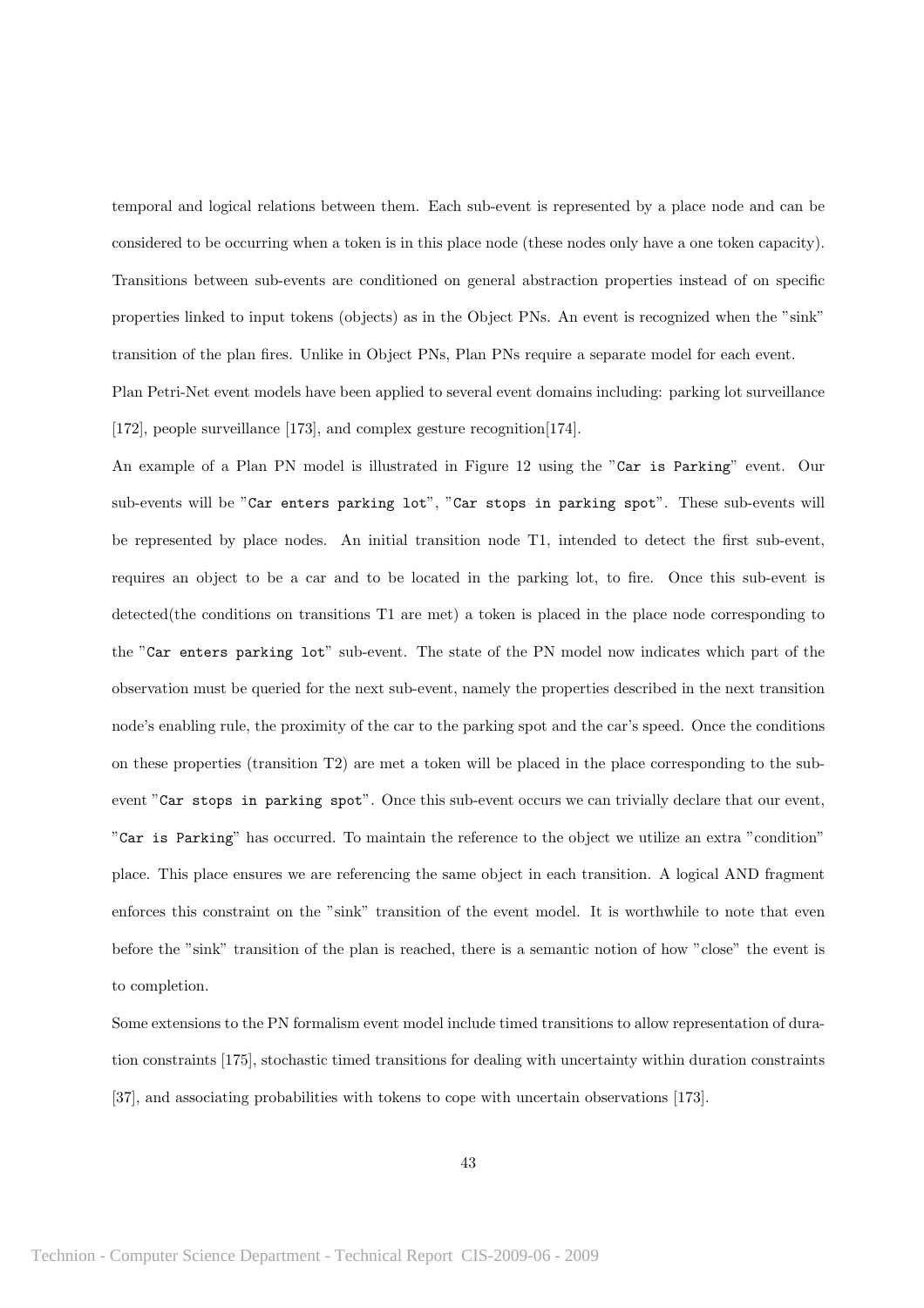In most known works employing PN models for the representation and recognition of video events an object-based abstraction is used [175, 37, 173, 172].

The high-level semantics captured by PN event models include temporal, spatial and logical composition, hierarchy, concurrency and partial ordering. PN event models are usually specified manually using knowledge of the domain. Sub-event temporal and logical relationships are related through known PN fragments which correspond to Allen's temporal relations (Figure 11) and the three logical relations (AND, OR, NOT).

The manual construction allows meaningful semantic concepts to be associated with the place and transition nodes of the PN event model. The semantic nature of PN models makes learning these models from training data infeasible. This raises concerns about the scalability of this approach to larger problems than those illustrated in the various works. Initial research has been done on translating standard knowledge specification formats for video events into PN event models [170].

An additional advantage of the PN event model is its ability to deal with "incomplete" events. Unlike other models, PNs are able to give a semantically meaningful snapshot of the video input at any time. This ability can be used to give a prediction on the next state or provide a likelihood of reaching a particular event of interest [37].

A disadvantage of PN event models is their deterministic nature. A recurring criticism of the PN formalism for video event understanding is their reliance on an error-free "perfect abstraction", in contrast to probabilistic formalisms (e.g. BN) that can use their probabilistic mechanism to correct for these errors. Some initial work into extending the PN formalism with such a probabilistic mechanism has been proposed in [173].

Petri Nets are an event modelling formalism that allows defining the event domain in terms of highlevel semantics such as temporal logical and spatial relations among abstraction primitives/ sub-events, hierarchy, concurrency and partial ordering. This formalism also allows meaningful semantic analysis of "incomplete" events. The high-level semantic nature of the PN formalism requires event models to be fully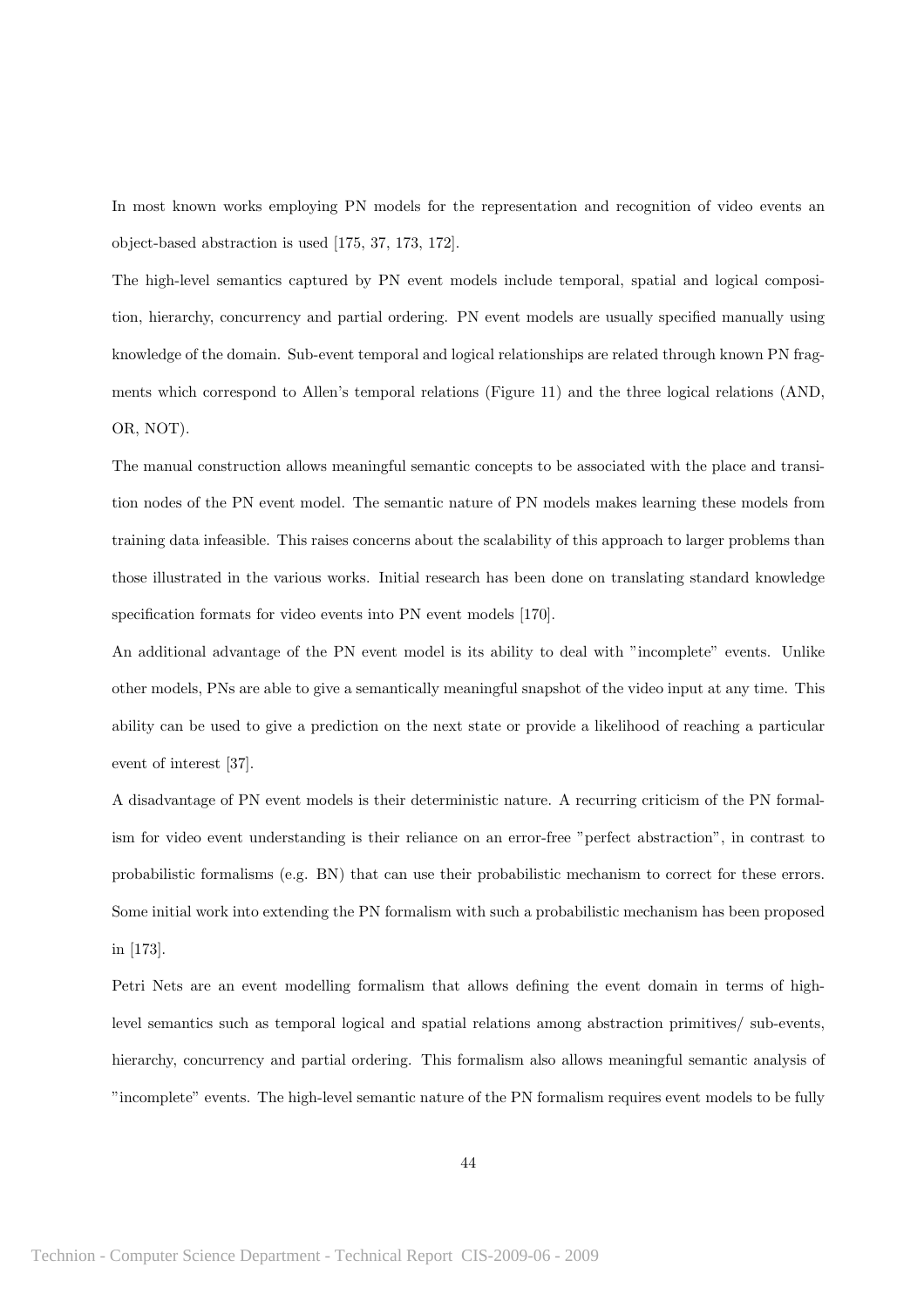

Figure 12: Example of a Plan PN model for the "Car is Parking" event.

specified using knowledge of the event domain.

### 7.3 Constraint Satisfaction

Another approach to representation and recognition of a particular event domain in terms of semantic concepts and relations is to represent the event as a set of semantic constraints on the abstraction and to pose the problem of recognition as one of constraint satisfaction.

The advantage of this approach is that the constraints can be formulated as an ontology for a particular event domain and reused in different applications.

Early work in constraint recognition introduced the notion of chronicles, undirected constraint graphs describing the temporal constraints of atomic sub-events [176, 177].

The event recognition task in these approaches is reduced to mapping the set of constraint to a temporal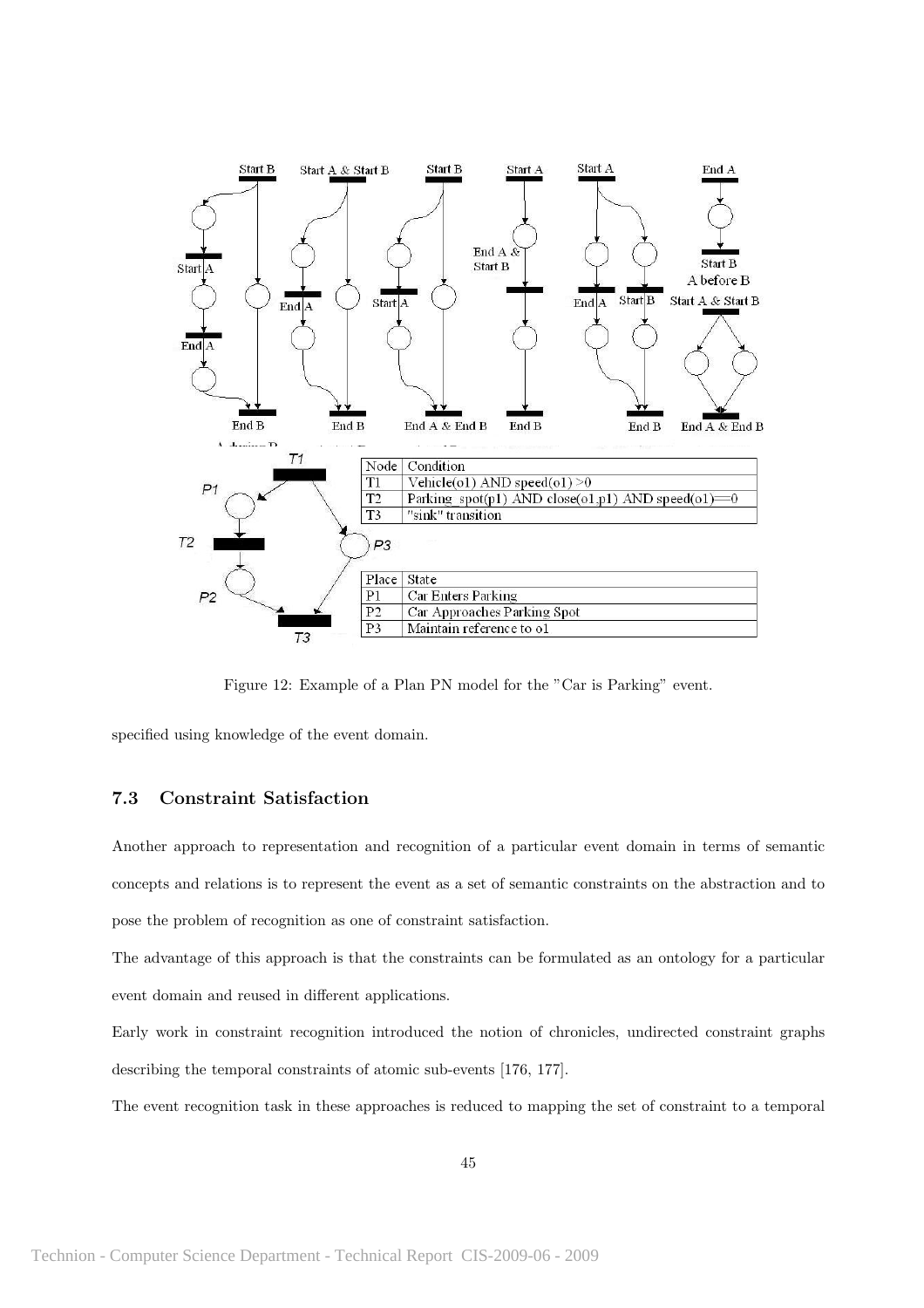constraint network and determining whether the abstracted video sequence satisfies these constraints. While known algorithms exist to solve this problem, it is, in general, computationally intractable (NPhard in the number of constraints). As a response to this several event models have been proposed which approximate the solution by such methods as reducing the domain of each node (representing a sub-event) in the temporal constraint network [178] and eliminating arcs in the network with less relevance to the solution [179, 143].

Vu et al [179, 143] achieve a speed up of the algorithm that allows it to be used in real-time surveillance applications. Their method, coupled with an object-based abstraction, has been evaluated extensively in several event domains including airport surveillance [180], home care applications [181], and others [182]. In addition to temporal constraints, more recent work incorporates semantic knowledge about atemporal constraints pertaining to the properties of objects participating in the scene [183, 184, 185, 179, 143]. Description logics [186, 187] offer a very rich framework for representing video events including compositional hierarchy specification as well as semantic relationships. Learning of these description logic models has also been explored [188].

An object-based abstraction is often coupled with the constraint satisfaction event models [183, 184, 185, 179, 143, 176]. Other works in constraint satisfaction event models assume a higher-level abstraction where a video sequence is described in terms of atomic sub-events [178, 176].

Constraint satisfaction event models represent video events as a set of semantic constraints which include spatial, temporal and logical relationships. An event is then recognized by determining whether a particular video sequence abstraction is consistent with these constraints.

### 7.4 Logic Approaches

The formalization of knowledge using logic is a well studied topic in artificial intelligence. The AI literature has proposed several works discussing how to specify the semantic knowledge of an event domain using well-studied logic. Many of these works discuss the specification of "event calculus" [189, 190].

46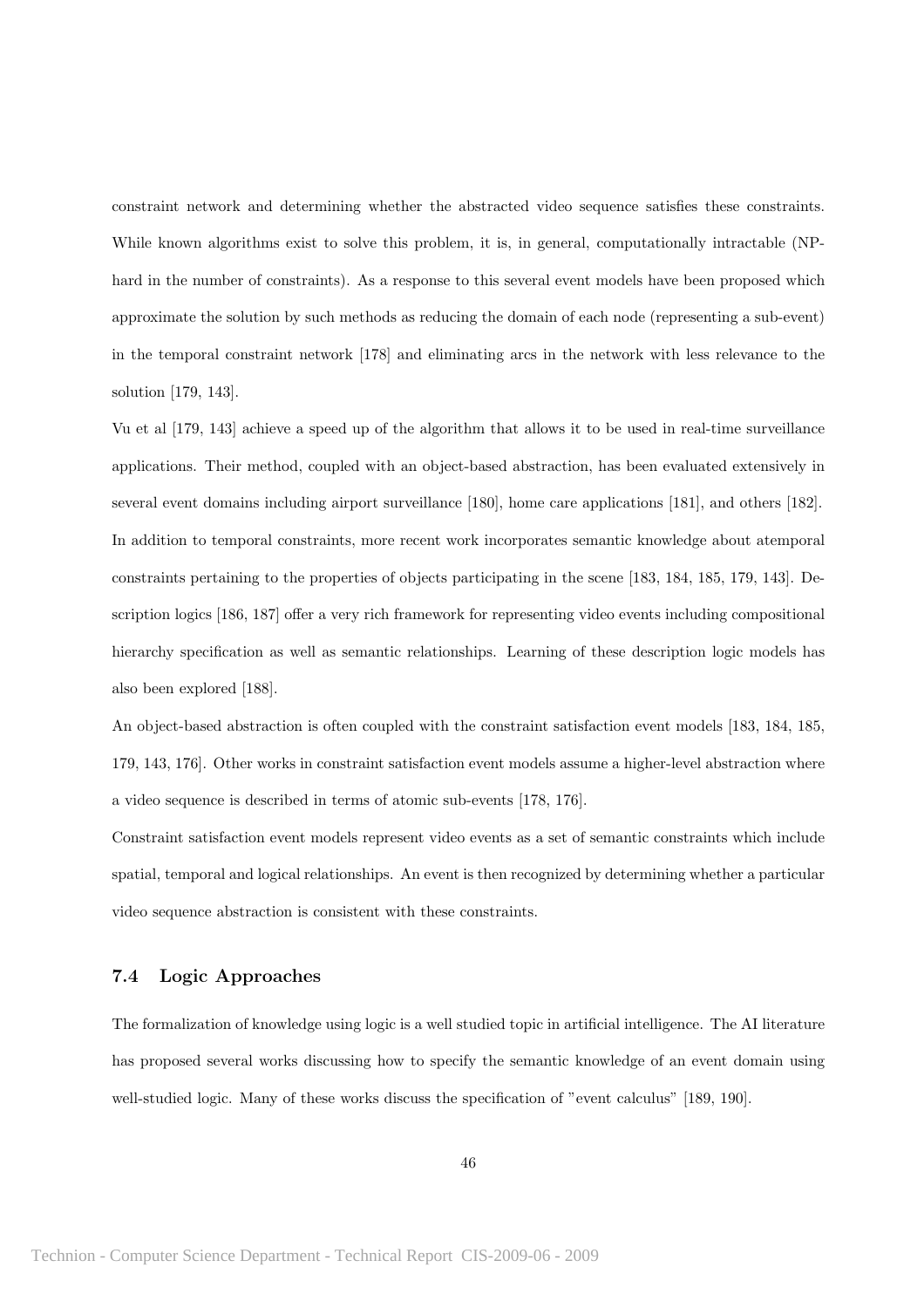Only recently, however, have logic-based event models been introduced for video event understanding. In this type of event model knowledge about an event domain is specified as a set of logic predicates. A particular event is recognized using logical inference techniques such as resolution. These techniques are not tractable in general but are useful as long as the number of predicates, inference rules, and groundings (usually corresponding to the number of objects in the video sequence) are kept low.

Initial work applying the first-order logic framework of Prolog to recognition in the event domain of parking lot surveillance [191]. All semantic relations may be modeled as predicates and their relationships may be specified using the structure of the event inference rules. This specification may be considered an event domain independent part of the model specification. That is, one part of the event model describes predicates and inference rules that define semantic relations, and another part defines predicates that use these semantic relations to describe the events in a particular event domain.

To cope with the uncertainty inherent in video events some extensions to logics approaches have been proposed including multi-valued logics [192], and Markov logics [36].

Logic approaches are a promising direction in event understanding. These kind of event models provide a robust representation and a well-understood recognition technique. It is has not been studied how this class of event models will scale up to problems with many inference rules. Furthermore, semantic relations must be modeled as part of the knowledge base and are not an intrinsic part of the model.

# 8 Applications

In the introduction to this paper we suggested that the event understanding process can be roughly decomposed into two parts, which we have named abstraction and event modeling, respectively. To reiterate, abstraction is the organization of low-level video sequence data into intermediate units that capture salient and discriminative abstract properties of the video data. Event modeling is defined as the representation of occurrences of interest, using those units ("primitives") generated by the abstraction of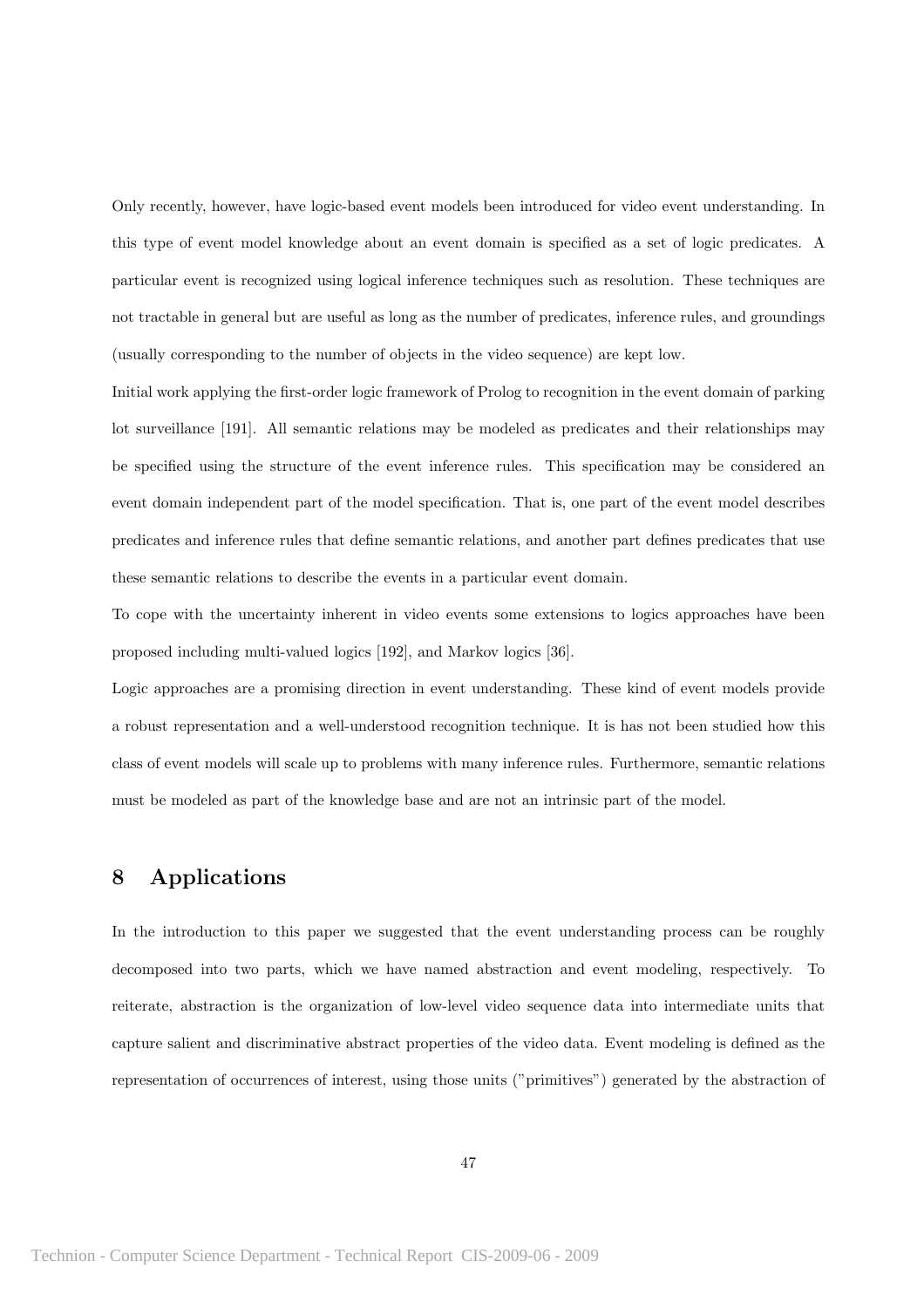the video sequence, in such a way that allows recognition of these events as they occur in unlabeled video sequences.

In the literature of event understanding some works focus on the first part of the process (abstraction), others on the second part (event modeling), and still others focus on a particular pairing of an abstraction scheme with an event model, usually for application to a particular event domain (a "system"). Regardless of each paper's emphasis, a choice is made for approaches for both abstraction and event modeling. That is, a paper that focuses on a particular event modeling formalism must still select an abstraction scheme to illustrate the application of their model. For instance, a event modeling focused paper may emphasize an HMMs ability to recognize gestures over other types of models, but minimizes the discussion on why particular video sequence features were chosen as input to the HMM.

Usually these choices are not made randomly, but are rather tuned to accentuate the strengths of the paper's emphasis (the event model in the example). For this reason, the information on the grouping of abstraction schemes and event models and which event domains they have been applied to is interesting for future research. Those interested in applications of event understanding to a particular event domain can see what methods have been applied previously in this domain, as well as what methods used in other domains may be applied.

To this end, Table 3 organizes many of the major works in the field of video event understanding surveyed in this paper and gives a rough idea of the chosen abstraction scheme, event model, and event domain. The emphasis of the paper in terms of the sub-discipline of event understanding (i.e. abstraction or event modeling). Papers that emphasize a coupling of approaches for a particular domain are listed as "system" in this column. Other emphases such as boosting and learning are explicitly stated.

From observing the table we can conclude that, in general, a balance exists between the complexity of the abstraction scheme and that of the event model. Correspondingly, there is a group of works that emphasize abstraction utilizing a simple well-understood event modeling formalism [23, 24, 27, 25]. Similarly, other works, emphasizing event modeling, choose straightforward abstraction schemes [37, 127, 19, 94]. An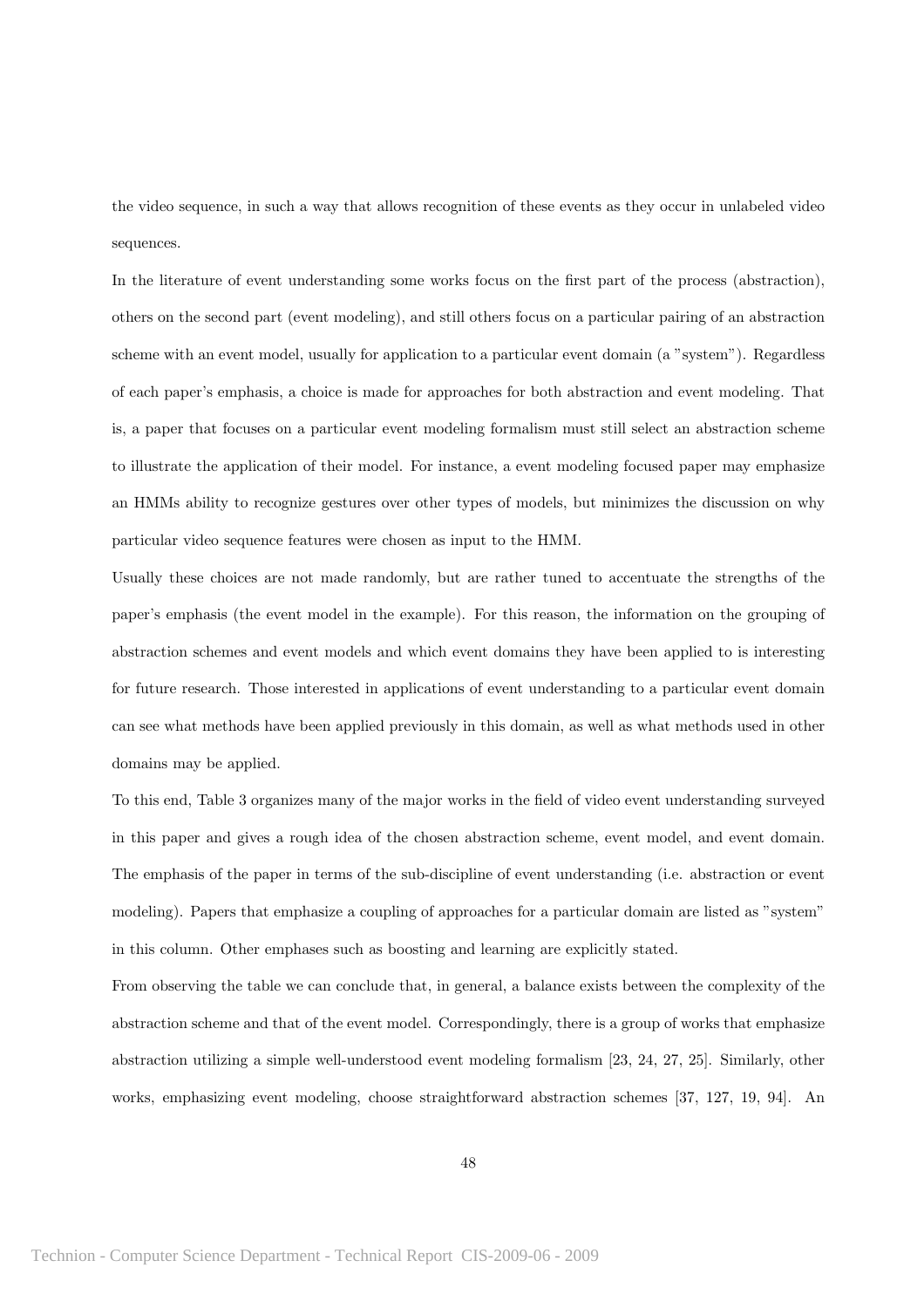object-based abstraction is observed to be popular among those papers that emphasize the event model. As previously stated, we define object-based abstraction as a class of abstraction approaches that utilize detection and tracking to abstract the video sequence as a set of objects and their properties. Most recent works in event modeling are embracing formalisms with explicit representation of time (FSM, HMM, DBN). This aspect of the model is perhaps the most crucial for modeling video events.

The table also reveals the popular event domains being investigated within the literature. Unmanned Aerial Vehicle (UAV) surveillance, Parking Lot surveillance, Two-Person Interaction, and Sign Language gestures are among the event domains which appear numerous times in the literature. Not surprisingly, these correspond to promising application of video event understanding.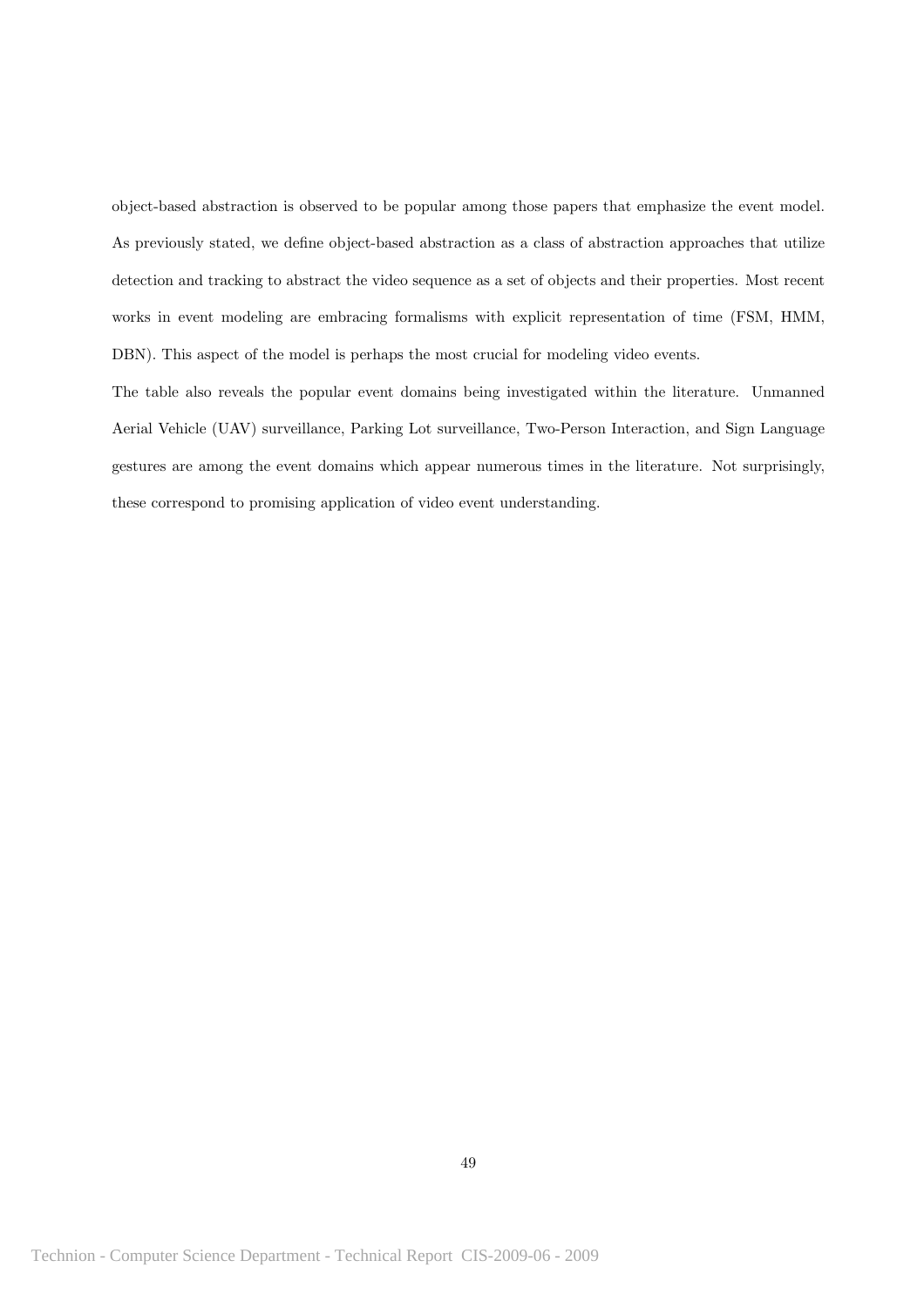| <b>Work</b>                 | Abstraction Scheme                                    | Event Model                                      | Event Examples                                                                                                                                   | Emphasis of paper                                        |
|-----------------------------|-------------------------------------------------------|--------------------------------------------------|--------------------------------------------------------------------------------------------------------------------------------------------------|----------------------------------------------------------|
| $\Xi$                       | Gradient Histograms                                   | Nearest Neighbor                                 | $\mathrm{^{59}Walking}^{\mathrm{^{\prime\prime}}}, \mathrm{^{59}Running}^{\mathrm{^{\prime\prime}}}, \mathrm{Waving}^{\mathrm{^{\prime\prime}}}$ | Abstraction                                              |
|                             |                                                       |                                                  |                                                                                                                                                  |                                                          |
| $[27]$                      | Pixel-Based Features                                  | Naive Bayesian                                   | Active, Inactive, Walking, Running, Fighting                                                                                                     | Abstraction (Feature Selection)                          |
| [23]                        | Motion History Images                                 | Nearest Neighbor                                 | Aerobics Exercises                                                                                                                               | Abstraction                                              |
| [24]                        | Pixel Energy History                                  | Deviant Event Model                              | Events in an Office Setting                                                                                                                      | System                                                   |
| [34]                        | Pixel Change History                                  | Mixture Model<br>Gaussian                        | "Browsing", "Entering and Leaving<br>(Shopping Domain)                                                                                           | Parameter Learning<br>System                             |
| [65]                        | Logical Abstraction                                   | Rules Based in Force Dynamics                    | "Pick Up Object" "Put Down Object"                                                                                                               | System                                                   |
| $\left[\frac{43}{2}\right]$ | Principal components<br>of Object Silhouettes         | eighbor<br>Nearest N                             | $^{\circ}$ Human Walking $^{\circ}$ , $^{\circ}$ Dog Running $^{\circ}$                                                                          | Abstraction                                              |
| $\boxed{19}$                | Object-Based Abstraction                              | Finite State Machines<br>Networks,<br>Bayesian ] | "Stealing"<br>Ļ,<br>$^{n}$ Approach", "Blocking"<br>(Surveillance Domain)                                                                        | Combination of Event Models<br>Abstraction, Hierarchical |
| [63]                        | Pixel-Based Abstraction                               | Nearest Neighbor                                 | "Walk", "Run", "Skip"<br>"Hop", "March"                                                                                                          | Distance Measure Comparison<br>Abstraction,              |
| $\boxed{40}$                | Space-Time Volume Features                            | Nearest neighbor                                 | $" \mathrm{Jumping\text{-}Jack}"$ , $" \mathrm{Wallking}"$ , $" \mathrm{Rumning}''$                                                              | Abstraction                                              |
| $\left[ 22\right]$          | Transformation of Object<br>Features using SVM        | ector Machine<br>Support                         | Corridor Going From Room A to B"<br>Somebody is Crossing the                                                                                     | System                                                   |
| [77]                        | Pixel-Based Abstraction                               | ector Machines + Voting<br>Support               | $\mathrm{Walk}^n, \mathrm{``Run}^n, \mathrm{``Stip}^n$                                                                                           | System                                                   |
| [88]                        | Constructed Using Boosting<br>Pixel-Based Abstraction | Boosted Discriminative Classifier                | Hand at Mouth", "Putting on Eyeglasses"<br>"Talking On Phone", "Yawning with                                                                     | Boosting Methodology                                     |
| $\boxed{139}$               | Silhouette Features                                   | Conditional Random Fields                        | $\sqrt[m\textnormal{Walking}^n, \sqrt[m\textnormal{Running}^n],$<br>"Bending Down"                                                               | Event Model                                              |
| $[141]$                     | <b>Head Velocities</b>                                | Conditional Random Fields                        | "Look Away" (Head Gestures)<br>"Head Shakes"                                                                                                     | Event Model                                              |
| $[193]$                     | Fingertip Trajectories                                | Nearest Neighbor                                 | "Rotate", "Stop" (Hand Gestures)<br>$\overline{p}^n \overline{Up}^n$ , "Down", "Grab",                                                           | System                                                   |
| $\overline{21}$             | Object-Based Abstraction                              | Finite State Machine                             | "A Car Avoiding the Checkpoint" (UAV Domain)<br><sup>"A</sup> Car Passing Through the Checkpoint"                                                | Event Model                                              |
| $\left[194\right]$          | Body Part Kinematics                                  | Hierarchical Finite State Machine                | "Pointing" (Two-Person Interactions)<br>$"$ Hand-Shaking", $"$ Kicking",                                                                         | System                                                   |
| [54]                        | Object-Based Abstraction                              | Hierarchical Finite State Machine                | "Walking Past a Standing Car",<br>Getting In", "Unusual Events"<br>"Opening the Door and                                                         | Learning Event Model<br>Event Model,                     |
| $[92]$                      | Face and Hand Locations                               | Finite State Machines                            | a Circle", "Drawing a Figure Eight" (Gestures)<br>"Hand Wave", "Drawing                                                                          | Automatic Model Learning                                 |
| $^{[86]}$                   | Object-Based Abstraction                              | Network<br>Bayesian                              | "Following'<br>$\sqrt[n]{\text{Overtaking}}$ ,<br>(UAV Video)                                                                                    | System                                                   |
| $[101]$                     | Object-Based Abstraction                              | Network<br>Bayesian                              | Vehicle Blocking the Intersection,<br>Turn Left at Intersection                                                                                  | Event Models from Ontologies<br>Event Model, Building    |
|                             | Continued on Next Page                                |                                                  |                                                                                                                                                  |                                                          |

50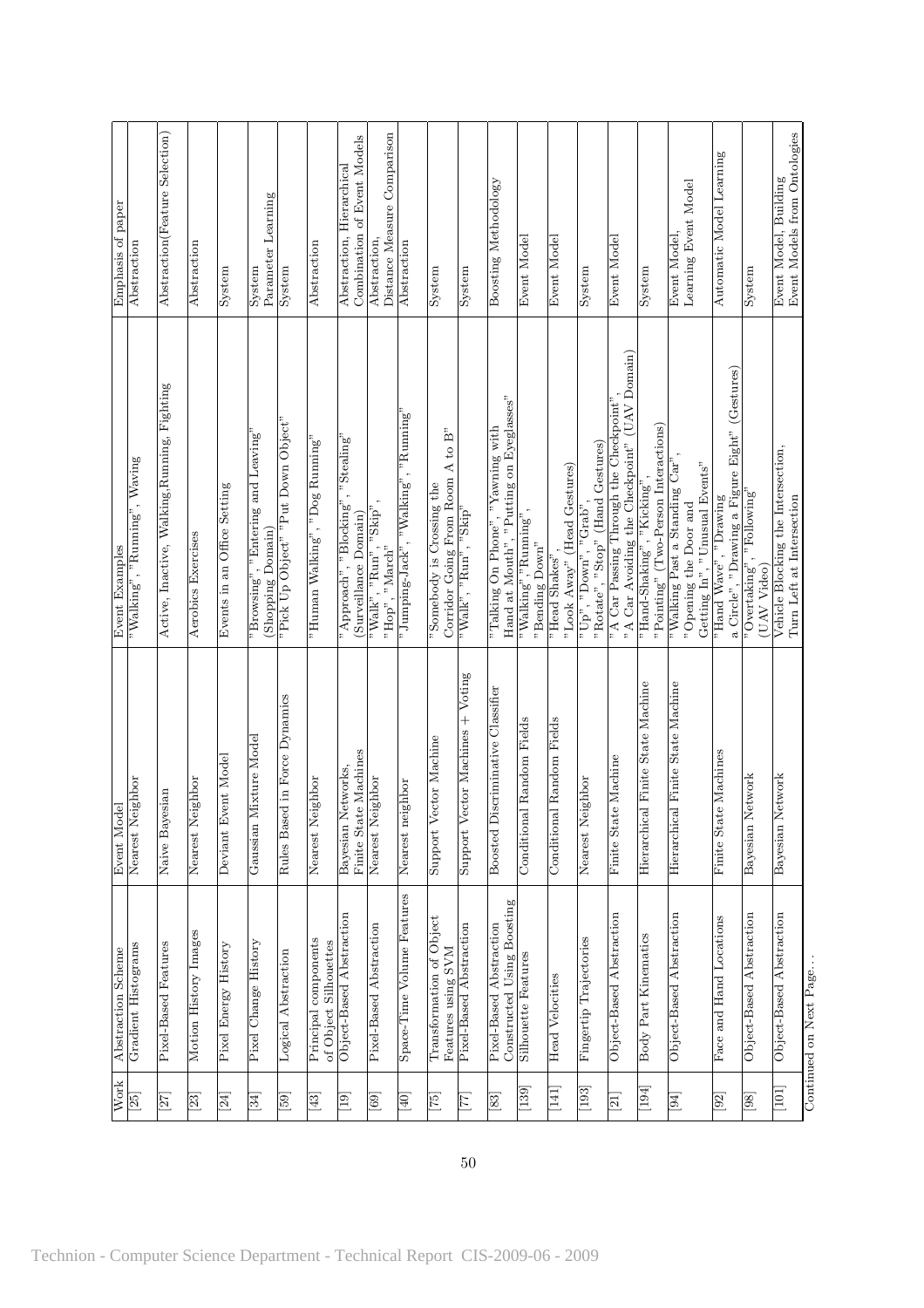| <b>Work</b>       | Abstraction Scheme                     | Event Model                                                     | Event Examples                                                                                                                                | Emphasis of paper |
|-------------------|----------------------------------------|-----------------------------------------------------------------|-----------------------------------------------------------------------------------------------------------------------------------------------|-------------------|
| [102]             | Object-Based Abstraction               | Bayesian Networks                                               | "Vehicle Parked"                                                                                                                              | Event Model       |
|                   |                                        |                                                                 | "Pedestrian Passing By Vehicle"                                                                                                               |                   |
| [99]              | Object-Based Abstraction               | Bayesian Networks                                               | American Football Plays                                                                                                                       | Event Model       |
| $\Xi$             | Mesh Features                          | arkov Model<br>Hidden M                                         | "Backhand<br>Stroke" (Tennis Strokes)<br>"Forehand Volley",                                                                                   | Event Model       |
| $\Xi$             | (Hand) Object-Based<br>Abstraction     | arkov Model<br>Hidden M                                         | American Sign Language<br>Gestures                                                                                                            | System            |
| $\frac{114}{1}$   | Pixel-based Abstraction                | Hidden Markov Model<br>Entropic.                                | "Entering Room", "At Computer" (Office Domain)<br>"Pedestrians Stopping Traffic" (Traffic Domain)<br>"North-South $\operatorname{Traff} c$ ", | Event Model       |
| $\boxed{115}$     | (Hand) Object-Based<br>Abstraction     | idden Markov Model<br>Parallel H                                | (Sign Language Gestures)<br>$\mathrm{wWoman}^{\mathrm{v}}, \mathrm{wTry}^{\mathrm{v}}, \mathrm{Teach}^{\mathrm{v}}$                           | System            |
| [116]             | (Hand) Object-Based<br>Abstraction     | Coupled Hidden Markov Models                                    | 'Single Whip", "Cobra"<br>(Tai Chi Gestures)                                                                                                  | Event Model       |
| $\boxed{118}$     | Object Trajectories                    | Coupled Hidden Markov Models                                    | Go On Separately" (Person Interactions)<br><sup>"</sup> Follow, Reach, and Walk Together"<br>"Approach, Meet, and                             | System            |
| [119]             | Pixel Change History                   | Mixture Model (Sub-events)<br>M (Events)<br>DML-HMI<br>Gaussian | Airport Cargo Loading/Unloading<br>Events                                                                                                     | Event Model       |
| $[120]$           | Silhouette /Motion<br>Capture Features | ength Markov Model<br>Variable L                                | Exercise Domain                                                                                                                               | Event Model       |
| 122               | Object-Based Abstraction               | Hidden Semi-Markov Model<br>Bayesian Networks,                  | A Car Avoiding the Checkpoint (UAV Domain)<br><sup>"</sup> A Car Passing Through the Checkpoint"                                              | Event Model       |
| $[123]$           | Not described in detail                | Parameterized HMM                                               | $P$ ointing" and $P$ Size"<br>Gestures                                                                                                        | Event Model       |
| $[125]$           | Landmarks                              | Hierarchical HMM                                                | "Short Meal", "Have Snack"<br>(Kitchen Domain)                                                                                                | Event Model       |
| [127]             | Object Trajectories                    | Switching Hidden<br>Semi-Markov Model                           | "Washing Dishes" (Kitchen Domain)<br>"Eating Breakfast"                                                                                       | Event Model       |
| $[129]$           | <b>Hand</b> Locations                  | Semi-Markov Models<br>Coupled Hidden                            | Sign Language Gesture                                                                                                                         | Event Model       |
| $[135]$           | Object-Based Abstraction               | Bayesian Network (DBN)<br>Recurrent                             | (Metro Station Domain)<br>"Violent Behavior"                                                                                                  | Event Model       |
| [131]             | Object-Based Abstraction               | Propagation Networks (DBN)                                      | "Glucose Monitor Calibration" (Assistive Technology)                                                                                          | Event Model       |
| $\left[35\right]$ | Object-Based Abstraction               | Petri Net                                                       | "Car Exchange"                                                                                                                                | Event Modeel      |
| [37]              | Object-Based Abstraction               | Petri Net                                                       | "Security Check Is Too Long" (Surveillance)<br>"Visitor Entered the Hall"                                                                     | Event Model       |
| $[172]$           | Object-Based Abstraction               | Petri Net                                                       | "Arsonist Action" (Parking Lot)<br>"Vehicle Departure"                                                                                        | Event Model       |
| $[150]$           | Body Part features                     | Bayesian Networks, HMM,<br>Grammar                              | "Punch" (Two Person Interactions)<br>"Shake Hands", $"{\rm Hug}'$                                                                             | Event Model       |
| $[152]$           | Object Trajectories                    | b-Events).<br>HMM(Su)                                           | (Hand Gestures),                                                                                                                              | Event Model       |
|                   | Continued on Next Page                 |                                                                 |                                                                                                                                               |                   |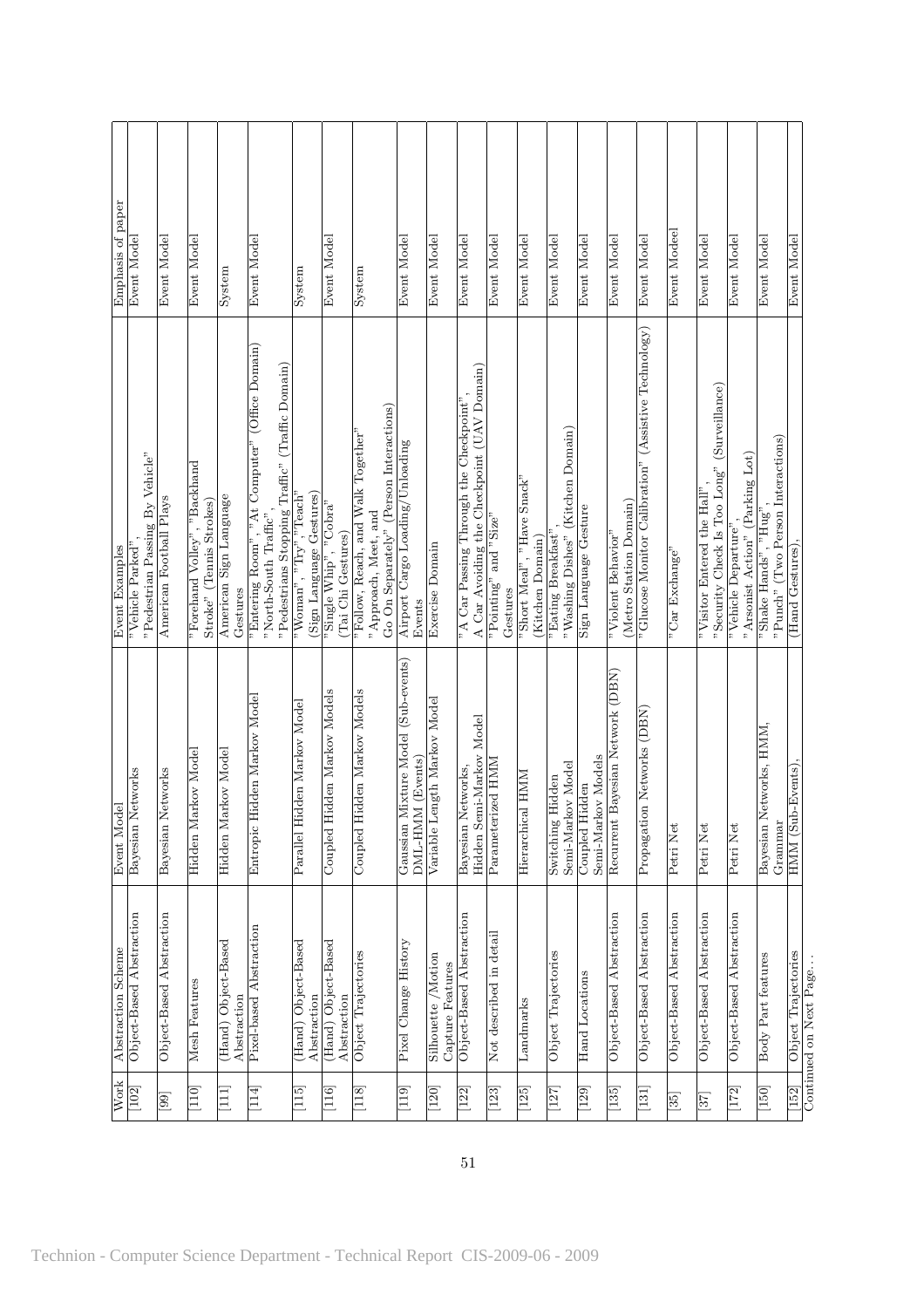| Emphasis of paper         | (Musical Conducting), (Parking Lot) | Event Model<br>"Dealer Dealt Card to Player" (Card Game) | Event Model                     | Event Model                           | Events from Data<br>Learning Typical |
|---------------------------|-------------------------------------|----------------------------------------------------------|---------------------------------|---------------------------------------|--------------------------------------|
| <b>Event Examples</b>     |                                     | "Player Removed House Card",                             | "U-Turns", "S-Turns"            | "PARKING". "Dropoff"<br>(Parking Lot) | (Convenience Store)                  |
| Event Model               | Stochastic Grammar (Events)         | Stochastic Grammar                                       | Hierarchy of Stochastic Grammar | Grammar<br>Attribute                  | Stochastic Grammar                   |
| Work   Abstraction Scheme |                                     | [153]   Object-Based Abstraction                         | [156]   Object Tracks           | [160]   Object-Based Abstraction      | [165]   Object-Based Abstraction     |
|                           |                                     |                                                          |                                 |                                       |                                      |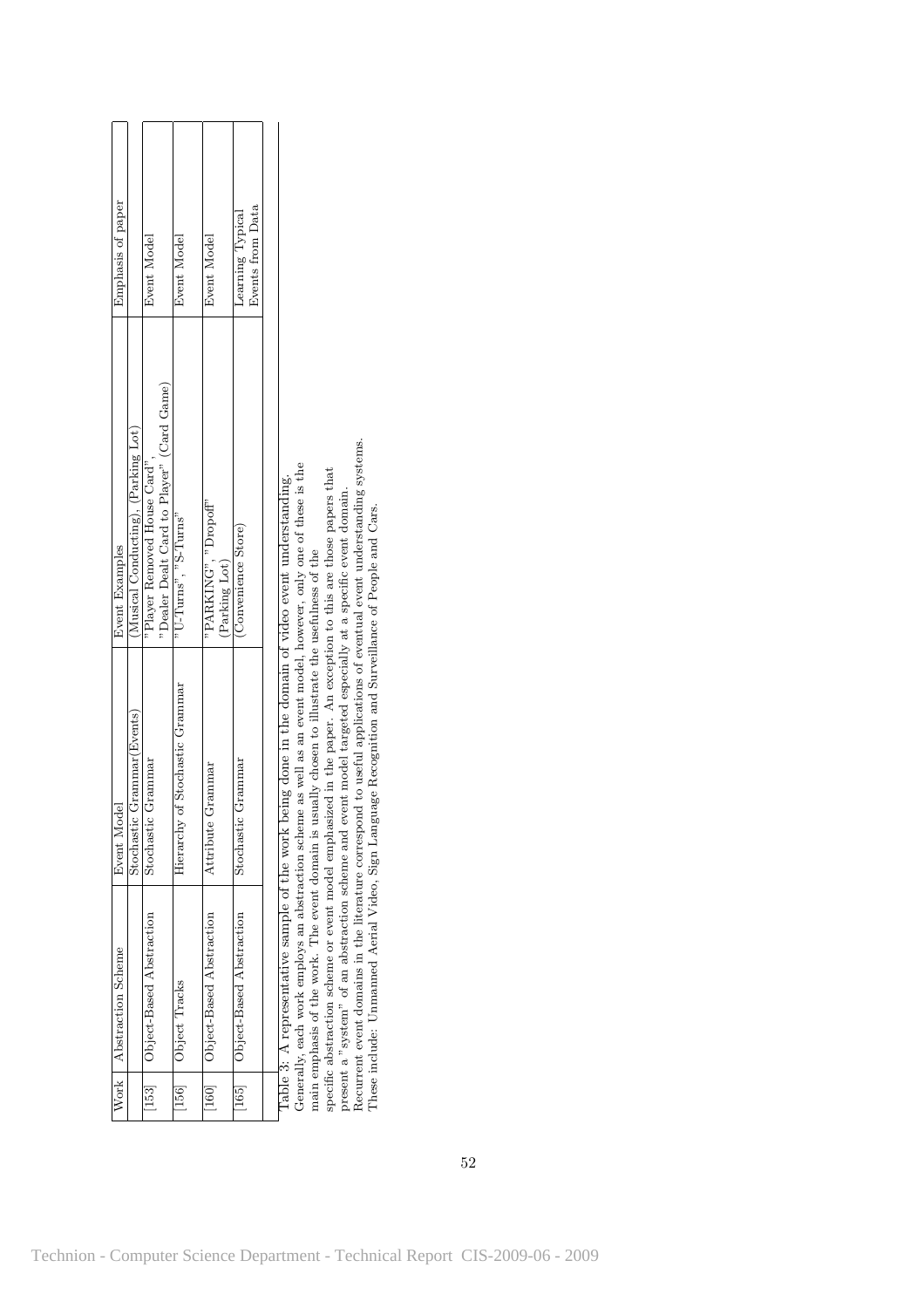### 9 Conclusion and Future Work

In this paper we have presented our view of the domain of video event understanding. In section 2 we presented a terminology whose purpose is to resolve ambiguity within the community. The remainder of this paper has focused on grouping a number of problems, approaches to their solutions, and components of those approaches in a meaningful way.

While we believe this grouping is appropriate it must be conceded that there is some variance within this class of problems. As such, it is unlikely that a general solution (i.e. some combination of methods) exists that will provide the best results for all event understanding problems. Rather, we can think of the many methods for abstraction and event modeling as a toolbox with each tool being called upon to address a specific type of problem. For this analogy to be apt we must have a good understanding of both our tools (i.e. methods for abstraction and event modeling) and our problems (i.e. various event domains).

This is achieved by understanding the discriminating aspects of the event domain and applying those into the choice of abstraction. Furthermore, the structure of the event domain must be understood and used to select the event model.

The categorization into abstraction/event model subprocesses is introduced in this paper and is not prevalent in the community. It may be for this reason that we have seen approaches to event understanding that mostly emphasize one or the other of these aspects. Future work, which takes into account this categorization may provide insight on which abstraction scheme/ event model pairings are the most useful for a particular event domain. Additionally, it would be informative to study how sensitive the recognition rates of a particular event model are to the chosen abstraction scheme.

From the body of work examined in this paper it is also apparent that the popularity of probabilistic models is increasing. These models grow more complex as they attempt to better capture the structure of the events being modeled. This increase in model complexity necessitates more parameters to be estimated and more assumptions to be made. Other work, has introduced semantic event models that do well to capture the structure of the event (they are built by a human knowledgeable in the event domain), however they are unable to intrinsically capture uncertainty and often are less efficient in the event recognition phase.

The ideal event model would combine the advantages of these approaches: robust representational capability including semantic relations, dealing with uncertainty, efficient recognition algorithms. Such event models as Markov logics [36] and probabilistic Petri-Nets [173] are a step in this direction.

Finally, it is apparent that automatic inference of event models from data is essential for adaptability and scalability of real event understanding systems. However, save for a few works [195, 165, 136, 196, 188] this aspect of event understanding has not been explored. This is in large part due to the fact that many of the currently used formalisms do not easily lend themselves to tractable approaches to model learning.

# References

- [1] "Caretaker project, http://www.istcaretaker.org/."
- [2] "Etiseo project, http://wwwsop.inria.fr/orion/etiseo/."
- [3] "Avitrack project, http://www.avitrack.net/."
- [4] "Advisor project, http://wwwsop.inria.fr/orion/advisor/index.html."
- [5] "Beware project, http://www.dcs.qmul.ac.uk/ sgg/beware/."
- [6] "Icons project, http://www.dcs.qmul.ac.uk/research/vision/projects/icons/index.html.
- [7] "Vsam project, http://www.cs.cmu.edu/ vsam/."
- [8] J. K. Aggarwal and Q. Cai, "Human motion analysis: A review," Computer Vision and Image Understanding: CVIU, vol. 73, no. 3, pp. 428–440, 1999. [Online]. Available: citeseer.ist.psu.edu/aggarwal99human.html
- [9] H. Buxton, "Generative Models for Learning and Understanding Dynamic Scene Activity," in ECCV Workshop on Generative Model Based Vision, Copenhagen, Denmark, Jun. 2002.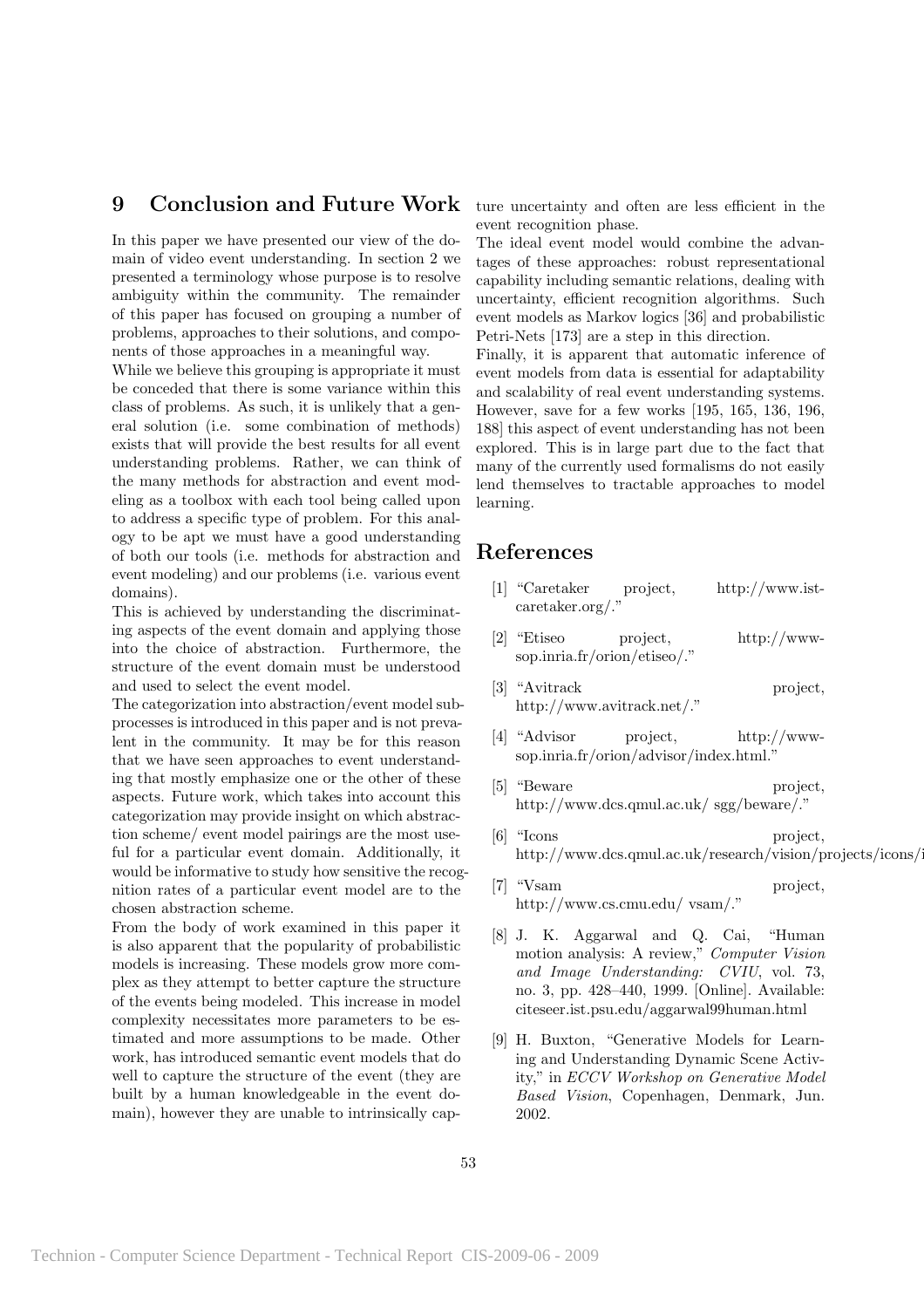- [10] P. Turaga, R. Chellappa, V. S. Subrahmanian, and O. Udrea, "Machine recognition of human activities: A survey," IEEE Transactions on Circuits, Systems and Video Technology (special issue on Event Analysis), (Accepted).
- [11] W. Hu, T. Tan, L. Wang, and S. Maybank, "A survey on visual surveillance of object motion and behaviors," Systems, Man and Cybernetics, Part C, IEEE Transactions on, vol. 34, no. 3, pp. 334–352, 2004. [Online]. Available:
- [12] J. J. Gibson, The Ecological Approach to Visual Perception. Lawrence Erlbaum Associates. [Online]. Available: 20&path=ASIN/0898599598
- [13] H. Hecht, "The failings of three event perception theories," Journal for the Theory of Social Behaviour, vol. 30, pp. 1–25(25), March 2000. [Online]. Available:
- [14] I. Rock, *Indirect Perception*. The MIT Press, 1997.
- [15] H.-H. Nagel, "From image sequences towards conceptual descriptions," Image Vision Comput., vol. 6, no. 2, pp. 59–74, 1988.
- [16] A. Bobick, "Movement, activity, and action: The role of knowledge in the perception of motion," Royal Society Workshop on Knowledgebased Vision in Man and Machine, vol. B-352, pp. 1257–1265, 1997.
- [17] F. Bremond, "Scene understanding: perception, multi-sensor fusion, spatio-temporal reasoning and activity recognition," Ph.D. dissertation, HDR Universit de Nice-Sophia Antipolis, July 2007.
- [18] A. G. Cohn, D. R. Magee, A. Galata, D. Hogg, and S. M. Hazarika, "Towards an architecture for cognitive vision using qualitative spatiotemporal representations and abduction." in Spatial Cognition, 2003, pp. 232–248.
- [19] S. Hongeng and R. Nevatia, "Multi-agent event recognition." in International Conference on Computer Vision, 2001, pp. 84–93.
- [20] R. Howarth and B. H., "Conceptual descriptions from monitoring and watching image sequences," Image and Vision Computing, vol. 18, pp. 105– 135(31), January 2000. [Online]. Available: http://www.ingentaconnect.com/content/els/02628856/2000
- [21] G. G. Medioni, I. Cohen, F. Bremond, S. Hongeng, and R. Nevatia, "Event detection and analysis from video streams," IEEE Transactions on Pattern Analysis and
- http://ieeexplore.ieee.org/xpls/abs\_all.jsp?arnumber=13640448e Intelligence, vol. 23, no. 8, pp. 873–889, 2001. [Online]. Available: citeseer.ist.psu.edu/medioni98event.html
	- [22] T. Xiang and S. Gong, "Beyond tracking:
- http://www.amazon.ca/exec/obidos/redirect?tag=citeMbkke0lling activity and understanding behaviour," *Int. J. Comput. Vision*, vol. 67, no. 1, pp. 21–51, 2006.
	- [23] A. Bobick and J. Davis, "The recognition of human movement using temporal templates," IEEE Transactions on Pattern Analysis and
- http://www.ingentaconnect.com/content/bpl/jtsb/2000/000000306/0000001y/akt03001b. 3, pp. 257– 267, March 2001.
	- [24] S. Gong and J. Ng, "Learning pixel-wise signal energy for understanding semantics," in British Machine Vision Conference, 2001.
	- [25] L. Zelnik-Manor and M. Irani, "Statistical analysis of dynamic actions," IEEE Trans. Pattern Anal. Mach. Intell., vol. 28, no. 9, pp. 1530–1535, 2006.
	- [26] A. F. Bobick and A. D. Wilson, "A state-based approach to the representation and recognition of gesture," IEEE Trans. Pattern Anal. Mach. Intell., vol. 19, no. 12, pp. 1325–1337, 1997.
	- [27] J. S.-V. P. Ribeiro, "Human activities recognition from video: modeling, feature selection and classification architecture." in Workshop on Human Activity Recognition and Modelling, Oxford, September 2005, pp. 61–70.
	- [28] E. Shechtman and M. Irani, "Matching local self-similarities across images and videos," in IEEE Conference on Computer Vision and Pattern Recognition, June 2007.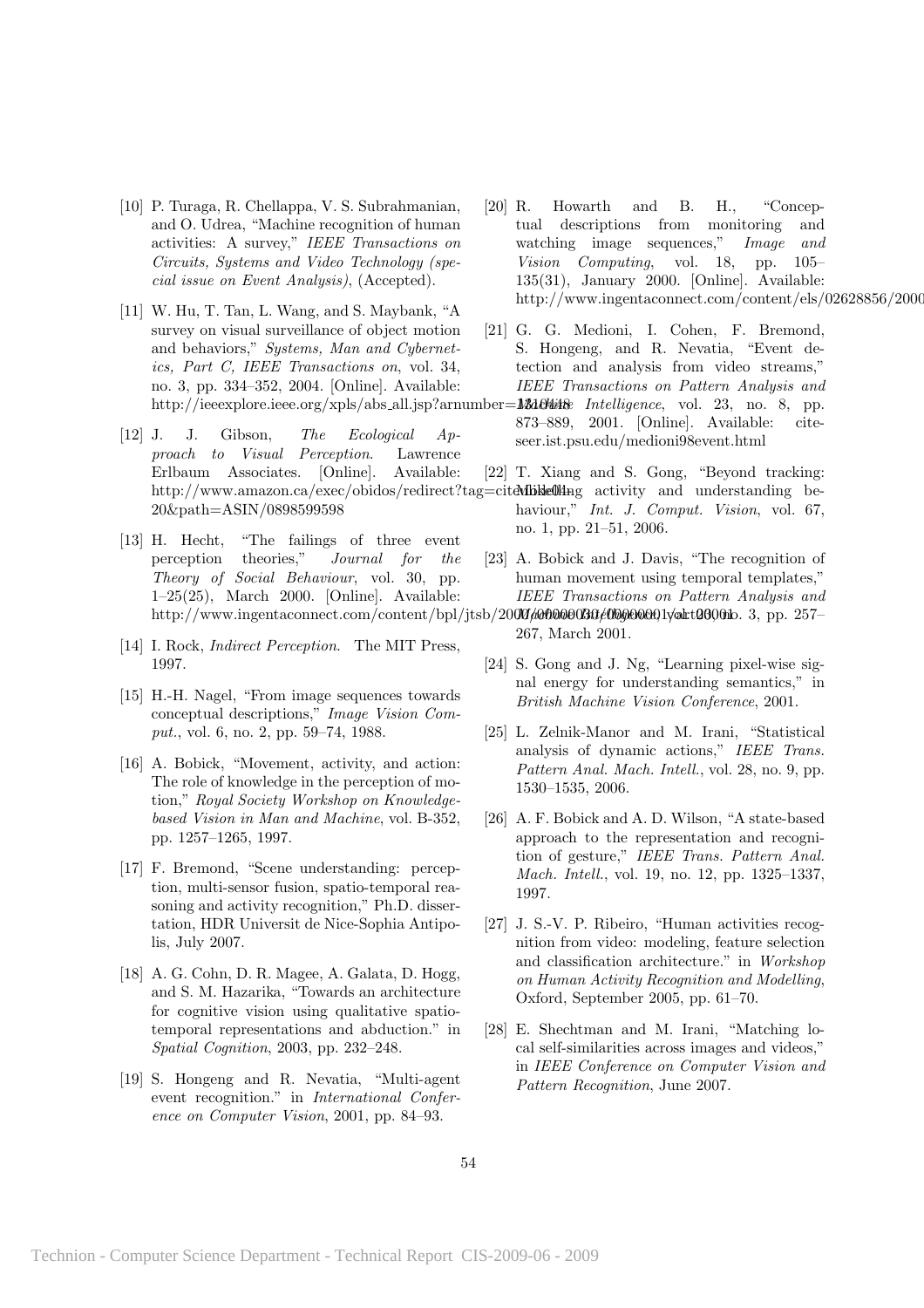- [29] H. Zhong, J. Shi, and M. Visontai, "Detecting unusual activity in video." in "IEEE Computer Society Conference on Computer Vision and Pattern Recognition", 2004, pp. 819–826.
- [30] T. Kim, S. Wong, and R. Cipolla, "Tensor canonical correlation analysis for action classification," in IEEE Computer Society Conference on Computer Vision and Pattern Recognition, 2007, pp. 1–8.
- [31] P. Dollár, V. Rabaud, G. Cottrell, and S. Belongie, "Behavior recognition via sparse spatio-temporal features," in IEEE International Workshop on Performance Evaluation of Tracking and Surveillance, October 2005.
- [32] I. Laptev and P. Pérez, "Retrieving actions in movies," in International Conference on Computer Vision, Rio de Janeiro, Brazil, October 2007.
- [33] J. Niebles, H. Wang, and L. Fei Fei, "Unsupervised learning of human action categories using spatial-temporal words," in British Machine Vision Conference, 2006, p. III:1249.
- [34] S. Gong and T. Xiang, "Scene event recognition without tracking," Acta Automatica Sinica., vol. 29, no. 3, pp. 321–331, May 2003.
- [35] N. Ghanem, D. DeMenthon, D. Doermann, and L. Davis, "Representation and recognition of events in surveillance video using Petri Nets," in CVPRW '04: Proceedings of the 2004 Conference on Computer Vision and Pattern Recognition Workshop (CVPRW'04) Volume 7, 2004, p. 112.
- [36] S. D. Tran and L. S. Davis, "Event modeling and recognition using Markov logic networks," in European Conference on Computer Vision, 2008, pp. 610–623.
- [37] A. Borzin, E. Rivlin, and M. Rudzsky, "Surveillance interpretation using Generalized Stochastic Petri Nets," in The International Workshop on Image Analysis for Multimedia Interactive Services (WIAMIS), 2007.
- [38] N. Oliver, B. Rosario, and A. Pentland, "A Bayesian computer vision system for modeling human interactions," IEEE Transactions

on Pattern Analysis and Machine Intelligence, vol. 22, pp. 831–843, 2000.

- [39] D. A. Forsyth and J. Ponce, Computer Vision: A Modern Approach. Prentice Hall, August 2002. [Online]. Available: http://www.amazon.ca/exec/obidos/redirect?tag=citeulike0 20&path=ASIN/0130851981
- [40] M. Blank, L. Gorelick, E. Shechtman, M. Irani, and R. Basri, "Actions as spacetime shapes," in ICCV '05: Proceedings of the Tenth IEEE International Conference on Computer Vision. Washington, DC, USA: IEEE Computer Society, 2005, pp. 1395–1402.
- [41] C. Schuldt, I. Laptev, and B. Caputo, "Recognizing human actions: a local svm approach," in Pattern Recognition, 2004. ICPR 2004. Proceedings of the 17th International Conference on, vol. 3, 2004, pp. 32–36 Vol.3. [Online]. Available: http://ieeexplore.ieee.org/xpls/abs\_all.jsp?arnumber=133446
- [42] L. Wang and D. Suter, "Recognizing human activities from silhouettes: Motion subspace and factorial discriminative graphical model," in IEEE Computer Society Conference on Computer Vision and Pattern Recognition, 2007, pp. 1–8.
- [43] R. Goldenberg, R. Kimmel, E. Rivlin, and M. Rudzsky, "Behavior classification by eigendecomposition of periodic motions," Pattern Recognition, vol. 38, no. 8, pp. 1033–1043, 2005.
- [44] M. Singh, A. Basu, and M. Mandal, "Human activity recognition based on silhouette directionality," IEEE Transactions on Circuits and Systems for Video Technology, vol. 18, no. 9, pp. 1280–1292, September 2008.
- [45] K. Eickhorst, P. Agouris, and A. Stefanidis, "Modeling and comparing spatiotemporal events," in dg.o '04: Proceedings of the 2004 annual national conference on Digital government research. Digital Government Research Center, 2004, pp. 1–10.
- [46] N. Ikizler and D. Forsyth, "Searching video for complex activities with finite state models," in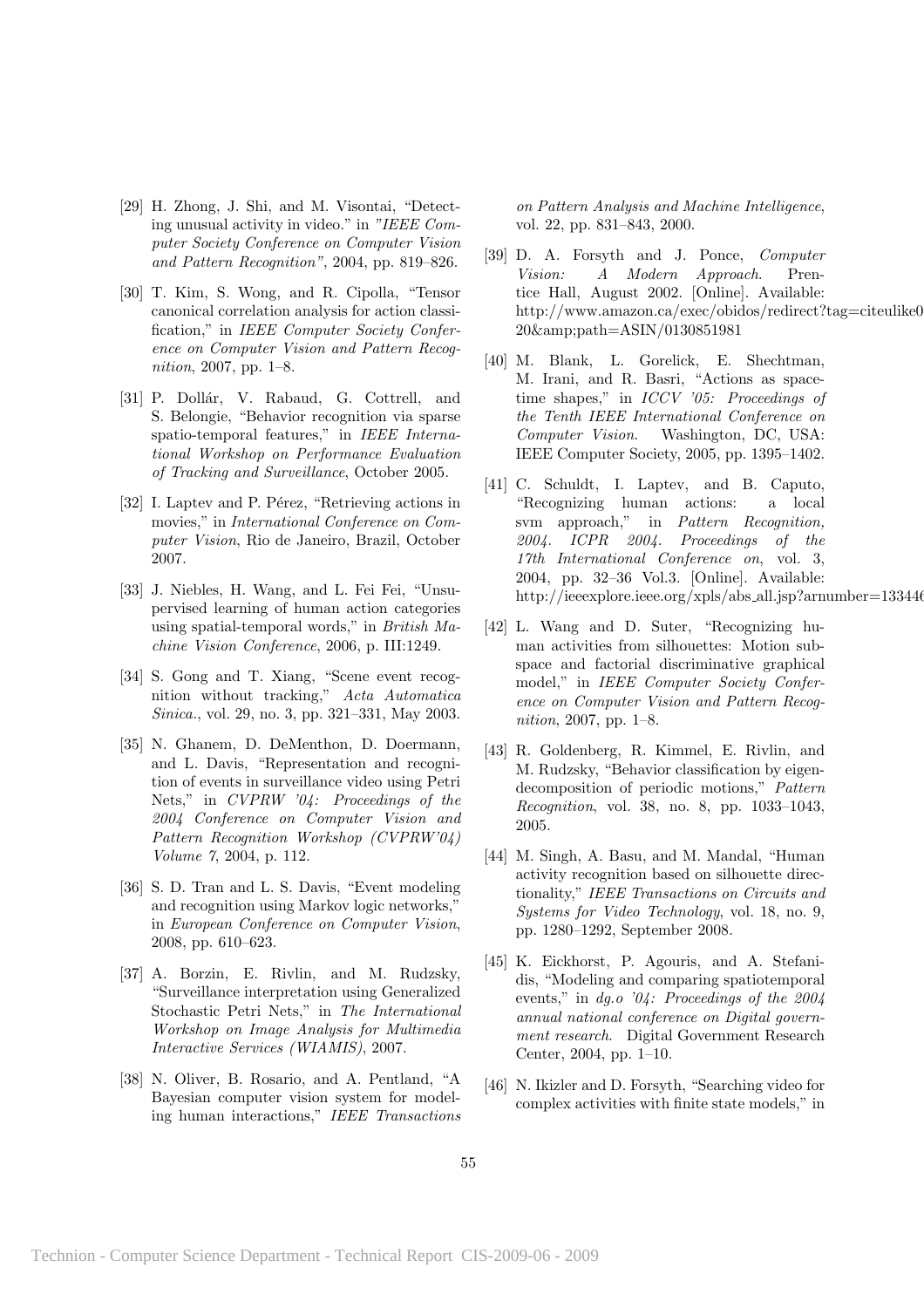IEEE Computer Society Conference on Computer Vision and Pattern Recognition, 2007, pp. 1–8.

- [47] N. Cuntoor and R. Chellappa, "Epitomic representation of human activities," in IEEE Computer Society Conference on Computer Vision and Pattern Recognition, 2007, pp. 1–8.
- [48] L. Patino, H. Benhadda, E. Corvee, F. Bremond, and M. Thonnat, "Extraction of activity patterns on large video recordings," Computer Vision, IET, vol. 2, no. 2, pp. 108 – 128, June 2008.
- [49] C. Piciarelli and G. Foresti, "On-line trajectory clustering for anomalous events detection," Pattern Recognition Letters, vol. 27, no. 15, pp. 1835–1842, November 2006.
- [50] C. Piciarelli, G. Foresti, and L. Snidaro, "Trajectory clustering and its applications for video surveillance," in IEEE International Conference on Advanced Video and Signal based Surveillance, 2005, pp. 40–45.
- [51] C. Piciarelli and G. Foresti, "Anomalous trajectory detection using support vector machines," in IEEE International Conference on Advanced Video and Signal based Surveillance, 2007, pp. 153–158.
- [52] C. Piciarelli, C. Micheloni, and G. Foresti, "Kernel-based unsupervised trajectory clusters discovery," in International Workshop on Visual Surveillance, 2008.
- [53] S. Gaffney and P. Smyth, "Trajectory clustering with mixtures of regression models," in Proceedings of the fifth ACM SIGKDD international conference on Knowledge discovery and data mining. ACM Press, 1999, pp. 63–72.
- [54] F. M. Porikli, "Learning object trajectory patterns by spectral clustering." in International Conference on Multimedia and Expo. IEEE, 2004, pp. 1171–1174. [Online]. Available: http://dblp.uni-[Online]. Available: http://dblp.unl-<br>trier.de/db/conf/icmcs/icme2004.html#Porikli04
- [55] N. Anjum and A. Cavallaro, "Single camera calibration for trajectory-based behavior analysis," in Advanced Video and Signal Based Surveillance, 2007, pp. 147–152.
- [56] G. Antonini and J. Thiran, "Counting pedestrians in video sequences using trajectory clustering," IEEE Transactions on Circuits and Systems for Video Technology, vol. 16, no. 8, pp. 1008–1020, August 2006.
- [57] S. Khalid and A. Naftel, "Classifying spatiotemporal object trajectories using unsupervised learning of basis function coefficients," in VSSN '05: Proceedings of the third ACM international workshop on Video surveillance & sensor networks. New York, NY, USA: ACM, 2005, pp. 45–52.
- [58] F. Bashir, A. Khokhar, and D. Schonfeld, "Object Trajectory-Based activity classification and recognition using hidden Markov models," IEEE Transactions on Image Processing, vol. 16, no. 7, pp. 1912–1919, July 2007.
- [59] J. M. Siskind, "Visual event classification via force dynamics," in Proceedings of the Seventeenth National Conference on Artificial Intelligence and Twelfth Conference on Innovative Applications of Artificial Intelligence. AAAI Press / The MIT Press, 2000, pp. 149–155.
- [60] A. G. Cohn, D. Magee, A. Galata, D. Hogg, and S. Hazarika, "Towards an architecture for cognitive vision using qualitative spatiotemporal representations and abduction," in Spatial Cognition III, ser. Lecture Notes in Computer Science, C. Freksa, C. Habel, and K. Wender, Eds. Springer, 2003, pp. 232– 248.
- [61] J. Liu, S. Ali, and M. Shah, "Recognizing human actions using multiple features," in IEEE Computer Society Conference on Computer Vision and Pattern Recognition. IEEE Computer Society, 2008.
- [62] P. Natarajan and R. Nevatia, "View and scale invariant action recognition using multiview shape-flow models," in IEEE Computer Society Conference on Computer Vision and Pat-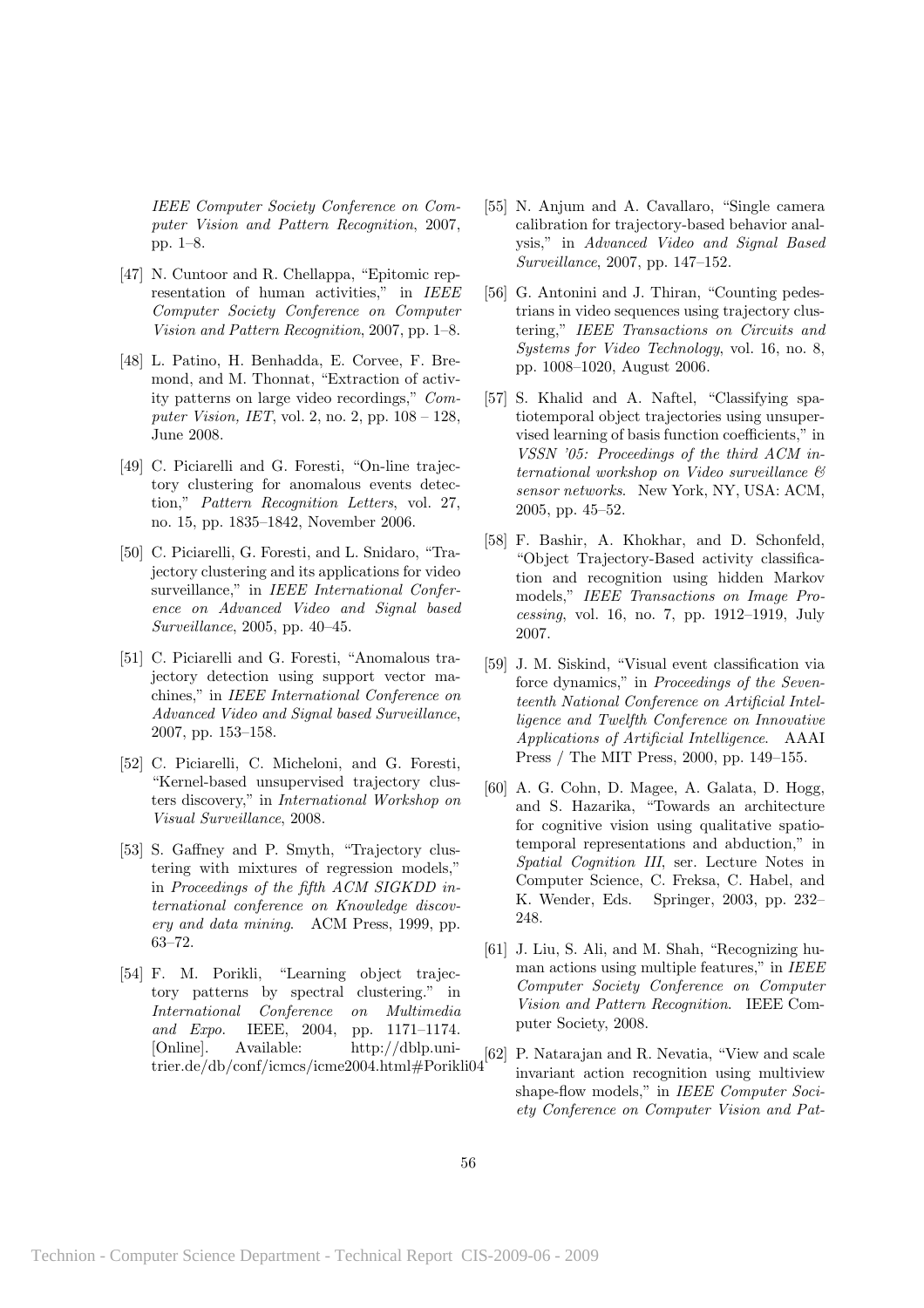tern Recognition. IEEE Computer Society, 2008.

- [63] M. D. Rodriguez, J. Ahmed, and M. Shah, "Action mach a spatio-temporal maximum average correlation height filter for action recognition," in IEEE Computer Society Conference on Computer Vision and Pattern Recognition. IEEE Computer Society, 2008.
- [64] R. Souvenir and J. Babbs, "Learning the viewpoint manifold for action recognition," in IEEE Computer Society Conference on Computer Vision and Pattern Recognition. IEEE Computer Society, 2008.
- [65] C. Thurau and V. Hlavac, "Pose primitive based human action recognition in videos or still images," in IEEE Computer Society Conference on Computer Vision and Pattern Recognition. IEEE Computer Society, 2008.
- [66] A. Y. Ng and M. I. Jordan, "On discriminative vs. generative classifiers: A comparison of logistic regression and naive Bayes." in Neural Information Processing Systems, 2001, pp. 841–848.
- [67] I. Ulusoy and C. M. Bishop, "Generative versus discriminative methods for object recognition," in CVPR '05: Proceedings of the 2005 IEEE Computer Society Conference on Computer Vision and Pattern Recognition  $(CVPR'05)$  - Volume 2. Washington, DC, USA: IEEE Computer Society, 2005, pp. 258– 265.
- [68] C. M. Bishop, Pattern Recognition and Machine Learning (Information Science and Statistics). Springer, August 2006. [Online]. Available: 20&amp:path=ASIN/0387310738
- [69] O. Masoud and N. Papanikolopoulos, "A method for human action recognition," Image and Vision Computing, vol. 21, no. 8, pp. 729– 743, August 2003.
- [70] H. Jiang, M. S. Drew, and Z. N. Li, "Successive convex matching for action detection," in CVPR '06: Proceedings of the 2006 IEEE Computer Society Conference on Computer

Vision and Pattern Recognition. Washington, DC, USA: IEEE Computer Society, 2006, pp. 1646–1653.

- [71] Y. Ke, R. Sukthankar, and M. Hebert, "Event detection in crowded videos," in IEEE International Conference on Computer Vision, October 2007.
- [72] E. Shechtman and M. Irani, "Space-time behavior based correlation," in IEEE Conference on Computer Vision and Pattern Recognition  $(CVPR)$ , vol. 1, June 2005, pp. 405–412.
- [73] N. Cristianini and J. Shawe-Taylor, An introduction to support Vector Machines: and other kernel-based learning methods. New York, NY, USA: Cambridge University Press, 2000. [Online]. Available: http://portal.acm.org/citation.cfm?id=345662
- [74] C. J. C. Burges, "A tutorial on support vector machines for pattern recognition," Data Min. Knowl. Discov., vol. 2, no. 2, pp. 121– 167, 1998.
- [75] M. Pittore, C. Basso, and A. Verri, "Representing and recognizing visual dynamic events with support vector machines," in International Conference on Image Analysis and Processing, 1999, pp. 18–23.
- [76] M. Fleischman, P. Decamp, and D. Roy, "Mining temporal patterns of movement for video content classification," in MIR '06: Proceedings of the 8th ACM international workshop on Multimedia information retrieval. New York, NY, USA: ACM Press, 2006, pp. 183– 192.
- http://www.amazon.ca/exec/obidos/redirect?tag=citendilike090poulos, "Online motion classification [77] D. B. D. Cao, O. Masoud and N. Pausing support vector machines." in Proceedings of IEEE Int. Conf. on Robotics and Automation, New Orleans,USA, 2004.
	- [78] D. Xu and S. F. Chang, "Visual event recognition in news video using kernel methods with multi-level temporal alignment," in IEEE Computer Society Conference on Computer Vision and Pattern Recognition, Minneapolis, USA, June 2007.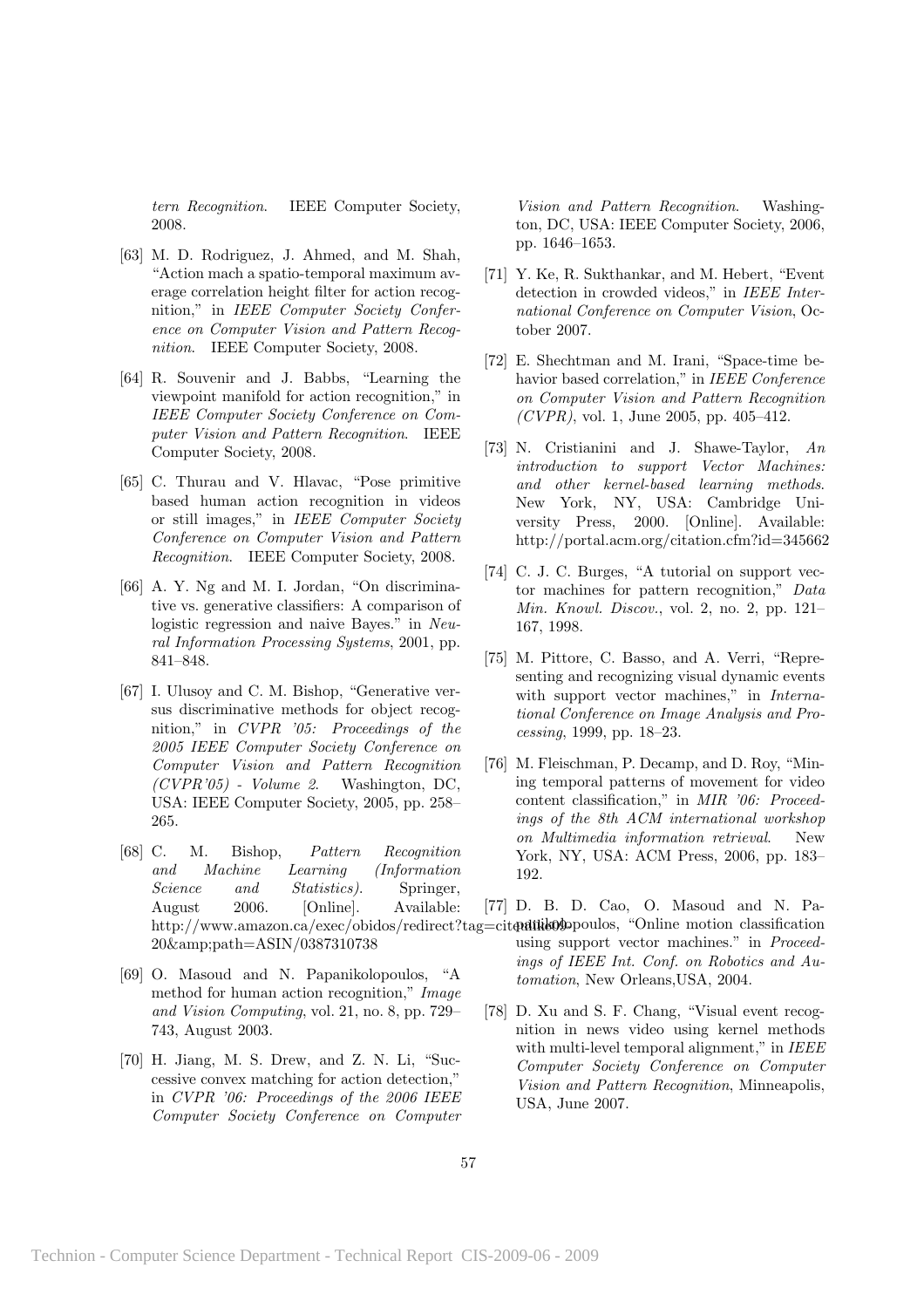- [79] Y. Freund and R. Schapire, "A short introduction to boosting," J. Japan. Soc. for Artif. Intel., vol. 14, no. 5, pp. 771–780, 1999. [Online]. Available: citeseer.ist.psu.edu/freund99short.html
- [80] D. Minnen, T. Westeyn, and T. Starner, "Recognizing soldier activities in the field," in  $4th$ International Workshop on Wearable and Implantable Body Sensor Networks, Aachen, Germany, 2007.
- [81] S. Nowozin, G. Bakir, and K. Tsuda, "Discriminative subsequence mining for action classification," in Eleventh IEEE International Conference on Computer Vision, 10 2007, pp. 1919–1923. [Online]. Available: http://www.kyb.mpg.de/bs/people/nowozin/pboost/
- [82] F. Lv, J. Kang, R. Nevatia, I. Cohen, and G. Medioni, "Automatic tracking and labeling of human activities in a video sequence," in Sixth IEEE International Workshop on Performance Evaluation of Tracking and Surveillance PETS-ECCV, Prague, Czech Republic, 2004.
- [83] P. Smith, N. da Vitoria Lobo, and M. Shah, "Temporalboost for event recognition," in ICCV '05: Proceedings of the Tenth IEEE International Conference on Computer Vision (ICCV'05) Volume 1. Washington, DC, USA: IEEE Computer Society, 2005, pp. 733–740.
- [84] P. Ribeiro, P. Moreno, and J. Santos Victor, "Boosting with temporal consistent learners: An application to human activity recognition," in International Symposium on Visual Computing, 2007, pp. I: 464–475.
- [85] P. Canotilho and R. P. Moreno, "Detecting luggage related behaviors using a new temporal boost algorithm," in IEEE International Workshop on Performance Evaluation of Tracking and Surveillance, 2007.
- [86] H. Vassilakis, A. J. Howell, and H. Buxton, "Comparison of feedforward (tdrbf) and generative (tdrgbn) network for gesture based control," in GW '01: Revised Papers from the International Gesture Workshop on Gesture and Sign Languages in Human-Computer

Interaction. London, UK: Springer-Verlag, 2002, pp. 317–321.

- [87] A. Gill, Introduction to the Theory of Finite State Machines. 330 W 42 St New York, N. Y.: McGraw-Hill Book Co. Inc.., 1962.
- [88] K. H. Jo, Y. Kuno, and Y. Shirai, "Manipulative hand gesture recognition using task knowledge for human computer interaction," in FG '98: Proceedings of the 3rd. International Conference on Face & Gesture Recognition. Washington, DC, USA: IEEE Computer Society, 1998, p. 468.
- [89] F. Lv and R. Nevatia, "Single view human action recognition using key pose matching and viterbi path searching," in IEEE Computer
	- Society Conference on Computer Vision and Pattern Recognition, 2007, pp. 1–8.
- [90] F. Bremond and M. Thonnat, "Analysis of human activities described by image sequences," in Proc. of the International Florida Artificial Intelligence Research Symposium (FLAIRS'97), May 1997.
- [91] F. Bremond, M. Thonnat, and M. Zuniga, "Video understanding framework for automatic behavior recognition," Behavior Research Methods, vol. 3, no. 38, pp. 416-426, 2006.
- [92] P. Hong, T. S. Huang, and M. Turk, "Gesture modeling and recognition using finite state machines," in FG '00: Proceedings of the Fourth IEEE International Conference on Automatic Face and Gesture Recognition 2000. Washington, DC, USA: IEEE Computer Society, 2000, p. 410.
- [93] S. Park, J. Park, and J. K. Aggarwal, "Video retrieval of human interactions using modelbased motion tracking and multi-layer finite state automata." in ACM International Conference on Image and Video Retrieval, 2003, pp. 394–403.
- [94] D. Mahajan, N. Kwatra, S. Jain, P. Kalra, and S. Banerjee, "A framework for activity recognition and detection of unusual activities," in Indian Conference on Computer Vision, Graphics and Image Processing, 2004.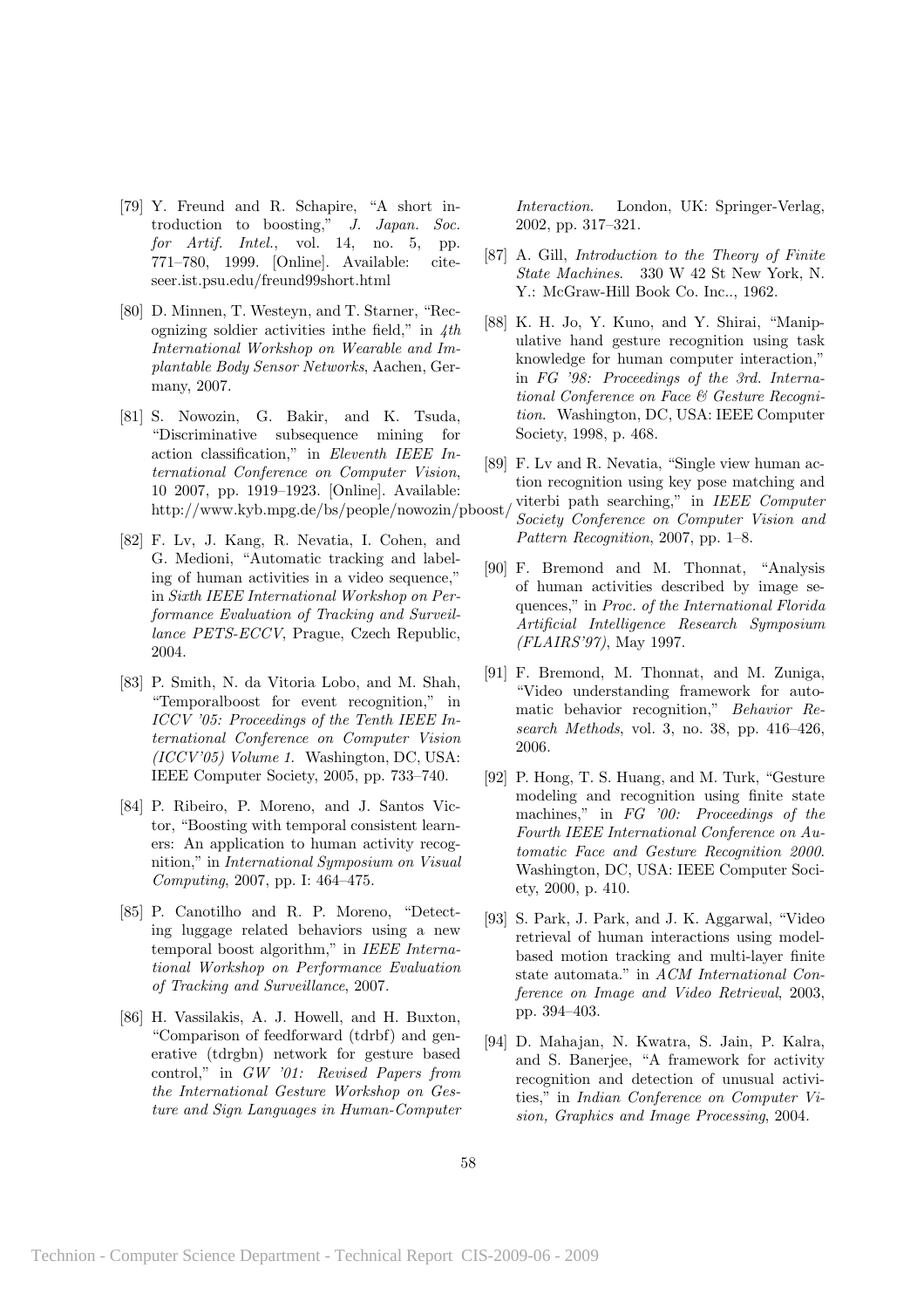- [95] F. V. Jensen, Bayesian Networks and Decision Graphs, ser. Information Science and Statistics. Springer, July 2001. [Online]. Available: 20&path=ASIN/0387952594
- [96] J. Pearl, Probabilistic reasoning in intelligent systems: networks of plausible inference. San Francisco, CA, USA: Morgan Kaufmann Publishers Inc., 1988.
- [97] Jordan, Learning in Graphical Models (Adaptive Computation and Machine Learning). The MIT Press, November 1998. [Online]. Available: 20&path=ASIN/0262600323
- [98] H. Buxton and S. Gong, "Visual surveillance in a dynamic and uncertain world," Artificial Intelligence, vol. 78, no. 1-2, pp. 431–459, 1995. [Online]. Available: citeseer.csail.mit.edu/buxton95visual.html
- [99] S. S. Intille and A. F. Bobick, "A framework for recognizing multi-agent action from visual evidence," in Proceedings of the sixteenth national conference on Artificial intelligence and the eleventh Innovative applications of artificial intelligence conference innovative applications of artificial intelligence, 1999, pp. 518–525. [Online]. Available: citeseer.ist.psu.edu/intille99framework.html
- [100] F. Lv, X. Song, B. Wu, V. K. Singh, and R. Nevatia, "Left-luggage detection using Bayesian inference." in Ninth IEEE International Workshop on Performance Evaluation of Tracking and Surveillance, 2006.
- [101] R. P. Higgins, "Automatic event recognition for enhanced situational awareness in uav video." in Military Communications Conference, 2005.
- [102] P. Remagnino, T. Tan, and K. Baker, "Multiagent visual surveillance of dynamic scenes," Image and Vision Computing, vol. 16, no. 8, pp. 529–532, June 1998.
- [103] S. Hongeng, R. Nevatia, and F. Bremond, "Video-based event recognition: activity representation and probabilistic recognition

methods," Comput. Vis. Image Underst., vol. 96, no. 2, pp. 129–162, 2004.

- http://www.amazon.ca/exec/obidos/redirect?tag=citeulike09. T. Kim, and R. Cipolla, "Learning motion categories using both semantic and structural information," in IEEE Computer Society Conference on Computer Vision and Pattern Recognition, 2007, pp. 1–6.
	- [105] X. Wang, X. Ma, and W. Grimson, "Unsupervised activity perception by hierarchical Bayesian models," in IEEE Computer Society Conference on Computer Vision and Pattern Recognition, 2007, pp. 1–8.
- http://www.amazon.ca/exec/obidos/redirect?tag=citeulike09indexing," in  $SIGIR$  '99: Proceedings of the 22nd annual international ACM SIGIR conference on Research and development in information retrieval. New York, NY, USA: ACM, 1999, pp. 50–57.
	- [107] L. R. Rabiner, "A tutorial on hidden Markov models and selected applications in speech recognition," Readings in Speech Recognition, pp. 267–296, 1990.
	- [108] Z. Ghahramani and M. I. Jordan, "Factorial hidden Markov models," in Proc. Conf. Advances in Neural Information Processing Systems, NIPS, D. S. Touretzky, M. C. Mozer, and M. E. Hasselmo, Eds., vol. 8. MIT Press, 1995, pp. 472–478. [Online]. Available: citeseer.ist.psu.edu/article/ghahramani97factorial.html
	- [109] S. Gong and H. Buxton, "On the visual expectations of moving objects," in ECAI '92: Proceedings of the 10th European conference on Artificial intelligence. New York, NY, USA: John Wiley & Sons, Inc., 1992, pp. 781–784.
	- [110] J. Yamato, J. Ohya, and K. Ishii, "Recognizing human action in time-sequential images using hidden Markov models," in International Conference on Computer Vision, 1992, pp. 379–385.
	- [111] T. Starner and A. Pentland, "Real-time american sign language recognition from video using hidden Markov models," in IEEE Symposium on Computer Vision, 1995, p. 5B. [Online]. Available: citeseer.ist.psu.edu/starner96realtime.html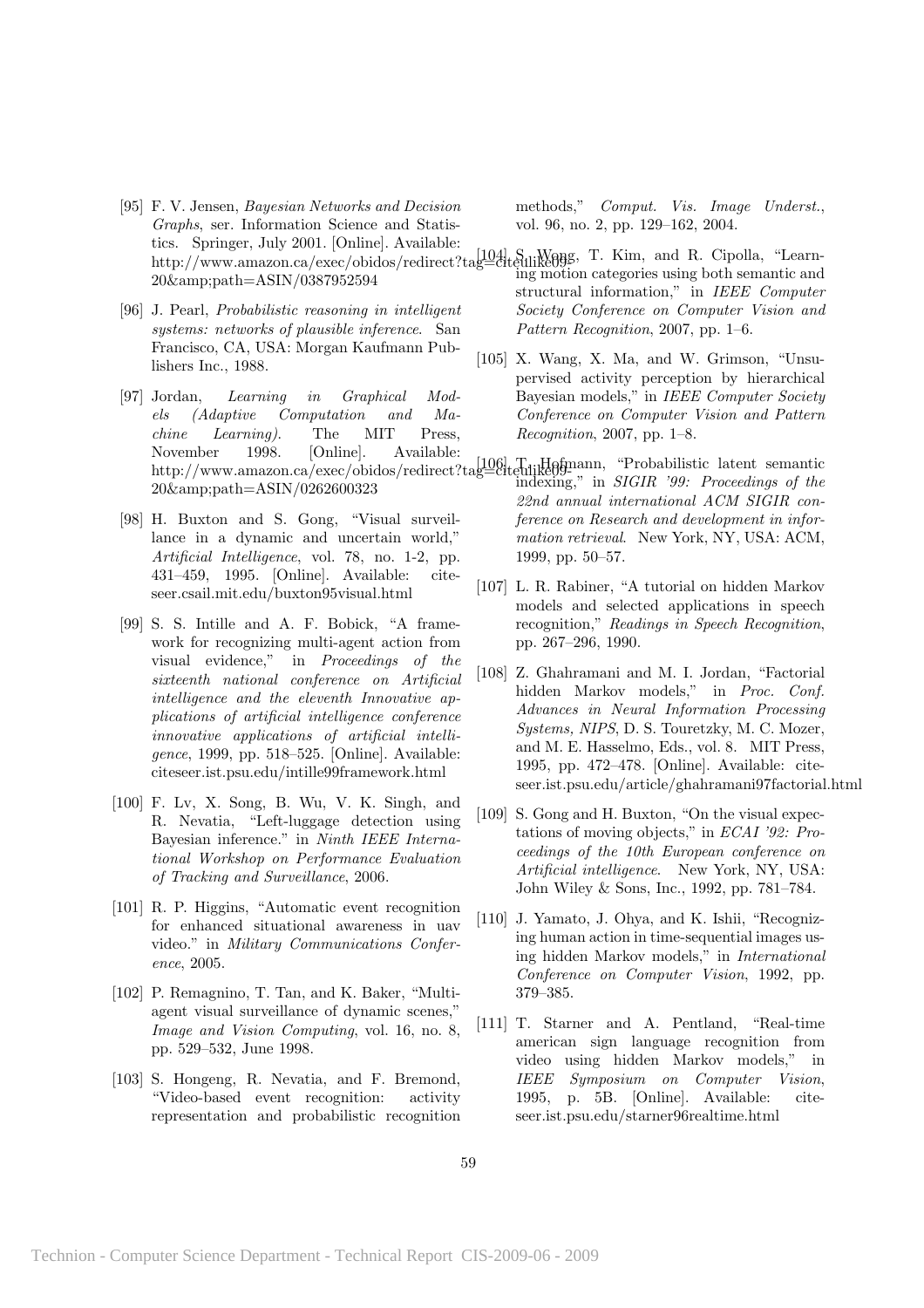- [112] J. Schlenzig, E. Hunter, and R. Jain, "Recursive identification of gesture inputs using hidden Markov models," in Second IEEE Workshop on Applications of Computer Vision, 1994, pp. 187–194.
- [113] A. Ogale, A. Karapurkar, G. Guerra-Filho, and Y. Aloimonos, "View-invariant identification of pose sequences for action recognition." in Video Analysis and Content Extraction Workshop (VACE), Tampa, FL, USA, 2004.
- [114] M. Brand and V. Kettnaker, "Discovery and segmentation of activities in video," IEEE Trans. Pattern Anal. Mach. Intell., vol. 22, no. 8, pp. 844–851, 2000.
- [115] C. Vogler and D. Metaxas, "A framework for recognizing the simultaneous aspects of american sign language," Comput. Vis. Image Underst., vol. 81, no. 3, pp. 358–384, 2001.
- [116] M. Brand, N. Oliver, and A. Pentland, "Coupled hidden Markov models for complex action recognition," in "IEEE Computer Society Conference on Computer Vision and Pattern Recognition". Los Alamitos, CA, USA: IEEE Computer Society, 1997, p. 994.
- [117] M. Brand, "The "inverse hollywood problem": From video to scripts and storyboards via causal analysis." in Proceedings of the Fourteenth National Conference on Artificial Intelligence and ninth Conference on Innovative Applications of Artificial Intelligence, 1997, pp. 132–137.
- [118] N. M. Oliver, B. Rosario, and A. Pentland, "A Bayesian computer vision system for modeling human interactions," IEEE Transactions on Pattern Analysis and Machine Intelligence, vol. 22, no. 8, pp. 831–843, 2000. [Online]. Available: citeseer.ist.psu.edu/article/oliver99bayesian.html
- [119] S. Gong and T. Xiang, "Recognition of group activities using dynamic probabilistic networks," in ICCV '03: Proceedings of the Ninth IEEE International Conference on Computer Vision. Washington, DC, USA: IEEE Computer Society, 2003, p. 742.
- [120] A. Galata, N. Johnson, and D. Hogg, "Learning variable-length Markov models of behavior," Comput. Vis. Image Underst., vol. 81, no. 3, pp. 398–413, 2001.
- [121] A. Galata, A. Cohn, D. Magee, and D. Hogg, "Modeling interaction using learnt qualitative spatio-temporal relations and variable length Markov models," in Conf on Artificial Intelligence, Lyon, 2002. [Online]. Available: citeseer.ist.psu.edu/galata02modeling.html
- [122] S. Hongeng and R. Nevatia, "Large-scale event detection using semi-hidden Markov models," in ICCV '03: Proceedings of the Ninth IEEE International Conference on Computer Vision. Washington, DC, USA: IEEE Computer Society, 2003, p. 1455.
- [123] A. D. Wilson and A. F. Bobick, "Recognition and interpretation of parametric gesture," in International Conference on Computer Vision, 1998, pp. 329–336. [Online]. Available: citeseer.ist.psu.edu/wilson98recognition.html
- [124] S. Fine, Y. Singer, and N. Tishby, "The hierarchical hidden Markov model: Analysis and applications," Machine Learning, vol. 32, no. 1, pp. 41–62, 1998. [Online]. Available: citeseer.ist.psu.edu/fine98hierarchical.html
- [125] N. T. Nguyen, D. Q. Phung, S. Venkatesh, and H. Bui, "Learning and detecting activities from movement trajectories using the hierarchical hidden Markov models," in IEEE Computer Society Conference on Computer Vision and Pattern Recognition. Washington, DC, USA: IEEE Computer Society, 2005, pp. 955– 960.
- [126] N. Oliver, E. Horvitz, and A. Garg, "Layered representations for human activity recognition," in Fourth IEEE International Conference on Multimodal Interfaces,, 2002, pp. 3– 8.
- [127] T. V. Duong, H. H. Bui, D. Q. Phung, and S. Venkatesh, "Activity recognition and abnormality detection with the switching hidden semi-Markov model," in CVPR '05: Proceedings of the 2005 IEEE Computer Society Conference on Computer Vision and Pattern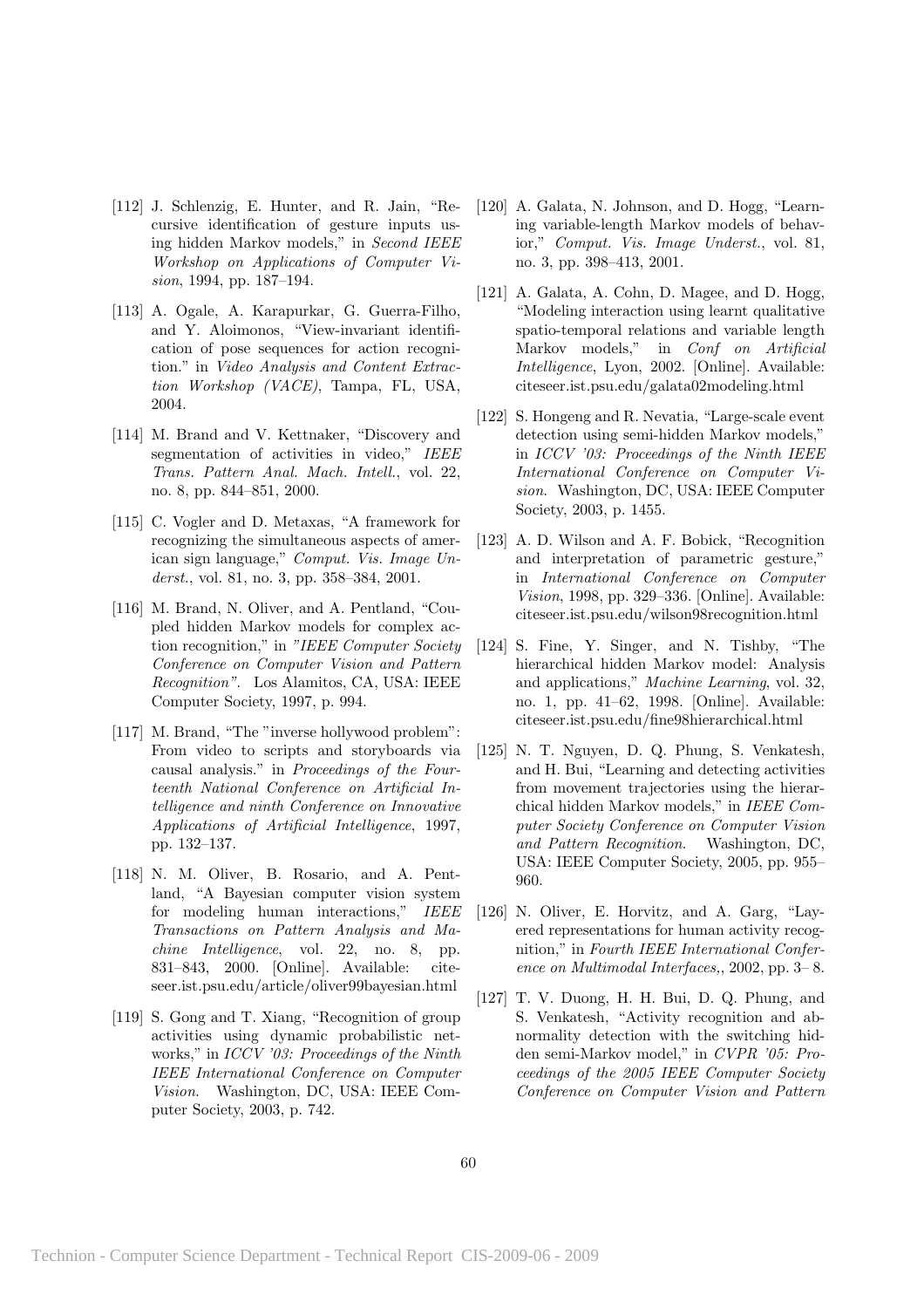Recognition (CVPR'05) - Volume 1. Washington, DC, USA: IEEE Computer Society, 2005, pp. 838–845.

- [128] P. Natarajan and R. Nevatia, "Hierarchical multi-channel hidden semi Markov models." in Proceedings of the International Joint Conference on Artificial Intelligence, M. M. Veloso, Ed., 2007, pp. 2562– 2567. [Online]. Available: http://dblp.unitrier.de/db/conf/ijcai/ijcai2007.html#NatarajanN07
- [129] ——, "Coupled hidden semi Markov models for activity recognition," Proceedings of the IEEE Workshop on Motion and Video Computing, vol. 0, p. 10, 2007.
- [130] N. Oliver and E. Horvitz, "A comparison of HMMs and Dynamic Bayesian networks for recognizing office activities." in User Modeling, 2005, pp. 199–209.
- [131] Y. Shi, Y. Huang, D. Minnen, A. Bobick, and I. Essa, "Propagation networks for recognition of partially ordered sequential action," IEEE Computer Society Conference on Computer Vision and Pattern Recognition, vol. 02, pp. 862–869, 2004.
- [132] Y. Shi and A. F. Bobick, "P-net: A representation for partially-sequenced, multi-stream activity," Proceedings of the 2003 Conference on Computer Vision and Pattern Recognition Workshop, vol. 04, p. 40, 2003.
- [133] J. Muncaster and Y. Ma, "Activity recognition using dynamic Bayesian networks with automatic state selection," Proceedings of the IEEE Workshop on Motion and Video Computing, vol. 0, p. 30, 2007.
- [134] B. Laxton, J. Lim, and D. Kriegman, "Leveraging temporal, contextual and ordering constraints for recognizing complex activities in video," in IEEE Computer Society Conference on Computer Vision and Pattern Recognition, 2007, pp. 1–8.
- [135] N. Moenne-Loccoz, F. Bremond, and M. Thonnat, "Recurrent Bayesian network for the recognition of human behaviors from video." in International Conference on Computer Vision Systems, 2003, pp. 68–77.
- [136] Y. Shi, A. Bobick, and I. Essa, "Learning temporal sequence model from partially labeled data," in CVPR '06: Proceedings of the 2006 IEEE Computer Society Conference on Computer Vision and Pattern Recognition. Washington, DC, USA: IEEE Computer Society, 2006, pp. 1631–1638.
- [137] J. Lafferty, A. McCallum, and F. Pereira, "Conditional random fields: Probabilis
	- tic models for segmenting and labeling sequence data," in Proc. 18th International Conf. on Machine Learning. Morgan Kaufmann, San Francisco, CA, 2001, pp. 282–289. [Online]. Available: citeseer.ist.psu.edu/lafferty01conditional.html
- [138] C. Sutton and A. Mccallum, "An introduction to conditional random fields for relational learning," in Introduction to Statistical Relational Learning, L. Getoor and B. Taskar, Eds. MIT Press, 2006.
- [139] C. Sminchisescu, A. Kanaujia, Z. Li, and D. Metaxas, "Conditional models for contextual human motion recognition," in IEEE International Conference on Computer Vision, 2005, pp. 1808–1815.
- [140] T. Wang, J. Li, Q. Diao, W. Hu, Y. Zhang, and C. Dulong, "Semantic event detection using conditional random fields," in CVPRW '06: Proceedings of the 2006 Conference on Computer Vision and Pattern Recognition Workshop. Washington, DC, USA: IEEE Computer Society, 2006, p. 109.
- [141] L. Morency, A. Quattoni, and T. Darrell, "Latent-dynamic discriminative models for continuous gesture recognition," MIT, Tech. Rep. MIT-CSAIL-TR-2007-002, 2007.
- [142] H. Ning, W. Xu, Y. Gong, and T. S. Huang, "Latent pose estimator for continuous action recognition," in European Conference on Computer Vision, 2008, pp. 419–433.
- [143] V. T. Vu, F. Brémond, and M. Thonnat, "Automatic video interpretation: A recognition algorithm for temporal scenarios based on pre-compiled scenario models," in International Conference on Computer Vision Systems, 2003, pp. 523–533.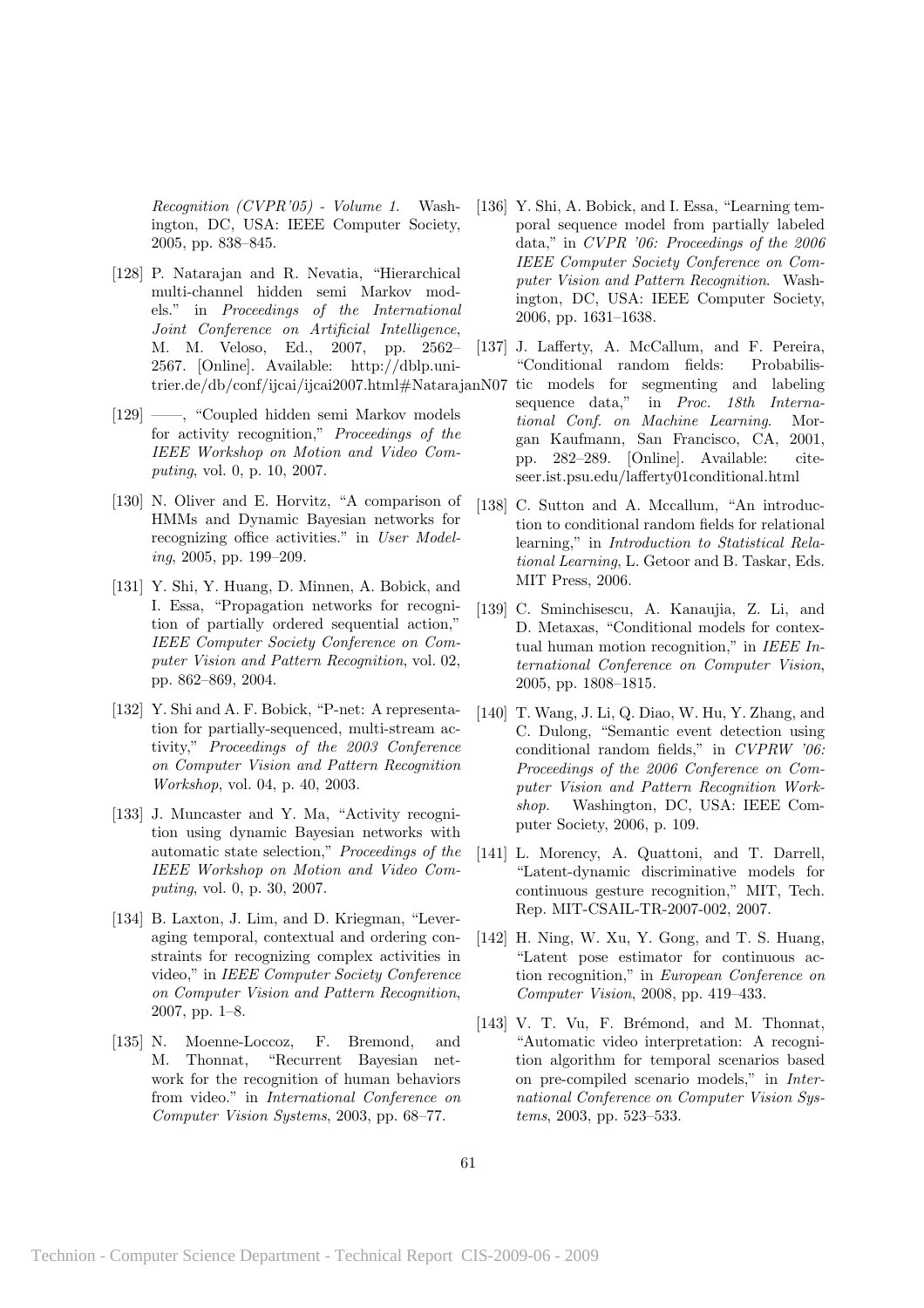- [144] A. V. Aho and J. D. Ullman, The Theory of Parsing, Translation, and Compiling. Upper Saddle River, NJ, USA: Prentice-Hall, Inc., 1972.
- [145] F. Jelinek, Statistical Methods for Speech Recognition. The MIT Press, January 1998. [Online]. Available: http://www.amazon.ca/exec/obidos/redirect?tag=citellike00. "Bayesian classification of task-20&path=ASIN/0262100665
- [146] G. Chanda and F. Dellaert, "Grammatical methods in computer vision: An overview," Georgia Institute of Technology, Tech. Rep. GIT-GVU-04-29, 2004.
- [147] N. Chomsky, Syntactic structures. Mouton, 1957.
- [148] J. Earley, "An efficient context-free parsing algorithm," Commun. ACM, vol. 13, no. 2, pp. 94–102, 1970.
- [149] M. Brand, "Understanding manipulation in video," in FG '96: Proceedings of the 2nd International Conference on Automatic Face and Gesture Recognition (FG '96). Washington, DC, USA: IEEE Computer Society, 1996, p. 94.
- [150] M. S. Ryoo and J. K. Aggarwal, "Recognition of composite human activities through context-free grammar based representation," in IEEE Computer Society Conference on Computer Vision and Pattern Recognition. Washington, DC, USA: IEEE Computer Society, 2006, pp. 1709–1718.
- [151] A. Stolcke, "An efficient probabilistic context-free parsing algorithm that computes prefix probabilities," in Computational Linguistics, MIT Press for the Association for Computational Linguistics, 1995, vol. 21. [Online]. Available: citeseer.ist.psu.edu/article/stolcke95efficient.html
- [152] Y. A. Ivanov and A. F. Bobick, "Recognition of visual activities and interactions by stochastic parsing," IEEE Trans. Pattern Anal. Mach. Intell., vol. 22, no. 8, pp. 852– 872, 2000.
- [153] D. Moore and I. Essa, "Recognizing multitasked activities using stochastic contextfree grammar," in CVPR Workshop on Models vs Exemplars in Computer Vision, 2001. [Online]. Available: citeseer.ist.psu.edu/moore01recognizing.html
- [154] M. Yamamoto, H. Mitomi, F. Fujiwara, and
- oriented actions based on stochastic contextfree grammar," in FGR '06: Proceedings of the 7th International Conference on Automatic Face and Gesture Recognition (FGR06). Washington, DC, USA: IEEE Computer Society, 2006, pp. 317–323.
- [155] D. Minnen, I. Essa, and T. Starner, "Expectation grammars: leveraging high-level expectations for activity recognition," in Proc. Computer Vision and Pattern Recognition, vol. 2, June 2003, pp. 626–632. [Online]. Available: citeseer.ist.psu.edu/616536.html
- [156] D. Lymberopoulos, A. S. Ogale, A. Savvides, and Y. Aloimonos, "A sensory grammar for inferring behaviors in sensor networks," in IPSN '06: Proceedings of the fifth international conference on Information processing in sensor networks. New York, NY, USA: ACM Press, 2006, pp. 251–259.
- [157] Z. Zhang, K. Huang, and T. Tan, "Multithread parsing for recognizing complex events in videos," in European Conference on Computer Vision, 2008, pp. 738–751.
- [158] A. Ogale, A. Karapurkar, and Y. Aloimonos, "View-invariant modeling and recognition of human actions using grammars," in IEEE Workshop on Dynamical Vision, 2005.
- [159] D. E. Knuth, "Semantics of context-free languages." Mathematical Systems Theory, vol. 2, no. 2, pp. 127–145, 1968.
- [160] S. W. Joo and R. Chellappa, "Attribute grammar-based event recognition and anomaly detection," in CVPRW '06: Proceedings of the 2006 Conference on Computer Vision and Pattern Recognition Workshop. Washington, DC, USA: IEEE Computer Society, 2006, p. 107.

62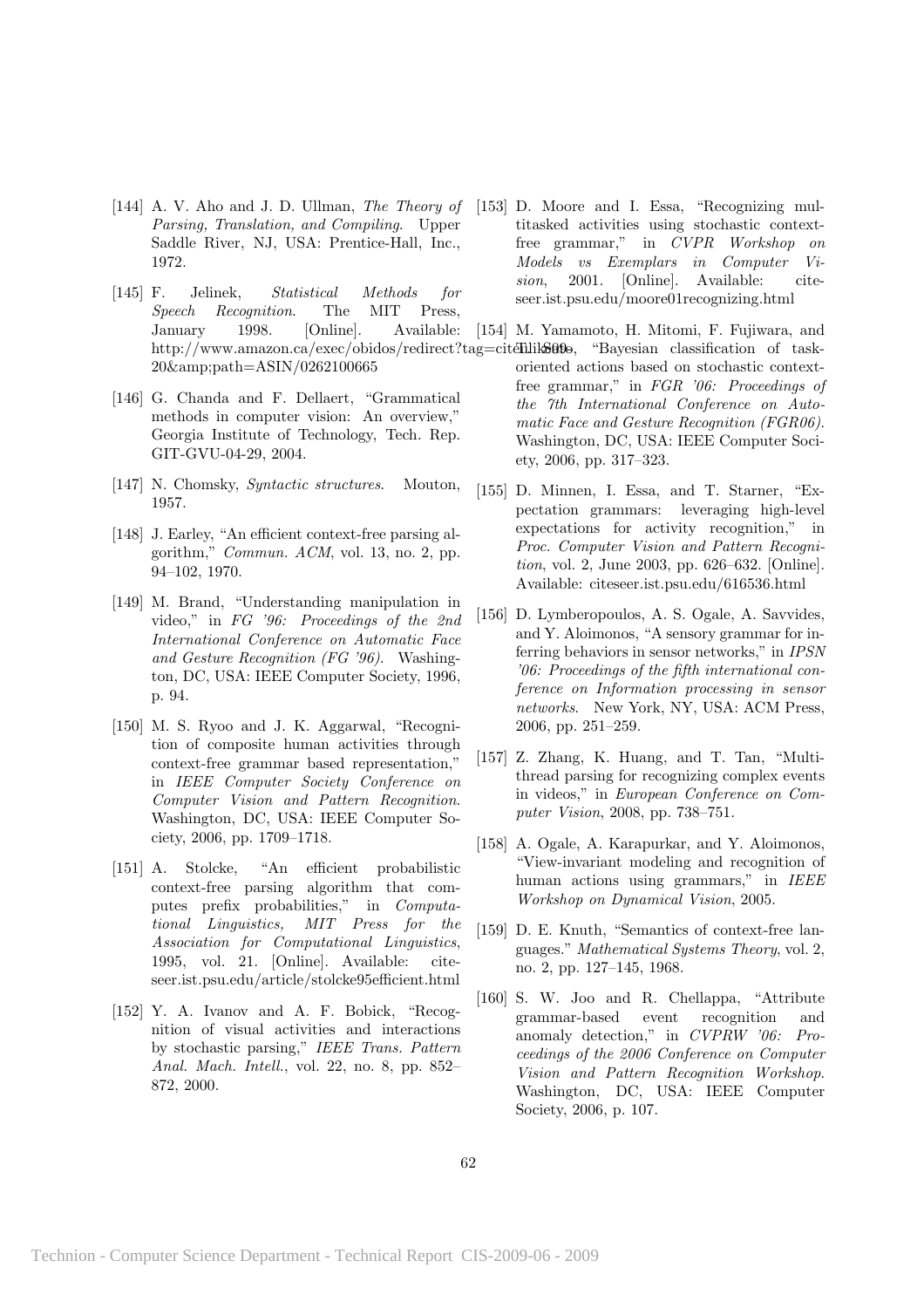- [161] Z. Zhang, K. Huang, and T. Tan, "Complex activity representation and recognition by extended stochastic grammar." in Asian Conference on Computer Vision, 2006, pp. 150–159.
- [162] K. Cho, H. Cho, and K. Um, "Human action recognition by inference of stochastic regular grammars." in Structural, Syntactic, and Statistical Pattern Recognition, 2004, pp. 388– 396.
- [163] ——, "Inferring stochastic regular grammar with nearness information for human action recognition," in International Conference on Image Analysis and Recognition, 2006, pp. II: 193–204.
- [164] G. Guerra-Filho and Y. Aloimonos, "Learning parallel grammar systems for a human activity language," UM Computer Science Department, Tech. Rep. CS-TR-4837, 2006.
- [165] K. Kitani, Y. Sato, and A. Sugimoto, "Recovering the basic structure of human activities from a video-based symbol string," in Proceedings of the IEEE Workshop on Motion and Video Computing, 2007, pp. 9–9.
- [166] C. A. Petri, "Kommunikation mut automaten," Ph.D. dissertation, Schriften des IIM Nr. 2, Bonn, 1962.
- [167] D. Kartson, G. Balbo, S. Donatelli, G. Franceschinis, and G. Conte, Modelling with Generalized Stochastic Petri Nets. New York, NY, USA: John Wiley & Sons, Inc., 1994.
- [168] T. Murata, "Petri Nets: Properties, analysis and applications," Proceedings of the IEEE, vol. 77, no. 4, pp. 541–580, 1989. [Online]. Available: http://ieeexplore.ieee.org/xpls/abs\_all.jsp?arnumber=
- [169] P. J. Haas, Stochastic Petri Nets: Modelling, stability, simulation. New York: Springer-Verlag, 2002.
- [170] G. Lavee, A. Borzin, E. Rivlin, and M. Rudzsky, "Building Petri Nets from video event ontologies," in International Symposium on Visual Computing, 2007, pp. 442–451.
- [171] N. M. Ghanem, "Petri Net models for event recognition in surveillance videos," Ph.D. dissertation, University of Maryland, 2007.
- [172] C. Castel, L. Chaudron, and C. Tessier, "What is going on? a high level interpretation of sequences of images," in European Conference on Computer Vision, 1996. [Online]. Available: citeseer.ist.psu.edu/castel96what.html
- [173] M. Albanese, V. Moscato, R. Chellappa, A. Picariello, P. T. V. S. Subrahmanian, and O. Udrea, "A constrained probabilistic petrinet framework for human activity detection in video." IEEE Transactions on Multimedia, Accepted.
- [174] Y. Nam, N. Wohn, and H. Lee-Kwang, "Modeling and recognition of hand gesture using colored Petri Nets." IEEE Transactions on Systems, Man, and Cybernetics, Part A, vol. 29, no. 5, pp. 514–521, 1999.
- [175] N. Ghanem, D. Doermann, L. Davis, and D. DeMenthon, "Mining Tools for Surveillance Video," in Proceedings in SPIE 16th International Symposium on Electronic Imaging, January 2004, pp. 5307 259–270.
- [176] C. Dousson, P. Gaborit, and M. Ghallab, "Situation recognition: Representation and algorithms," 1993, pp. 166–172.
- [177] M. Ghallab, "On chronicles: Representation, on-line recognition and learning." in 5th International Conference on Principles of Knowledge Representation and Reasoning, USA, November 1996.
- [178] C. S. Pinhanez and A. F. Bobick, "Human action detection using pnf propagation of tem-
	- $-$ **24t4B** constraints," in CVPR '98: Proceedings of the IEEE Computer Society Conference on Computer Vision and Pattern Recognition. Washington, DC, USA: IEEE Computer Society, 1998, p. 898.
- [179] V. Vu, F. Bremond, and M. Thonnat, "Temporal constraints for video interpretation," in 15th European Conference on Artificial Intelligence, Lyon, FRANCE.